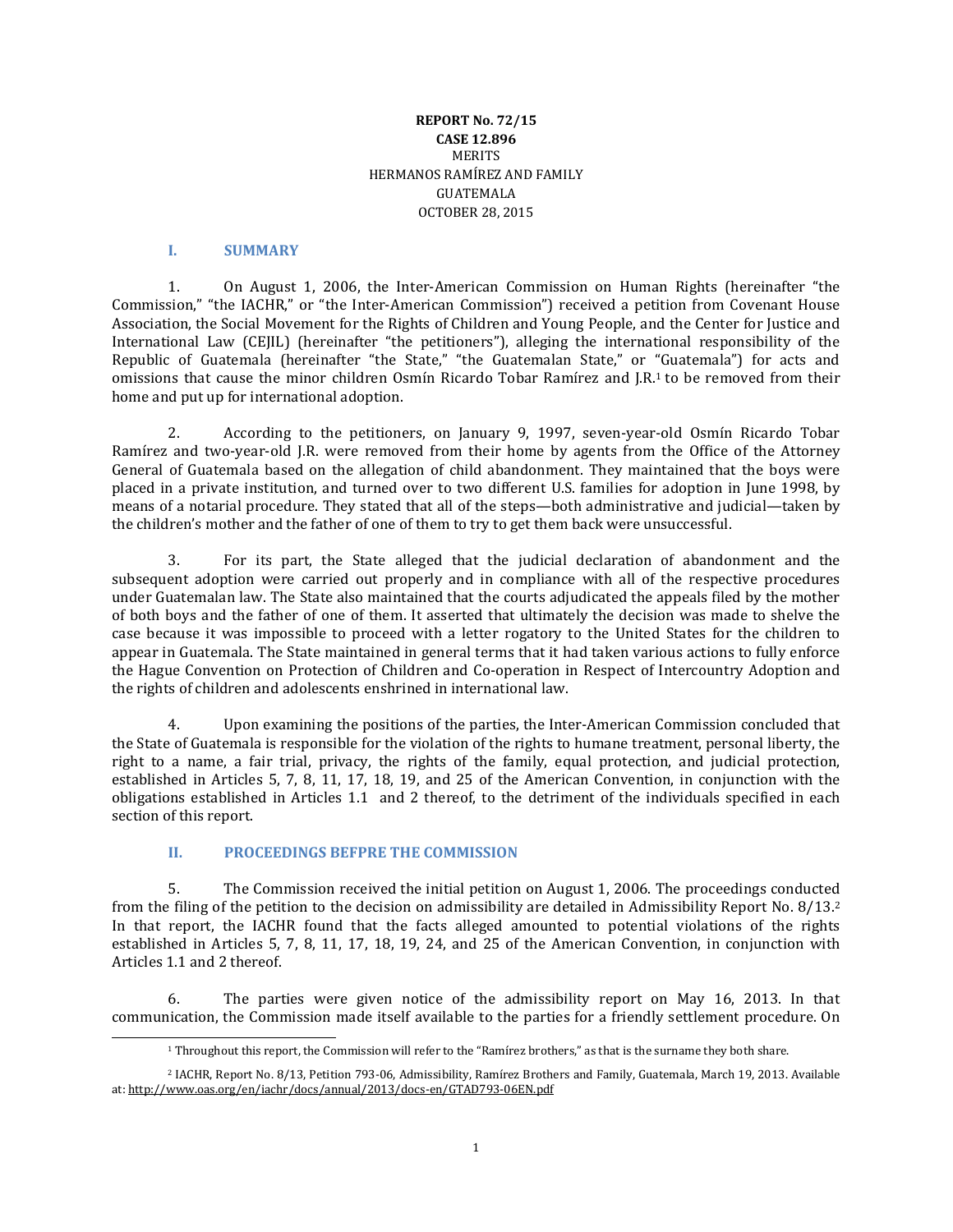June 18, 2013 the petitioners stated that, given the State's unwillingness, "the conditions for a (…) friendly settlement procedure do not exist," and they requested that the Commission continue with the merits phase of the proceedings.

7. The petitioners submitted their observations on the merits on June 12 and 18, and on July 18 and 22, 2013. For its part, the State submitted its additional observations on the merits on December 16, 2013. Later, the IACHR received new communications from the petitioners and the State. All of the communications were duly forwarded to the parties.

## **III. POSITIONS OF THE PARTIES**

## **A. Position of the petitioners**

8. The petitioners alleged that the State is responsible for the different acts and omissions that resulted in the minor children Osmín Ricardo Tobar Ramírez and J.R. being separated from their families in Guatemala City and put up for intercountry adoption, which broke the brother's family core. They asserted that the various administrative and judicial appeals filed by their mother Flor María Ramírez Escobar and the father of one of them, Gustavo Amílcar Tobar Fajardo, were all unsuccessful. They stated that this situation arose in the larger context of a significant number of irregular intercountry adoptions in Guatemala. They underscored that this background has been corroborated by different local organizations and international bodies.

9. The petitioners reported that on January 9, 1997, personnel from the Office of the Attorney General of Guatemala appeared at the home of Mrs. Ramírez and took the two boys to the "*Hogar Asociación Los Niños de Guatemala*" (Child Care Residence of the Guatemala Children's Association) (hereinafter "the Association Residence"), a State-sponsored institution. They indicated that on August 6, 1997, the Ramírez boys were judicially declared to have been abandoned without duly justified cause or exhaustion of remedies to maintain the family unit. They maintained that on May 26, 1998, the boys were given up for adoption to two families in the United States. They added that the parents personally appeared before the State authorities to file appeals with respect to the judicial declaration of abandonment in the adoption case, but failed to obtain an effective response. The domestic proceedings are detailed in the section containing the established facts.

10. With respect to the merits of the case, the petitioners asserted that the State violated the **rights to a fair trial and judicial protection** of the children and their parents during the proceedings for the declaration of abandonment and during the adoption process. They stated that the boys were not properly heard. They maintained that the parents were also denied the opportunity to present their arguments and defense evidence. They further stated that many of the court orders did not properly state the grounds on which they were based, and that the parents were not given notice of some of those decisions.

11. They stated that the parents' motion for review took an unreasonable length of time to adjudicate; a motion for review was filed in August 1997 in the proceedings for the declaration of abandonment, and was still pending when the adoption of the Ramírez boys was ordered. They added that the motion for review remained pending for an additional, unwarranted period of time after the Ramírez boys were adopted, and was only granted in November 2000. They stated that, in spite of this fact, the court's request to have statements taken from the two U.S. adoptive families was never carried out.

12. They explained that this was not a complicated matter, that the rights affected required a rapid solution, and that the parents' activity was very intense. They maintained that, even though the judicial declaration of abandonment was set aside, the State took no measures to reestablish contact between the parents and the children. They explained that the State placed a disproportionate burden on Mr. Tobar by requiring him to assume the costs of the proceedings to summons the adoptive parents.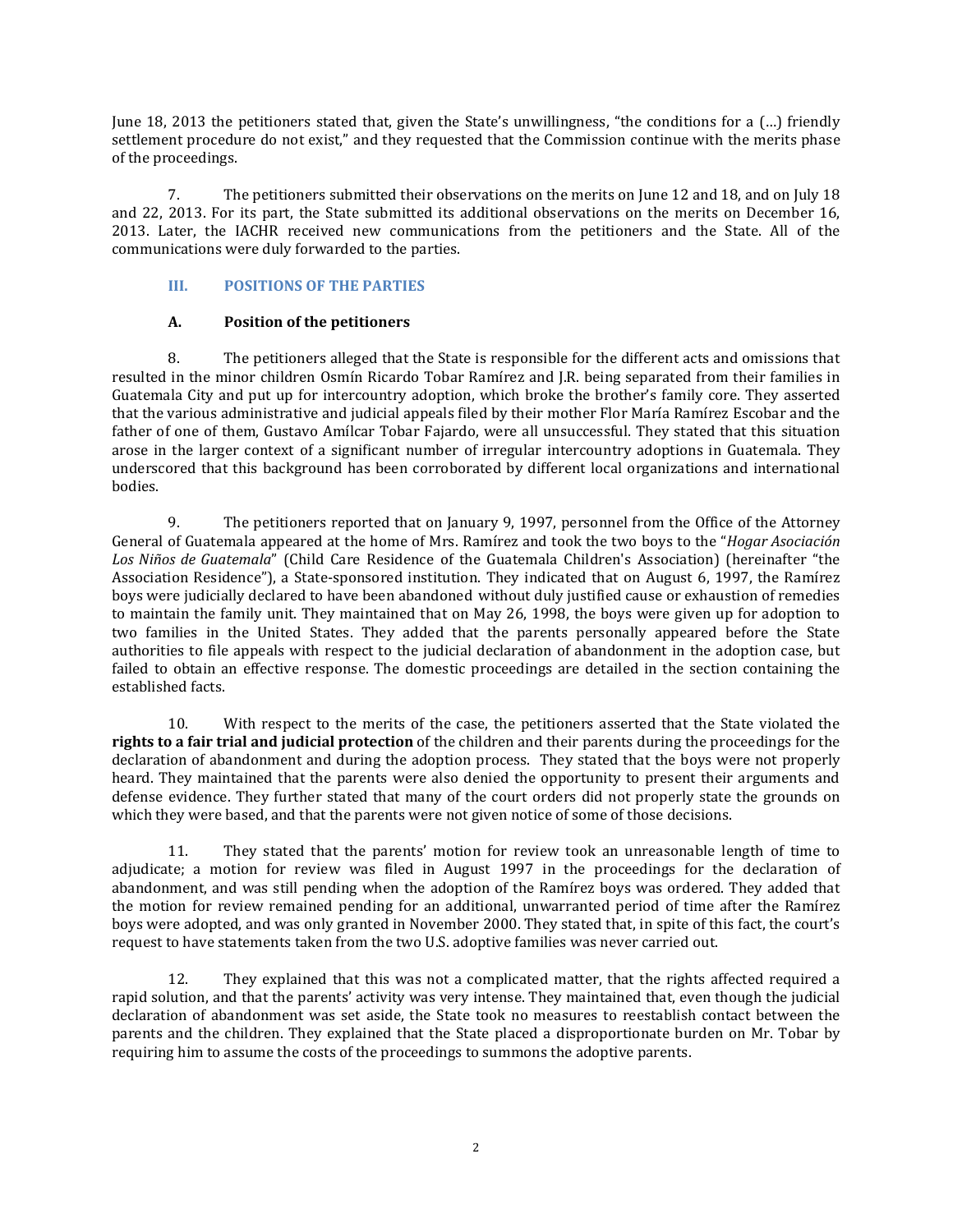13. The petitioners also alleged that the State failed to investigate the authorities responsible for the unwarranted delay in the proceedings for the review of the declaration of abandonment, as well as other authorities and individuals involved in the declaration of abandonment and adoption of the Ramírez boys.

14. In addition, the petitioners argued that the State violated the **right to privacy and family life** of the Ramírez brothers, their mother, and the father of one of them. They alleged that the State arbitrarily interfered in their nuclear family by removing the boys from their home in an irregular manner, as well as through the declaration of abandonment and subsequent adoption. The petitioners asserted that the State allowed the lawyers and notaries involved in both proceedings—which were plagued by a number of errors—to continue with the respective procedures to finalize the adoption, which did not comply with international standards on the matter.

15. In relation to the **right to equal protection**, the petitioners alleged that the Ramírez brothers and their parents were the victims of discrimination by the various government actors who took part in the proceedings for the declaration of abandonment. They claimed that the boys and their parents were treated differently based on social prejudices and the family's financial status. They stated that, in their opinion, this was the basis for the declaration of abandonment of the Ramírez brothers.

16. The petitioners additionally asserted that, due to the irregular proceedings that resulted in the judicial declaration of abandonment and adoption, Osmín Ricardo and J.R.' **rights to a name and identity** were violated. They argued that, in addition to having their names and their history's data changed, they boys lost the opportunity to grow up with the identity of their family and their culture, which affected their personal, family, and social development.

17. The petitioners argued that the State violated the **right to personal liberty** of the Ramírez boys by sending them to live in a private institution for 17 months without having conducted the appropriate prior assessments of the suitability of the boys' nuclear and extended family for purposes of their reintegration into their immediate family. They explained that this was because at that time there was a widespread practice of issuing evaluations directly recommending transfer to different State-sponsored adoption residences.

18. They alleged that the Ramírez brothers' right to **humane treatment** was violated, especially in its mental aspect, given that they had been: (i) arbitrarily forced by the State to be removed from their biological mother and the biological father of Osmín Ricardo Tobar Ramírez; (ii) arbitrarily sent to live in a private institution for 17 months; and (iii) taken to live with families residing in the United States of America where the language and cultural values were different from those of their biological parents, and without contact between them. They stated that all of this caused the children to experience distress, pain, and suffering.

19. The petitioners added that this suffering has continued, given that the boys have not had contact with their biological parents. They argued that Mrs. Flor de María Ramírez Escobar and Mr. Gustavo Amílcar Tobar Fajardo's right to humane treatment was also violated, as they were arbitrarily separated from their sons and unable to have contact with them. The petitioners stated that all of this, as well as the unsuccessful motions and appeals filed before the Guatemalan authorities, have caused them intense distress, pain, and suffering.

# **B. Position of the State**

20. The State argued that it bears no responsibility in this case. It alleged that the judicial declaration of abandonment and the subsequent adoption were properly conducted in accordance with domestic law.

21. It maintained that the authority that issued the declaration of abandonment considered different evidence in order to render its decision on the appropriateness of the protection measures on behalf of the Ramírez brothers. In addition, the court found that no family member was suitable to care for the boys,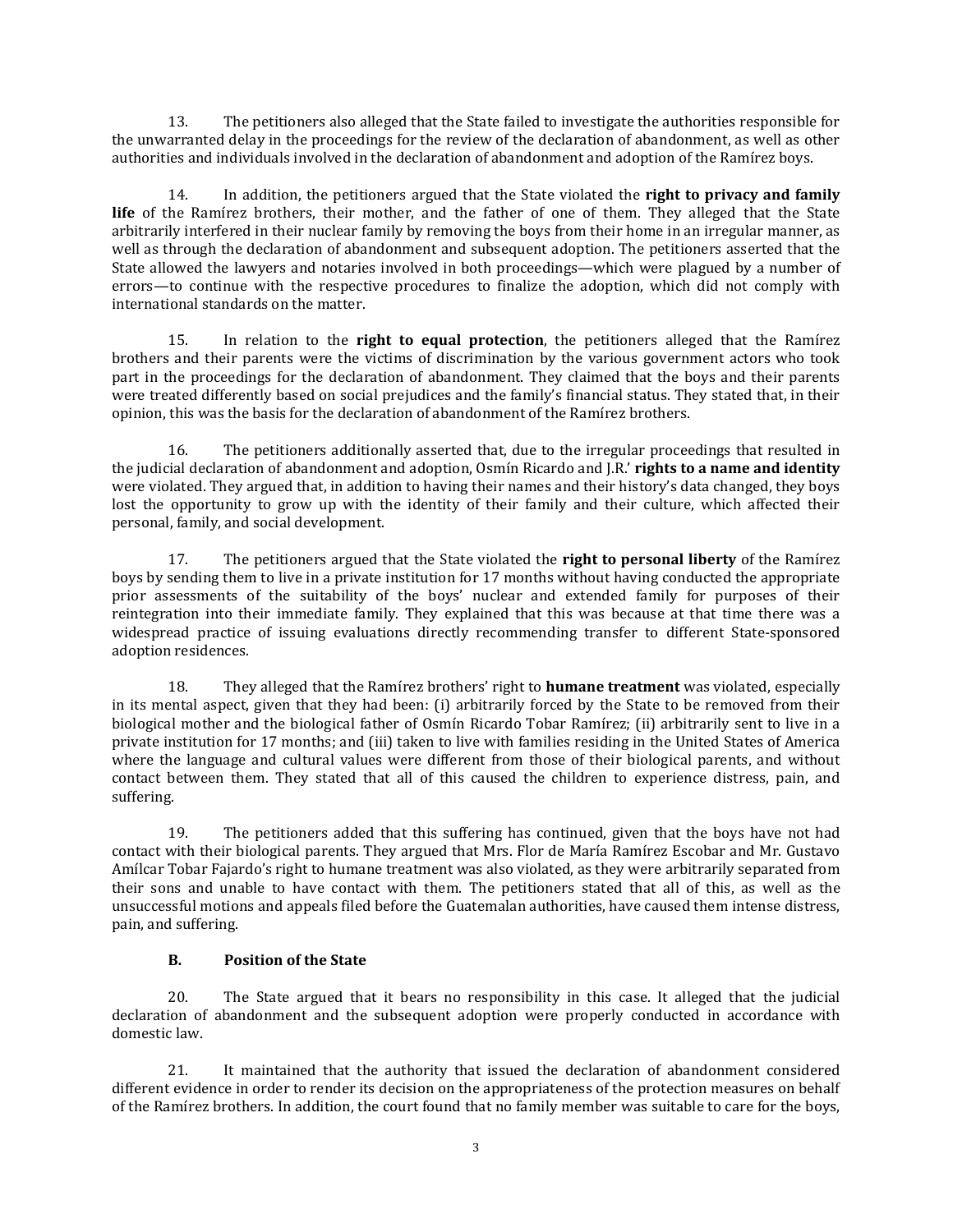and therefore custody was awarded to the *Asociación Los Niños de Guatemala* (Guatemala Children's Association) so they could be included in its adoption program. The State maintained that, among the different proceedings conducted, (i) statements were taken from Flor de María Ramírez Escobar and Gustavo Amílcar Tobar Fajardo; (ii) statements were obtained from relatives and witnesses; and (ii) the social worker and psychologist who handled the case was ordered to conduct a study to determine wither the parents provided a suitable family, emotional, and psychological environment for the boys.

22. As for the adoption proceedings, the State alleged that they were conducted according to the domestic laws in effect at the time. It stated that, in view of the unfavorable opinion of the Office of the Attorney General of Guatemala with respect to the adoptions of the Ramírez brothers, the Trial and Family Court of Sacatepequez acted in accordance with the law when it found that the boys' adoption was proper based on the final and unappealable declaration of abandonment.

23. The State indicated that on August 31, 2001, the presiding court ordered that a letter rogatory be sent to the Embassy of the United States of America to request that the two families who adopted the Ramírez boys be summonsed to appear so that the children can resume contact with their parents. It maintained that Mr. Gustavo Tobar Fajardo was given notice of the order and asked to state whether he was amenable to paying the expenses that would be incurred to summons both families. The State indicated that Mr. Tobar's response "was not specific in terms of the expenses that would be incurred by the rogatory to summons the boys' adoptive parents." It maintained that Mr. Tobar subsequently failed to appear at a hearing related to that request. It stated that, in view of the situation, the case was ordered to be shelved on September 19, 2002.

24. The State alleged that there was no unwarranted delay of justice. It maintained that each one of the appeals filed was adjudicated promptly and in accordance with domestic law. It added that the petitioners did not continue to pursue the case or to exhaust the proceedings available in the case.

25. The State asserts that it did not fail to comply with its obligation to enact domestic law provisions consistent with the American Convention, and described several measures adopted to implement the relevant international rules on adoption and the prevention of child trafficking. Furthermore, it enumerated the draft bills and legislative and administrative measures adopted by Guatemala on the subject.

26. The State reported on the advances made with regard to the adoption laws in Guatemala. It cited the enactment of the 2003 Law for the Comprehensive Protection of Children and Adolescents and the 2007 Adoption Law, which are consistent with the guiding principles on adoption and the rights of the child. It maintained that adoption proceedings are now conducted in accordance with the provisions of those laws and the Convention on the Rights of the Child, with priority given to the best interests of the child. The State referred specifically to the prohibition against for-profit adoptions and stated that the entire process must be transparent.

27. The State reiterated that the petitioners failed to exhaust the appropriate domestic remedies. It stated that the case was therefore currently in a "shelved" status in the Guatemalan courts, for reasons attributable to the petitioners, who, in the State's opinion, did not take the proper actions during the proceedings.

# **IV. ANALYSIS OF THE MERITS**

# **A. Established facts**

# **1. Adoption laws at the time of the events**

28. At the time of the events at issue in this case, adoptions in Guatemala were regulated by either a judicial or extrajudicial proceeding. The judicial adoption procedure was governed by the 1963 Civil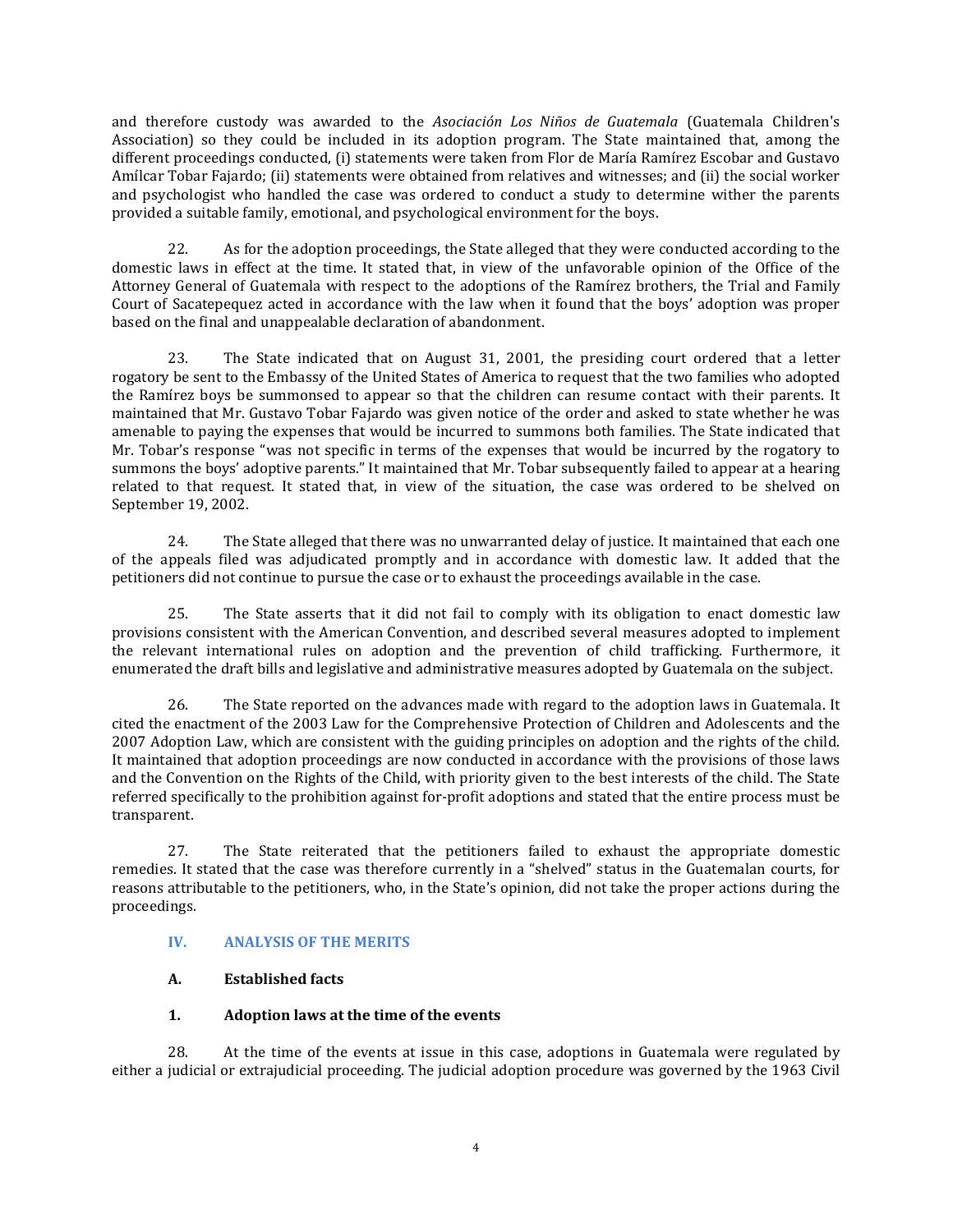Code.<sup>3</sup> Under the Code, adoption had to be done through a notarial instrument, with prior approval of the respective proceedings from the competent trial court judge.<sup>4</sup> It was established that the parents of the child had to express their consent to the adoption.<sup>5</sup> Then, the Public Ministry was required to examine the proceedings and, if it had no objections, the judge would rule the adoption admissible and order the execution of the respective notarial instrument.<sup>6</sup>

29. The out-of-court adoption procedure was regulated by the Law Governing Notarial Procedures for Legal Matters in Non-Adversarial Proceedings. <sup>7</sup> That law allowed for adoptions to be legalized before a notary public without the need for prior judicial approval of the proceedings, and the process was initiated by a request from the person who wished to adopt.<sup>8</sup> The only requirements stated in that law are: (i) the submission of the birth certificate; (ii) two witnesses who must "vouch for the good morals of the adoptive parent and his or her character and financial ability to meet the obligations"; and (iii) a favorable report from a court social worker. 9

30. Once those requirements were met, the notary public had to go before the Public Ministry and, if no objections were raised, could then proceed to execute the respective notarial instrument.<sup>10</sup> In the event that the Public Ministry opposed the adoption request, the file was sent to the court of competent jurisdiction for adjudication.<sup>11</sup> Finally, the execution of the notarial instrument of adoption required the appearance of the adoptive parents and the mother and father of the child, for purposes of providing their testimony and making the respective notation.<sup>12</sup>

# **2. The context of irregular adoptions at the time of the events**

31. The publicly available information states that at the time of the events at issue in this case different local organizations and international bodies considered Guatemala to be one of the countries with the most irregular adoption practices in the world.

32. According to a report commissioned by UNICEF, the Latin American Institute for Education and Communication concluded that for 1999 Guatemala was the fourth largest supplier country in the world for delivering children into international adoption.<sup>13</sup> The report indicated that these adoption processes were plagued by many irregularities, and that "the profit motive has been prevalent among those involved in [adoption] proceedings."<sup>14</sup>

<sup>7</sup> Law Governing Notarial Procedures for Legal Matters in Non-Adversarial Proceedings, Decree Law No. 54-77. See Articles

28-33.

28-29.

 $\overline{\phantom{a}}$ 

<sup>8</sup> Law Governing Notarial Procedures for Legal Matters in Non-Adversarial Proceedings, Decree Law No. 54-77. See Articles

- <sup>10</sup> Law Governing Notarial Procedures for Legal Matters in Non-Adversarial Proceedings, Decree Law No. 54-77. See Article 32.
- <sup>11</sup> Law Governing Notarial Procedures for Legal Matters in Non-Adversarial Proceedings, Decree Law No. 54-77. See Article 32.
- <sup>12</sup> Law Governing Notarial Procedures for Legal Matters in Non-Adversarial Proceedings, Decree Law No. 54-77. See Article 33.
- <sup>13</sup> ILPEC Guatemala for UNICEF, "Adoption and the Rights of the Child in Guatemala," 2000. Available in: http://www.issssi.org/2007/Resource\_Centre/Tronc\_DI/documents/Guatemala-UNICEFILPECESP.PDF
- <sup>14</sup> ILPEC Guatemala for UNICEF, "Adoption and the Rights of the Child in Guatemala," 2000. Available in: http://www.issssi.org/2007/Resource\_Centre/Tronc\_DI/documents/Guatemala-UNICEFILPECESP.PDF

<sup>3</sup> Civil Code of Guatemala, Decree Law No. 106-63. See Articles 228-551.

<sup>4</sup> Civil Code of Guatemala, Decree Law No. 106-63. See Article 239.

<sup>5</sup> Civil Code of Guatemala, Decree Law No. 106-63. See Article 243.

<sup>6</sup> Civil Code of Guatemala, Decree Law No. 106-63. See Article 243.

<sup>9</sup> Law Governing Notarial Procedures for Legal Matters in Non-Adversarial Proceedings, Decree Law No. 54-77. See Article 29.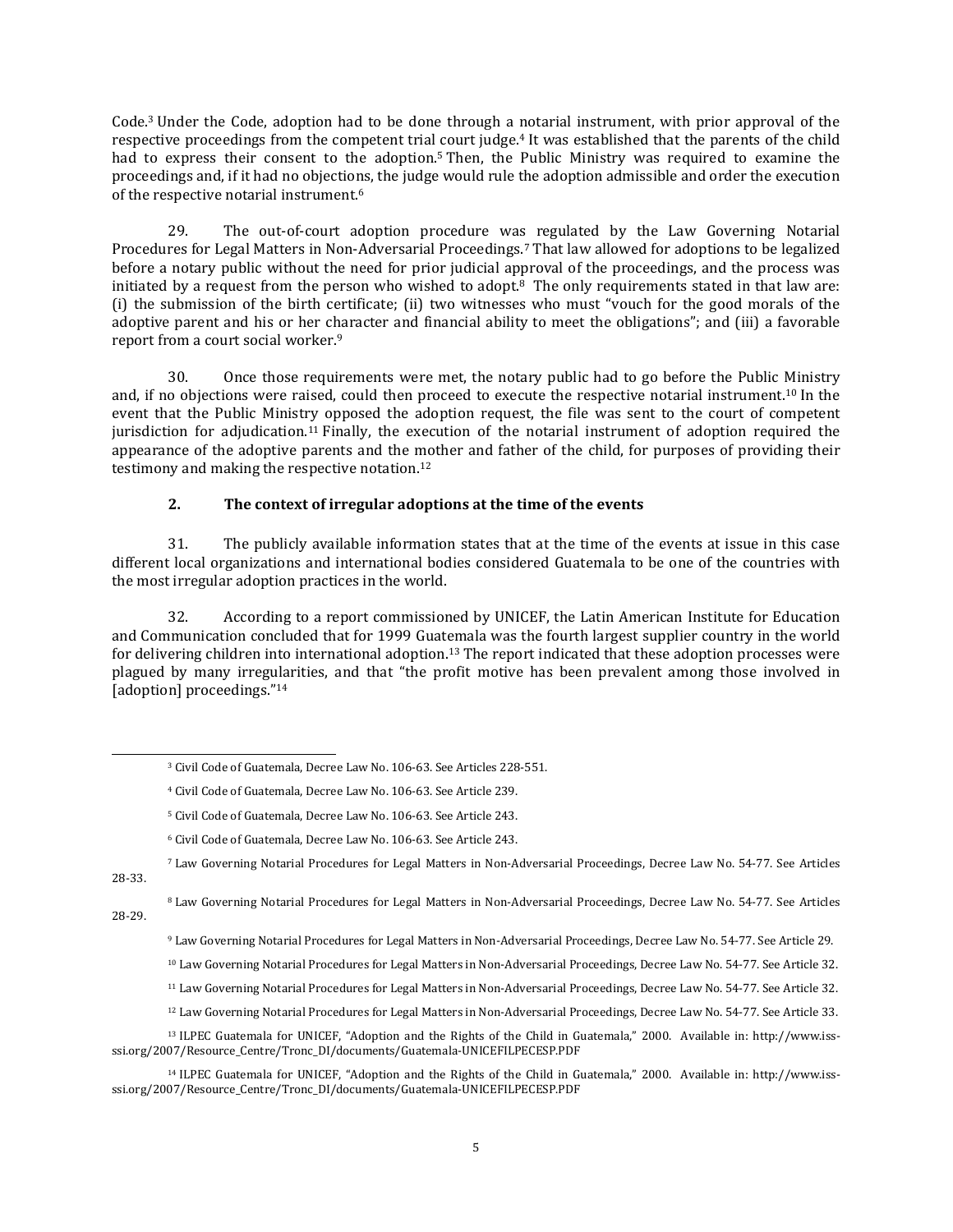33. With regard to the mechanisms implemented to proceed with adoptions, the International Commission against Impunity in Guatemala (hereinafter "the CICIG") indicated that most adoptions took place through the extrajudicial rather than the judicial procedure.<sup>15</sup> It maintained that the laws in effect at that time "led to the privatization of adoption by notaries." 16

34. The CICIG maintained that in a context where the processing of an adoption before a notary public could cost between US \$12,000.00 and \$15,000.00, the children given up for adoption are turned over in many cases by women living in extreme poverty in exchange for a small amount of money.<sup>17</sup> It therefore concluded that adoptions done through the out-of-court procedure had turned into "the actual purchase and sale of children." 18

35. The International Labor Organization (ILO) found that transnational organized crime networks were formed during that time, which were engaged in irregular adoptions and facilitated the sale of Guatemalan children.<sup>19</sup> The ILO maintained that this situation was due to the following factors: (i) the existence of laws that allowed for adoptions to be processed through notary public offices; (ii) the absence of detailed regulations on the pre-adoption procedures to guarantee the rights of the child and his or her family; and (iii) the lack of effective controls and oversight of the process by competent authorities.<sup>20</sup> The ILO also noted that in many cases the mechanisms used to establish the nationality and biological family of the children in the process of being adopted were vitiated by unlawful activities including the forgery of documents and DNA tests, transactions for the sale of children, and threats against mothers.<sup>21</sup>

36. In June 1996, the United Nations Committee on the Rights of the Child presented its observations on the situation in Guatemala. <sup>22</sup> The Committee acknowledged the situation of "illegal child adoption" and even the existence of an illegal adoption network.<sup>23</sup>

<sup>17</sup> International Commission against Impunity in Guatemala (CICIG), United Nations, "Report on Players Involved in the Illegal Adoption Process in Guatemala since the Entry into Force of the Adoption Law (Decree 77-2007)," December 1, 2010. Available in: http://www.cicig.org/uploads/documents/informes/INFOR-TEMA\_DOC05\_20101201\_ES.pdf

<sup>18</sup> International Commission against Impunity in Guatemala (CICIG), United Nations, "Report on Players Involved in the Illegal Adoption Process in Guatemala since the Entry into Force of the Adoption Law (Decree 77-2007)," December 1, 2010. Available in: http://www.cicig.org/uploads/documents/informes/INFOR-TEMA\_DOC05\_20101201\_ES.pdf

<sup>19</sup> National Statistics Institute (INE) and the International Program on the Elimination of Child Labor (IPEC) of the International Labor Organization (ILO), Qualitative Study on Child Labor in Guatemala, 2003. Available in: Instituto Nacional de Estadística (INE) y Programa Internacional para la Erradicación del Trabajo Infantil (IPEC), de la Organización Internacional del Trabajo (OIT), Estudio Cualitativo sobre el Trabajo Infantil en Guatemala, 2003. Disponible en: http://white.oit.org.pe/ipec/documentos/cr\_cualitativo\_final.pdf

<sup>20</sup> National Statistics Institute (INE) and the International Program on the Elimination of Child Labor (IPEC) of the International Labor Organization (ILO), Qualitative Study on Child Labor in Guatemala, 2003. Available in: Instituto Nacional de Estadística (INE) y Programa Internacional para la Erradicación del Trabajo Infantil (IPEC), de la Organización Internacional del Trabajo (OIT), Estudio Cualitativo sobre el Trabajo Infantil en Guatemala, 2003. Disponible en: http://white.oit.org.pe/ipec/documentos/cr\_cualitativo\_final.pdf

<sup>21</sup> National Statistics Institute (INE) and the International Program on the Elimination of Child Labor (IPEC) of the International Labor Organization (ILO), Qualitative Study on Child Labor in Guatemala, 2003. Available in: Instituto Nacional de Estadística (INE) y Programa Internacional para la Erradicación del Trabajo Infantil (IPEC), de la Organización Internacional del Trabajo (OIT), Estudio Cualitativo sobre el Trabajo Infantil en Guatemala, 2003. Disponible en: http://white.oit.org.pe/ipec/documentos/cr\_cualitativo\_final.pdf

<sup>22</sup> Concluding Observations of the Committee on the Rights of the Child: Guatemala. 07/06/96. CRC/C/15/Add.58. June 7, 1996.

<sup>23</sup> Concluding Observations of the Committee on the Rights of the Child: Guatemala. 07/06/96. CRC/C/15/Add.58. June 7, 1996.

 $\overline{\phantom{a}}$ <sup>15</sup> International Commission against Impunity in Guatemala (CICIG), United Nations, "Report on Players Involved in the Illegal Adoption Process in Guatemala since the Entry into Force of the Adoption Law (Decree 77-2007)," December 1, 2010. Available in: http://www.cicig.org/uploads/documents/informes/INFOR-TEMA\_DOC05\_20101201\_ES.pdf

<sup>16</sup> International Commission against Impunity in Guatemala (CICIG), United Nations, "Report on Players Involved in the Illegal Adoption Process in Guatemala since the Entry into Force of the Adoption Law (Decree 77-2007)," December 1, 2010. Available in: http://www.cicig.org/uploads/documents/informes/INFOR-TEMA\_DOC05\_20101201\_ES.pdf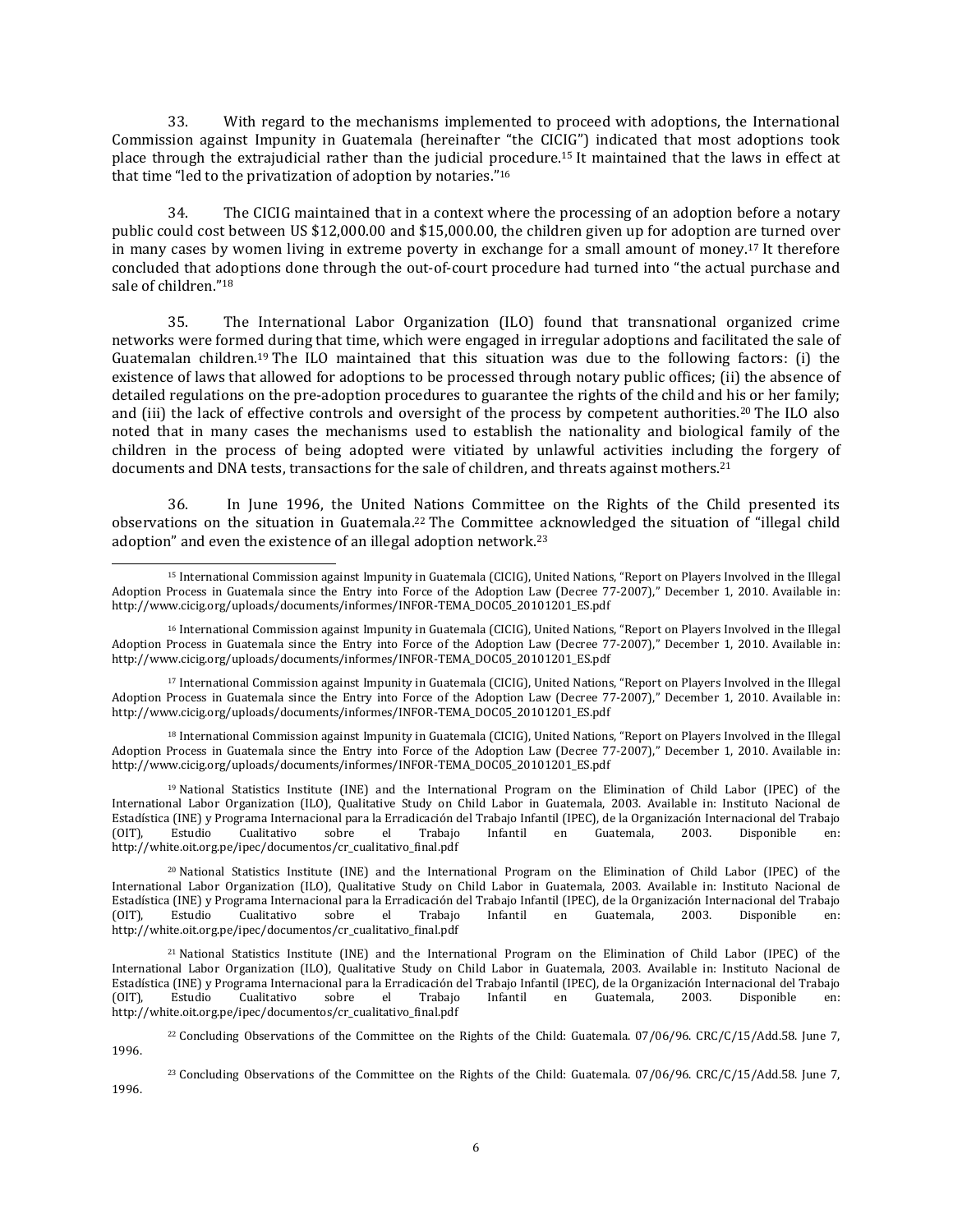37. In relation to her visit to Guatemala in 1999, the UN Special Rapporteur on the sale of children, child prostitution, and child pornography stated that intercountry adoption in Guatemala had "developed into a profitable business as a result of the large number of children who were orphaned or abandoned during the years of conflict."<sup>24</sup> She stated that the situation within Guatemala, including the extreme poverty, a high birth rate, and lack of effective control and supervision of adoption proceedings, sustained this trade. 25

38. In the Inter-American sphere, the Inter-American Commission addressed the situation of adoption procedures in Guatemala. In its 2001 report, the IACHR stated that the adoption of children in Guatemala "was converted into a profitable business venture when it became evident that there was a substantial 'market' for adoptable babies."<sup>26</sup> The Commission indicated that a central aspect of the problem is the absence of adequate legislation.<sup>27</sup> In consequence, it recommended that the State "take the measures necessary to achieve the entry into force of an adequate legislative framework so as to ensure that the best interests of the child are a primary consideration in all decisions taken, to assure the free and informed consent of the parent or parents, and to guarantee legality, clarity and transparency in the applicable procedures." 28

39. At the domestic level, in a report covering the period from 1996 to 2006, the Office of the Attorney General of Guatemala identified several anomalies in out-of-court adoption procedures, most notably including: (i) the double registration of birth certificates; (ii) documents showing that a mother has given up her children for adoption, when in fact she has died; (iii) fake birth certificates issued by unregistered physicians or nonexistent midwives; (iv) altered DNA tests certified by the United States embassy in Guatemala; (v) fingerprints that do not match the ones in the adoption file; and (i) the unwillingness of the biological mothers to give their children up for adoption, when the notary public has certified the opposite. 29

40. Statistics from the Office of the Attorney General indicate that the adoption of Guatemalan children increased 6.7 times from 1996 to 2006, with a total of 731 adoptions in 1996 and 4918 in 2006. From 1997 to 2006, 97.6% of all Guatemalan adoptions were international, with the United States receiving 87% of the Guatemalan children given up for adoption during that period.<sup>30</sup>

41. The Commission notes that Guatemala acceded to the Hague Convention on Protection of Children and Co-operation in Respect of Intercountry Adoption in November 2002. Subsequently, the Constitutional Court called into question the procedure for the domestic incorporation of that instrument, which, according to international law, does not affect the fact that Guatemala is a party thereto. In the processing of this case, the State made reference to the enactment of various provisions and reforms designed to standardize adoptions in Guatemala. The Law for the Comprehensive Protection of Children and Adolescents entered into force in 2003.<sup>31</sup> The following year, the Guatemalan State approved the "National

 $\overline{\phantom{a}}$ 

<sup>24</sup> Report of the Special Rapporteur on the Sale of children, child prostitution and child pornography, Ms. Ofelia Calcetas Santos, Addendum (Visit of July 19-30, 1999), Report on the mission to Guatemala, E/CN.4/2000/73/Add.2 January 27, 2000, para. 11.

<sup>25</sup> Report of the Special Rapporteur on the Sale of children, child prostitution and child pornography, Ms. Ofelia Calcetas Santos, Addendum (Visit of July 19-30, 1999), Report on the mission to Guatemala, E/CN.4/2000/73/Add.2 January 27, 2000, para. 11.

<sup>26</sup> IACHR, Fifth Report on the Situation of Human Rights in Guatemala, April 6, 2001, para. 37.

<sup>27</sup> IACHR, Fifth Report on the Situation of Human Rights in Guatemala, April 6, 2001, para. 41.

<sup>28</sup> IACHR, Fifth Report on the Situation of Human Rights in Guatemala, April 6, 2001, para. 46.

<sup>29</sup> Office of the Attorney General of Guatemala: Presentation on the Current Situation of Adoption, 2007.

<sup>30</sup> Study "Adoptions in Guatemala: protection or market?" Covenant House, *Fundación Sobrevivientes*, Social Movement for Human Rights [*Movimiento Social por los Derechos Humanos*], Human Rights Office of the Archdiocese of Guatemala (ODHAG), Office of the Secretary of Social Welfare (SBS), produced in Guatemala, November 2007, p. 24-25.

<sup>31</sup> Law for the Comprehensive Protection of Children and Adolescents, Decree 27-2003.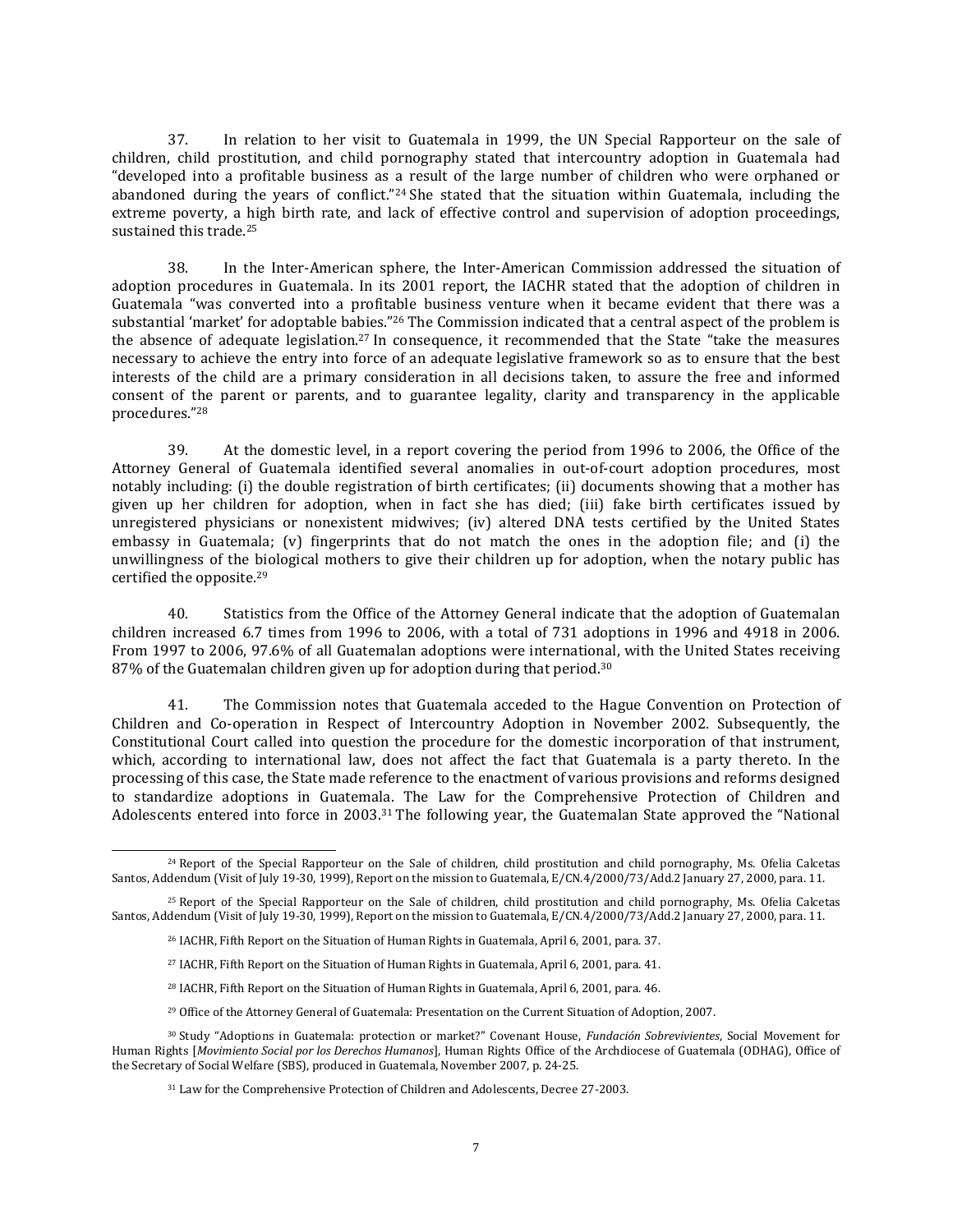Plan of Action for Children and Adolescents for 2004-2015," to raise awareness of the childhood issues and vulnerabilities that create the conditions for irregular, for-profit adoptions. 32

42. The Adoption Law was enacted in 2007.<sup>33</sup> That law created the National Adoption Board as a central authority in compliance with the Hague Convention on Protection of Children and Co-operation in Respect of Intercountry Adoption. The law also gives preference to national adoption over intercountry adoption, and prohibits persons, institutions, and authorities involved in the adoption process from obtaining improper benefits.

43. With regard to adoption proceedings, the Adoption Law states that:

The family court judge will receive the adoption request from the interested parties and, once it is verified that the administrative adoption proceeding complies with the requirements of this law and the Hague Convention, the judge shall approve and uphold the national or intercountry adoption without further proceedings.  $(...)$ <sup>34</sup>

44. In view of these measures, the United Nations Committee on the Rights of the Child presented its concluding remarks on the situation in Guatemala in June 2007.<sup>35</sup> The Committee stated that Guatemala "continues to cause several serious concerns with respect to intercountry adoption."<sup>36</sup> It identified the following shortcomings: (i) the continued inadequacy of national laws regulating adoption practices; (ii) irregular practices based on financial interest that persist in the management of Guatemalan child adoptions, especially since notaries are involved in an increasing number of cases of intercountry adoptions; and (iii) crimes committed in Guatemala involving child-selling for purposes of adoption, which generally go unpunished because the authorities are to a large extent complicit.<sup>37</sup>

45. In addition, in 2010 the CICIG indicated that there is still evidence to show that at least 60% of those cases of adoption processed prior to the enactment of the Adoption Law contain potential irregularities in their files.38 For its part, in 2012 the Guatemalan Coalition for the Rights of Children and Adolescents in Guatemala asserted that the shortcomings in the effective controls and oversight of adoptions still persist in Guatemala.<sup>39</sup> The Coalition maintained that the State has not taken measures to investigate and punish individuals, including State agents, who have been involved in irregular adoption procedures. 40

 $\overline{\phantom{a}}$ 

<sup>35</sup> Committee on the Rights of the Child, Examination of the Reports Presented by the States Party in accordance with Paragraph 1 of Article 12 of the Optional Protocol to the Convention on the Rights of the Child on the Sale of Children, Child Prostitution and Child Pornography, Concluding remarks. Guatemala. July 6, 2007.

<sup>36</sup> Committee on the Rights of the Child, Examination of the Reports Presented by the States Party in accordance with Paragraph 1 of Article 12 of the Optional Protocol to the Convention on the Rights of the Child on the Sale of Children, Child Prostitution and Child Pornography, Concluding remarks. Guatemala. July 6, 2007.

<sup>37</sup> Committee on the Rights of the Child, Examination of the Reports Presented by the States Party in accordance with Paragraph 1 of Article 12 of the Optional Protocol to the Convention on the Rights of the Child on the Sale of Children, Child Prostitution and Child Pornography, Concluding remarks. Guatemala. July 6, 2007.

<sup>38</sup> International Commission against Impunity in Guatemala (CICIG), United Nations, "Report on Players Involved in the Illegal Adoption Process in Guatemala since the Entry into Force of the Adoption Law (Decree 77-2007)," December 1, 2010. Available in: http://www.cicig.org/uploads/documents/informes/INFOR-TEMA\_DOC05\_20101201\_ES.pdf

<sup>39</sup> Guatemalan Coalition for the Rights of Children and Adolescents in Guatemala. Report of October 2012. Available in: http://www.gobernacionsuchitepequez.gob.gt/cms/svet/CajadeHerramientasVET/Derechos%20de%20Ninez%20y%20Adolescencia/ UPR%20GUATEMALA%20report%20-%20espa%23U00f1ol.doc

<sup>40</sup> Guatemalan Coalition for the Rights of Children and Adolescents in Guatemala. Report of October 2012. Available in: http://www.gobernacionsuchitepequez.gob.gt/cms/svet/CajadeHerramientasVET/Derechos%20de%20Ninez%20y%20Adolescencia/ UPR%20GUATEMALA%20report%20-%20espa%23U00f1ol.doc

<sup>32</sup> Government Order No. 333-2004, October 19, 2004.

<sup>33</sup> Adoption Law, by Decree Law No. 77-2007.

<sup>34</sup> Adoption Law, by Decree Law No. 77-2007. Article 49.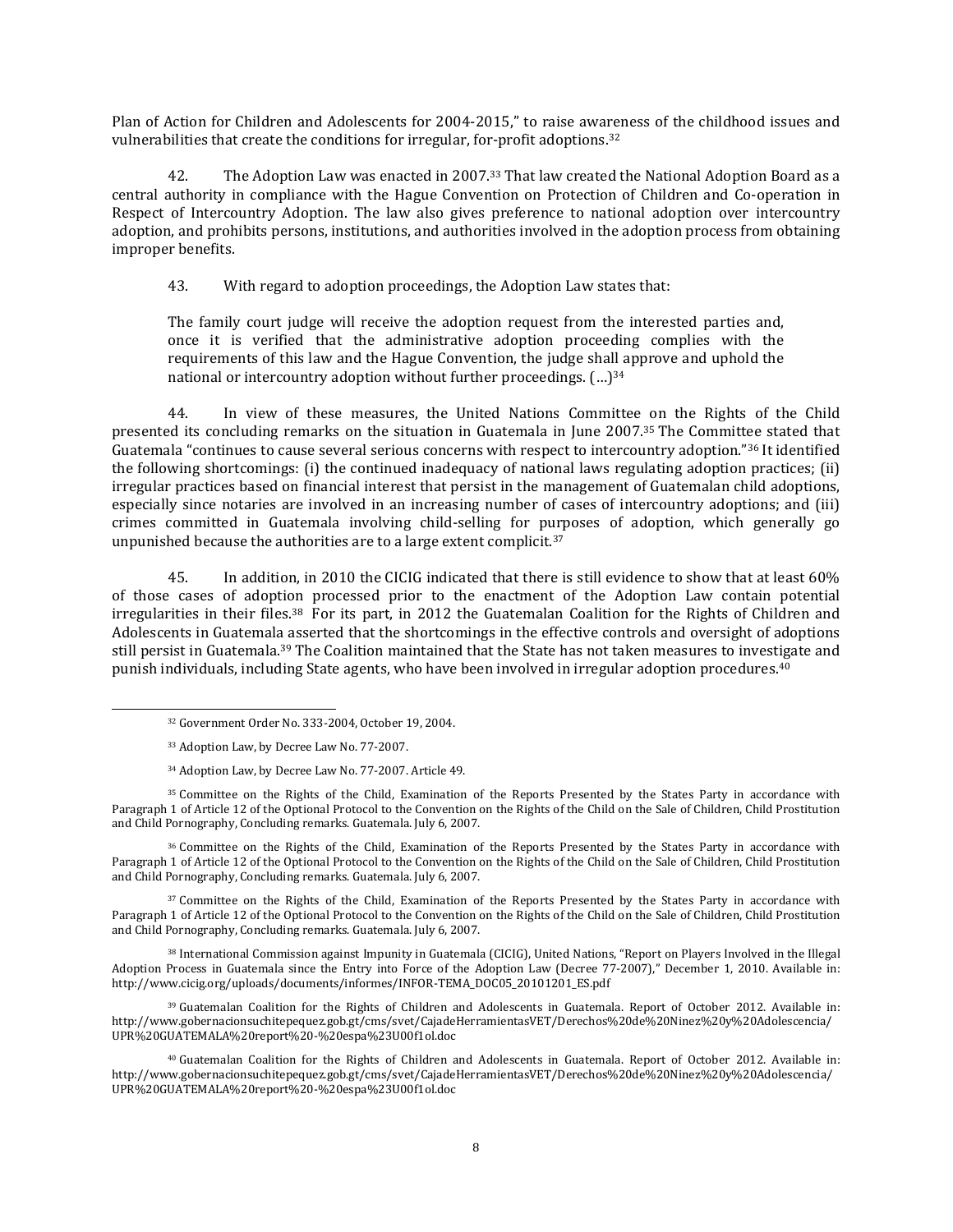46. The Commission also has public information on investigations opened against individuals who—as described below—were involved in alleged irregular adoptions, including the adoption of the Ramírez brothers.

47. On this point, the Commission notes that Susana Luarca Saracho was the attorney and director of the Guatemala Children's Association Residence at the time the Ramírez boys were admitted to that center. Mrs. Luarca was the subject of multiple complaints alleging threats and intimidation, as well as other forms of pressure, aimed at judicial actors and parties to the adoption cases she handled.<sup>41</sup>

48. According to information that is public knowledge, in 2009 Mrs. Luarca was arrested for her alleged participation in an illegal adoption ring.<sup>42</sup> In that case, the International Commission against Impunity in Guatemala (CICIG), as private prosecutor, recommended that Mrs. Luarca be prosecuted for similar offenses of human trafficking and the use of forged documents.<sup>43</sup>

49. On August 1, 2014 the Office of the Prosecutor General of Guatemala brought charges against Mrs. Luarca for having processed at least 101 adoption cases in an irregular manner, charging her with the offenses of conspiracy, human trafficking, and the use of forged documents.<sup>44</sup>

50. Judge Mario Peralta Castañeda, who was involved in the appeals filed by Mrs. Ramírez, was stripped of his immunity by the Supreme Court.<sup>45</sup> According to information published in the media, Judge Peralta was accused of having participated in illegal adoptions in Guatemala by issuing judicial certificates stating that children with a certain adoption profile did not have parents when in fact they did.<sup>46</sup>

### **3. The brothers Osmín Ricardo Amílcar Tobar Ramírez and J.R. and their family**

#### **3.1. General information**

 $\overline{\phantom{a}}$ 

51. Osmín Ricardo Amílcar Tobar Ramírez was born on June 24, 1989. <sup>47</sup> He was acknowledged at the Vital Records Office of Guatemala by his parents Gustavo Tobar Fajardo and Flor de María Ramírez Escobar.<sup>48</sup> J.R. was born on August 27, 1995.<sup>49</sup> He was acknowledged at the Vital Records Office of Guatemala

- <sup>47</sup> Annex 1. Birth Certificate No. 4,519, Page 19, Book No. 82-G, July 3, 1989.
- <sup>48</sup> Annex 1. Birth Certificate No. 4,519, Page 19, Book No. 82-G, July 3, 1989.
- <sup>49</sup> Annex 2. Birth Certificate No. 284, Page 172, Book No. 193-G, January 12, 1996.

<sup>41</sup> "María Loarca de Umaña, esposa de ex-presidente de la Corte de Suprema de Justicia involucrada en el tráfico de personas," Fundación Sobrevivientes. Available at: http://fsobrevivientes.blogspot.com/2009/12/esposa-de-ex-presidente-de-la-corte.html

<sup>42</sup> "María Loarca de Umaña, esposa de ex-presidente de la Corte de Suprema de Justicia involucrada en el tráfico de personas," Fundación Sobrevivientes. Available at: http://fsobrevivientes.blogspot.com/2009/12/esposa-de-ex-presidente-de-la-corte.html

<sup>43</sup> "Asociación Primavera lawyer, director found guilty of human trafficking in 'Karen Abigail' case," Finding Fernanda. Available at: [http://findingfernanda.com/2011/10/sentencing-today-in-karen-abigail-case-timothy-and-jennifer-monahan-appear-on](http://findingfernanda.com/2011/10/sentencing-today-in-karen-abigail-case-timothy-and-jennifer-monahan-appear-on-tv/)[tv/](http://findingfernanda.com/2011/10/sentencing-today-in-karen-abigail-case-timothy-and-jennifer-monahan-appear-on-tv/)

<sup>44</sup> "Asociación Primavera lawyer, director found guilty of human trafficking in 'Karen Abigail' case," Finding Fernanda. Available at: [http://findingfernanda.com/2011/10/sentencing-today-in-karen-abigail-case-timothy-and-jennifer-monahan-appear-on](http://findingfernanda.com/2011/10/sentencing-today-in-karen-abigail-case-timothy-and-jennifer-monahan-appear-on-tv/)[tv/](http://findingfernanda.com/2011/10/sentencing-today-in-karen-abigail-case-timothy-and-jennifer-monahan-appear-on-tv/)

<sup>45</sup> "Piden juicio por caso de adopción ilegal en Asociación Primavera," August 1, 2014. Diario La Hora. Available at: [http://lahora.gt/piden-juicio-por-caso-de-adopcion-ilegal-en-asociacion-primavera/.](http://lahora.gt/piden-juicio-por-caso-de-adopcion-ilegal-en-asociacion-primavera/) See also: "CSJ retira inmunidad a juez por adopciones ilegales," May 8, 2014. Diario Prensa Libre. Available at: [http://www.prensalibre.com/noticias/justicia/CSJ-retira](http://www.prensalibre.com/noticias/justicia/CSJ-retira-inmunidad-juez-Escuintla-Mario-Peralta_0_1134486733.html)[inmunidad-juez-Escuintla-Mario-Peralta\\_0\\_1134486733.html](http://www.prensalibre.com/noticias/justicia/CSJ-retira-inmunidad-juez-Escuintla-Mario-Peralta_0_1134486733.html)

<sup>46</sup> "Piden juicio por caso de adopción ilegal en Asociación Primavera," August 1, 2014. Diario La Hora. Available at: [http://lahora.gt/piden-juicio-por-caso-de-adopcion-ilegal-en-asociacion-primavera/.](http://lahora.gt/piden-juicio-por-caso-de-adopcion-ilegal-en-asociacion-primavera/) See also: "CSJ retira inmunidad a juez por adopciones ilegales," May 8, 2014. Diario Prensa Libre. Available at: [http://www.prensalibre.com/noticias/justicia/CSJ-retira](http://www.prensalibre.com/noticias/justicia/CSJ-retira-inmunidad-juez-Escuintla-Mario-Peralta_0_1134486733.html)[inmunidad-juez-Escuintla-Mario-Peralta\\_0\\_1134486733.html](http://www.prensalibre.com/noticias/justicia/CSJ-retira-inmunidad-juez-Escuintla-Mario-Peralta_0_1134486733.html)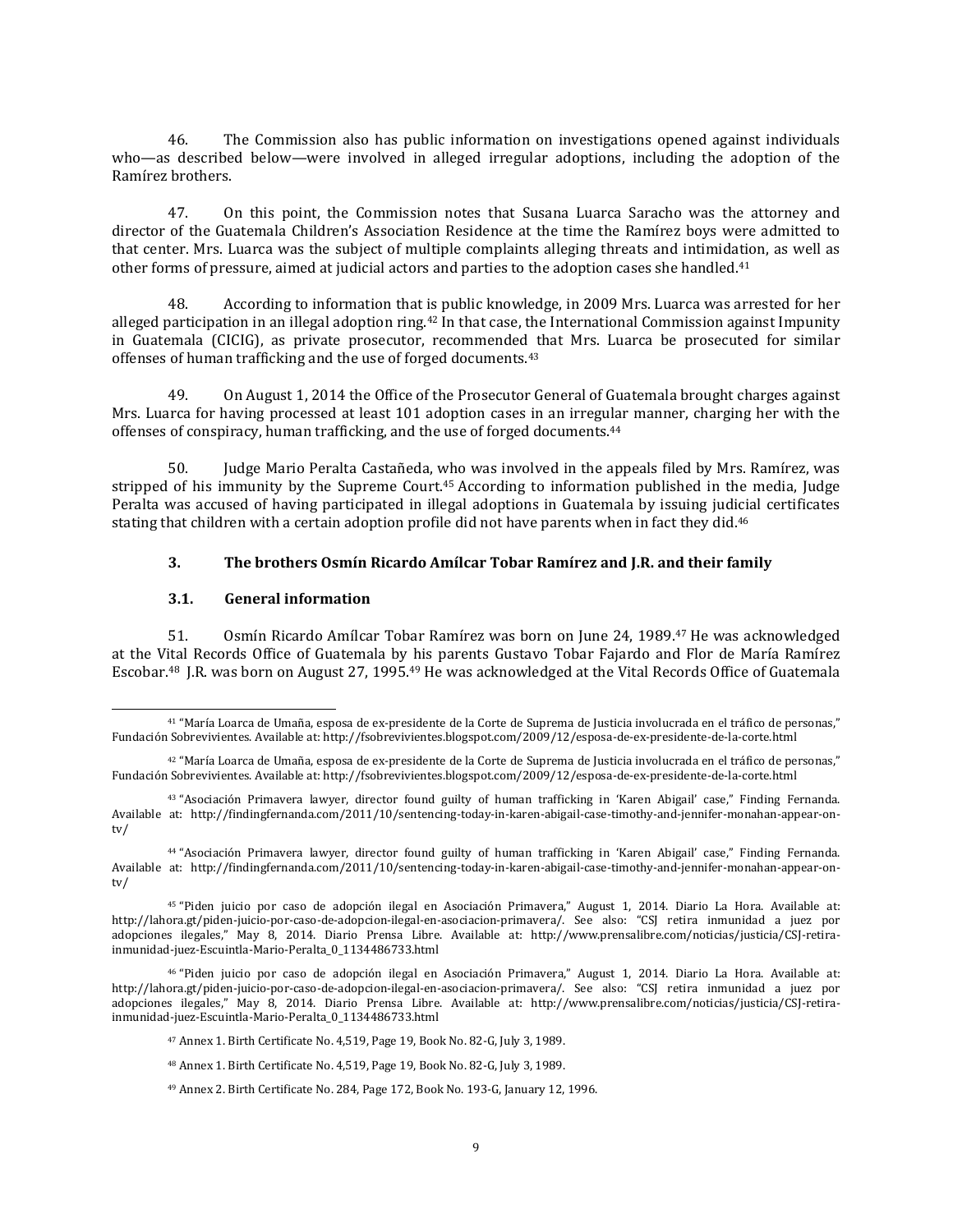by his mother Flor de Maria Ramírez Escobar. <sup>50</sup> Mrs. Ramírez stated that her son J.R. was born as the result of a rape.<sup>51</sup>

52. Osmín Tobar Ramírez's parents later separated and agreed in court to a visitation schedule whereby Mr. Tobar would see his son once a week.<sup>52</sup>

53. According to Mrs. Ramírez, at the time of the events, Osmín Tobar Ramírez, who was seven years old, was attending the Las Vacas School in Zone 16, Guatemala City. <sup>53</sup> J.R. was two years old.<sup>54</sup> Mrs. Ramírez was working as a processing agent at the Ministry of Finance, and hired her neighbor Ana Delmy Arias to take care of her children while she was at work. 55

#### **3.2. Declaration of abandonment of the Ramírez boys**

54. On December 18, 1996, the Judicial Coordination Office for the Juvenile Courts received an anonymous telephone complaint.<sup>56</sup> It was reported that the Ramírez boys "have been abandoned by their mother, who sniffs glue and drinks alcoholic beverages, and therefore are at risk or in danger." 57

55. On January 8, 1997, Judge Aida Rabasso of the First Juvenile Trial Court for Guatemala City asked the Chief of the Juvenile Legal Assistance Section of the Office of the Attorney General to schedule a home visit to check on the welfare of the Ramírez boys.<sup>58</sup> She specified that, in the event the alleged situation was confirmed, they should "proceed to rescue the children, admitting them to the Guatemala Children's Association Residence for their care and protection." 59

56. The following day, personnel from the Office of the Attorney General reported to the home of the Ramírez boys. <sup>60</sup> They informed the court that upon their arrival the boys were without adult supervision and stated that they had not eaten breakfast.<sup>61</sup> They also reported that neither child "showed signs of physical abuse." <sup>62</sup> The boys were taken to the Guatemala Children's Association Residence. 63

57. That same January 9, 1997, Mrs. Ramírez appeared before Judge Rabasso to request that her sons be released to her.<sup>64</sup> She presented their birth certificates and indicated that she "[leaves] the house

 $\overline{\phantom{a}}$ 

<sup>53</sup> Annex 4. Brief of Flor de Maria Ramírez filing a motion for review, August 25, 1997, case file 2663-96.

- <sup>54</sup> Annex 2. Birth Certificate No. 284, Page 172, Book No. 193-G, January 12, 1996.
- <sup>55</sup> Annex 4. Brief of Mrs. Flor de Maria Ramírez filing a motion for review, August 25, 1997, case file 2663-96.
- <sup>56</sup> Annex 4. Public complaint 1573-96, case file 2663-96, December 18, 1996. Annex 20.
- <sup>57</sup> Annex 4. Public complaint 1573-96, case file 2663-96, December 18, 1996. Annex 20.

<sup>58</sup> Annex 4. Official Letter of January 8, 1997, communication addressed to the Chief of the Juvenile Legal Assistance Section of the Office of the Attorney General of Guatemala, case file 2663-96.

<sup>50</sup> Annex 2. Birth Certificate No. 284, Page 172, Book No. 193-G, January 12, 1996.

<sup>51</sup> Annex 56. Guatemalan National Civil Police, Criminal Investigation Service, Minors and Disappeared Persons Division, Investigator Gilberto Arturo Salas Tornez, Report of June 4, 2001.

<sup>52</sup> Annex 3. Support Agreement (07/31/97) between the parents Flor de Maria Ramírez Escobar and Gustavo Amílcar Tobar Fajardo, Agreement No. 308-97, approved by the court on August 18, 1997.

<sup>59</sup> Annex 4. Official Letter of January 8, 1997, communication addressed to the Chief of the Juvenile Legal Assistance Section of the Office of the Attorney General of Guatemala, case file 2663-96.

<sup>60</sup> Annex 4. Report of the Office of the Attorney General, Juvenile Legal Assistance Section, rescue group, case file 2663-96.

<sup>61</sup> Annex 4. Report of the Office of the Attorney General, Juvenile Legal Assistance Section, rescue group, case file 2663-96.

<sup>62</sup> Annex 4. Report of the Office of the Attorney General, Juvenile Legal Assistance Section, rescue group, case file 2663-96.

<sup>63</sup> Annex 4. Report of the Office of the Attorney General, Juvenile Legal Assistance Section, rescue group, case file 2663-96.

<sup>64</sup> Annex 4. Record of Appearance dated January 9, 1997, First Juvenile Trial Court, Guatemala, case file 2663-96.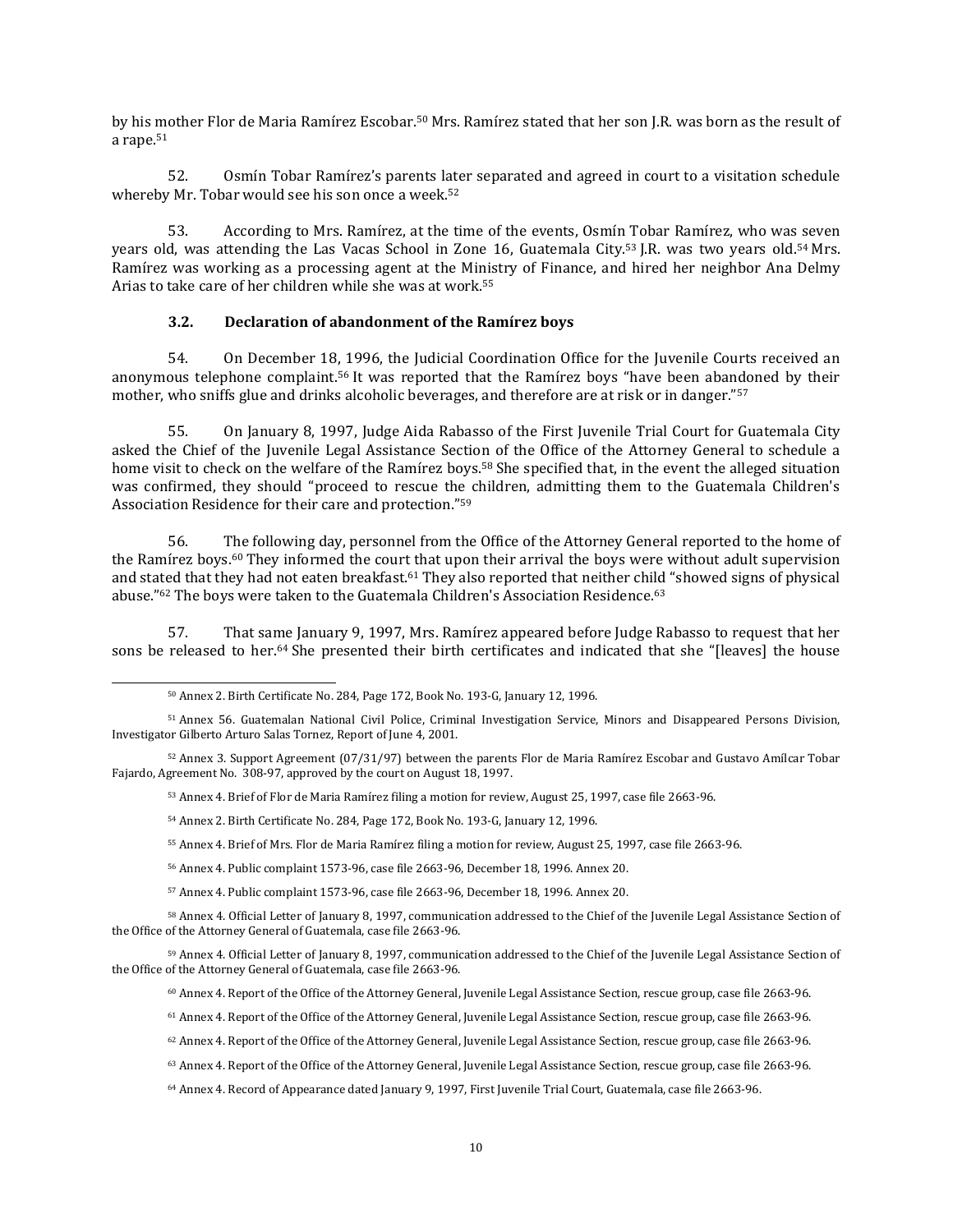early and (…) [instructs her] older son to give the younger one his bottle." <sup>65</sup> She added that she pays her neighbor Mrs. Ana Delmy Arias to take care of her sons.<sup>66</sup> Mrs. Ramírez stated that she was not informed of her sons' whereabouts.<sup>67</sup> The Commission does not have any information on proceedings conducted between January 9 and 27, 1997.

58. On January 27, 1997 the court upheld the placement of the Ramírez boys at the Guatemala Children's Association Residence.<sup>68</sup> In addition, it asked the institution to conduct a social study on the boys' situation. 69

59. The social study was forwarded to the court on February 3, 1997.<sup>70</sup> According to the report, interviews were conducted with neighbors of Mrs. Ramírez who stated that she mistreated and neglected her children.<sup>71</sup> Despite the fact that the personnel from the Office of the Attorney General who visited the boys on January 9, 1997 had indicated that there were no signs of physical abuse, this report stated that upon their arrival at the Residence the boys had cuts and bruises that were the result of beatings.<sup>72</sup> The report concluded that "With the interviews conducted, it has been fully established that Flor de María Ramírez Escobar is unable to care for her sons, and therefore it is imperative to find them a foster home where good moral values can be instilled and their physical and mental needs can be met (…). Given the behavior and neglect on the part of their mother, I recommend that the court issue a declaration of abandonment so they can be included in the adoption program sponsored by the Guatemala Children's Association." 73

60. Between March 12 and 17, 1997, the maternal grandmother and two aunts of the Ramírez boys appeared before the court.<sup>74</sup> They sought custody of the boys.<sup>75</sup> On April 22, 1997, the judge ordered the Association to conduct a social study on the situation of those relatives.<sup>76</sup>

61. On May 14, 1997, the Office of the Attorney General filed a social study on the mother and maternal grandmother of the Ramírez boys with the court.<sup>77</sup> The study concluded that:

 $\overline{\phantom{a}}$ 

<sup>69</sup> Annex 4. Official Letter of January 27, 1997 addressed to the director of the Guatemala Children's Association Residence, from the First Juvenile Trial Court, Guatemala, case file 2663-96. Annex 1.1 to the petitioners' communication dated August 1, 2006.

<sup>70</sup> Annex 5. Social study by Mrs. Blanca Anabella Burbano E., Social Worker, February 3, 1997 Guatemala Children's Association.

<sup>71</sup> Annex 5. Social study by Mrs. Blanca Anabella Burbano E., Social Worker, February 3, 1997, Guatemala Children's Association*.*

<sup>72</sup> Annex 5. Social study by Mrs. Blanca Anabella Burbano E., Social Worker, February 3, 1997, Guatemala Children's Association*.*

<sup>73</sup> Annex 5. Social study by Mrs. Blanca Anabella Burbano E., Social Worker, February 3, 1997, Guatemala Children's Association*.*

<sup>74</sup> Annex 6. Record of Appearance of Flor De Maria Escobar Carrera, March 12, 1997. Annex 11. Record of Appearance of Yesenia Edelmira Escobar Carrera de Bonilla and Maritza Lizbeth Echeverría Carrera de Reyes, March 17, 1997.

<sup>75</sup> Annex 6. Record of Appearance of Flor De Maria Escobar Carrera, March 12, 1997. Annex 11. Record of Appearance of Yesenia Edelmira Escobar Carrera de Bonilla and Maritza Lizbeth Echeverría Carrera de Reyes, March 17, 1997.

<sup>76</sup> Annex 4. Official Letter of April 22, 1997, addressed to the director of the Guatemala Children's Association Residence. First Juvenile Trial Court, Guatemala, case file 2663-96.

<sup>77</sup> Annex 4. Social Worker's Report, Office of the Attorney General, Juvenile Legal Assistance Section, May 7, 1997, by Ana Bella Calderón Rubello, case file 2663-96.

<sup>65</sup> Annex 4. Record of Appearance dated January 9, 1997, First Juvenile Trial Court, Guatemala, case file 2663-96.

<sup>66</sup> Annex 4. Record of Appearance dated January 9, 1997, First Juvenile Trial Court, Guatemala, case file 2663-96.

<sup>67</sup> Annex 4. Record of Appearance dated January 9, 1997, First Juvenile Trial Court, Guatemala, case file 2663-96.

<sup>68</sup> Annex 4. Official Letter of January 27, 1997 addressed to the director of the Guatemala Children's Association Residence, from the First Juvenile Trial Court, Guatemala, case file 2663-96. Annex 1.1 to the petitioners' communication dated August 1, 2006.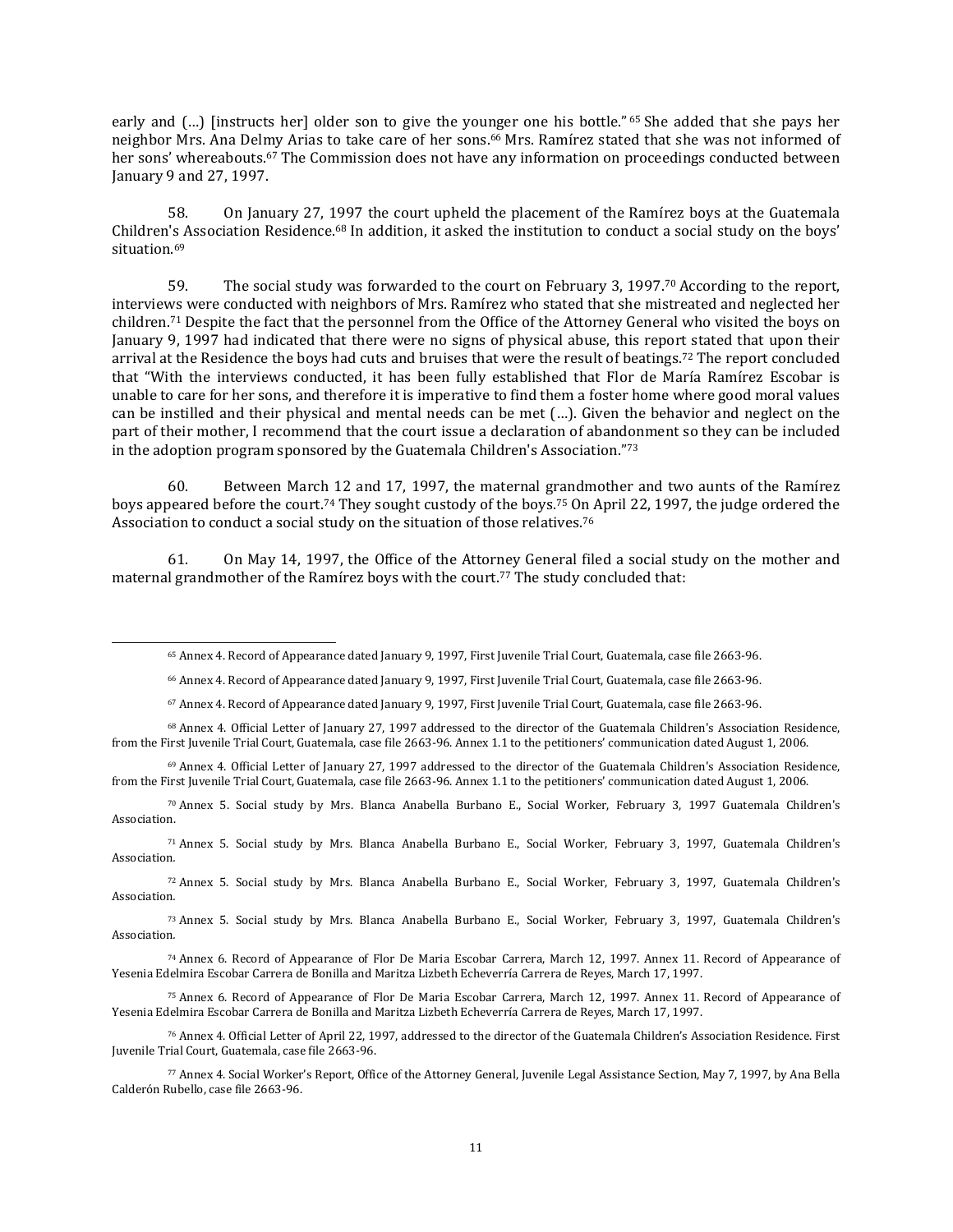According to secondary investigations, the mother's conduct, and that of the boys' grandmother, is prejudicial to their care and upbringing at this time. Given the serious financial instability of the mother and the maternal grandmother, as well as their very chaotic behavior, we find that neither one of them, nor their family, is an option at this time for the protection of the boys. Therefore, it is recommended that they remain institutionalized, and that the respective social study and investigation to be updated at a time the court deems prudent in order to establish whether the living and behavioral conditions have improved. 78

62. In addition, the Office of the Attorney General informed the court of the investigation into Mrs. Ramírez's socioeconomic situation.<sup>79</sup> According to interviews with neighbors, Mrs. Ramírez mistreated her children, drank alcohol constantly, and was a drug addict.<sup>80</sup>

63. On May 15, 1997, National Police Headquarters informed the court that Mrs. Ramírez had no criminal record.<sup>81</sup> The police did indicate that the maternal grandmother had a criminal record of making false statements in a document, fraud, possession of an offensive weapon, and possession of marijuana.<sup>82</sup>

64. On May 19, 1997, the social study conducted by the Association with respect to the aunts of the Ramírez boys was submitted to the court.<sup>83</sup> That study concluded that:

(…) the interest of the boys' godmothers in claiming them is a maneuver to obtain custody of the boys in order to return them to their mother, who abuses them and is terrible for them (…) the minor child Osmín Ricardo Amílcar Tobar Ramírez attended the interview and stated that he would not like to live with his godmother because her husband frequently beats him (…) the overcrowded living conditions of the godmothers and their families, their limited financial resources, and the fact that they were aware of the desperate situation of the boys when they were in their mother's care but did nothing to put an end to the abuse, lead us to recommend that the boys not be turned over to Mrs. Escobar Carrera or Mrs. Echeverría de Reyes. (…) I reiterate what I stated in the initial socioeconomic report, that both boys should be integrated into families who will provide them with the love and care they need (…). Therefore, I recommend that the court issue a declaration of abandonment so they can be included in the adoption program sponsored by the Guatemala Children's Association."<sup>84</sup>

65. On June 21, 1997, the Psychological Services Unit of the Judiciary filed a psychological report on Mrs. Ramírez and the boys' maternal grandmother.<sup>85</sup> With respect to Mrs. Ramírez, it stated that "Due to the characteristics exhibited by the patient, it is inferred that her ability to assume the role of mother is seriously compromised."<sup>86</sup> As for the maternal grandmother, it stated, "With regard to the maternal

 $\overline{\phantom{a}}$ 

<sup>78</sup> Annex 4. Social Worker's Report, Office of the Attorney General, Juvenile Legal Assistance Section, May 7, 1997, by Ana Bella Calderón Rubello, case file 2663-96.

<sup>79</sup> Annex 4. Report of Investigating Officer No. 012, Office of the Attorney General, Juvenile Legal Assistance Section, March 20, 1997, 3rd Officer, prepared by Rivera Castro, case file 2663-96.

<sup>80</sup> Annex 4. Report of Investigating Officer No. 012, Office of the Attorney General, Juvenile Legal Assistance Section, March 20, 1997, 3rd Officer, prepared by Rivera Castro, case file 2663-96.

<sup>81</sup> Annex 7. Criminal record reports, National Police Headquarters, May 15, 1997.

<sup>82</sup> Annex 7. Criminal record reports, National Police Headquarters, May 15, 1997.

<sup>83</sup> Annex 8. Social study by Blanca Anabella Burbano E., Social Worker, May 19, 1997, Guatemala Children's Association.

<sup>84</sup> Annex 8. Social study by Blanca Anabella Burbano E., Social Worker, May 19, 1997, Guatemala Children's Association.

<sup>85</sup> Annex 4. Psychological Report of the Psychological Services Unit of the Judiciary, July 21, 1997, case file 2663-96.

<sup>86</sup> Annex 4. Psychological Report of the Psychological Services Unit of the Judiciary, July 21, 1997, case file 2663-96.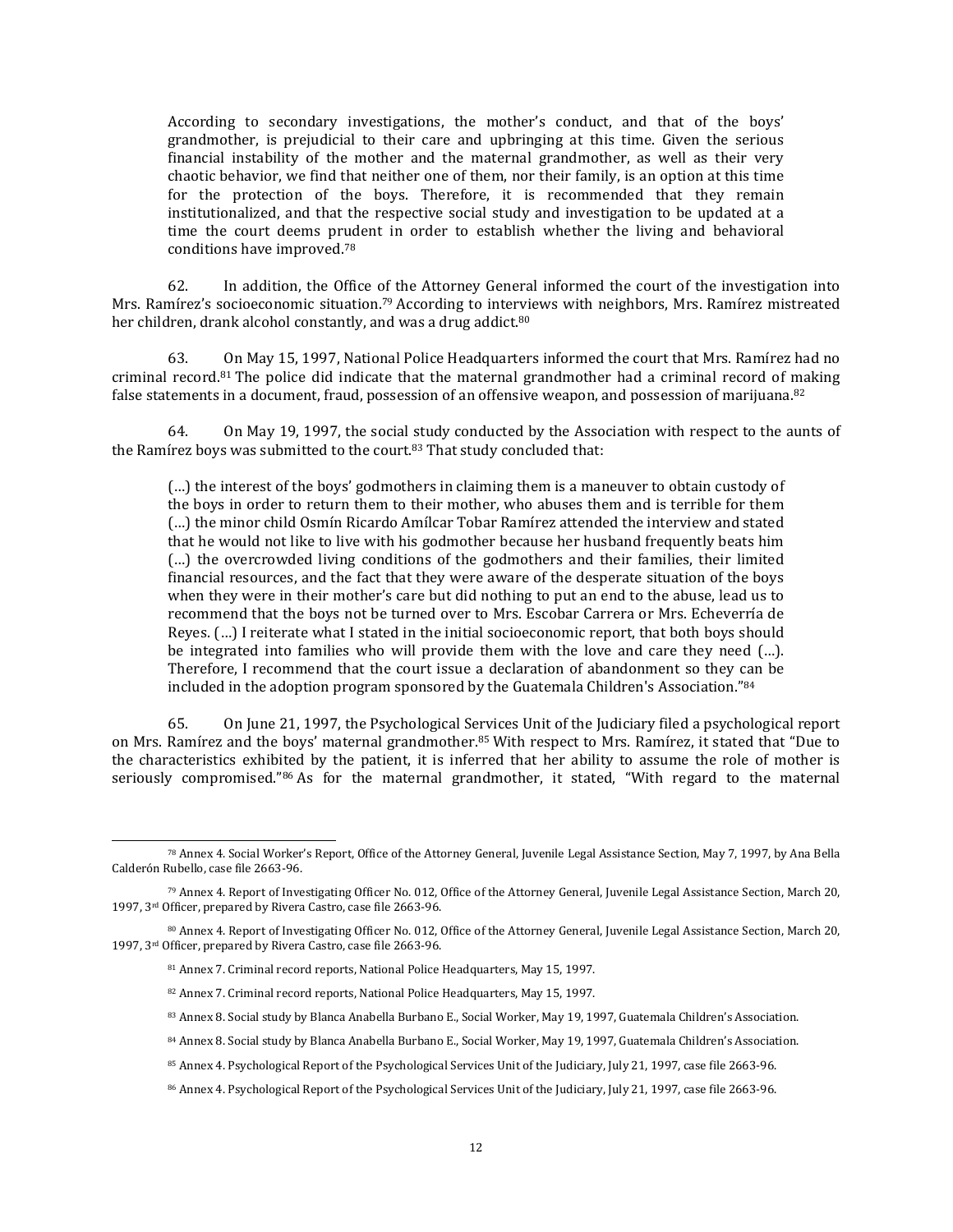grandmother as a family caregiver, it should be borne in mind that an adult with homosexual preferences would be transmitting these values to the children who would be under her charge."<sup>87</sup>

66. On July 29, 1997, the Office of the Attorney General appeared before the court to provide its opinion on the legal status of the Ramírez boys. <sup>88</sup> It concluded that:

(…) its content is extensive [and] its analysis clearly demonstrates the boys' need to be provided with a better standard of living, at the center of a family; it is clear from the social studies (3) and from the investigation (1) that the boys were completely neglected by their family, principally their mother (…) and therefore it is appropriate for the previously identified children to be declared abandoned, and they should be included in the adoption program at the children's residence where they are currently living.<sup>89</sup>

67. On August 6, 1997, the First Juvenile Trial Court of Guatemala issued an order declaring "the abandonment of the minor children J.R. and Osmín Ricardo Amílcar Tobar Ramírez."<sup>90</sup> The court awarded legal custody of the Ramírez boys to Guatemala Children's Association Residence and ordered the institution to include them in the adoption programs it sponsored.<sup>91</sup>

## **3.3. Adoption process**

68. The adoption of the Ramírez boys was initiated through the extrajudicial or notarial process that was previously described.

69. On October 24, 1997, the B. family granted power of attorney to a lawyer in Illinois, United States, to begin the proceedings to adopt J.R..<sup>92</sup> In the case of Osmín Ricardo Tobar Ramírez, the Borz Richards family granted power of attorney to a lawyer in Pittsburg, United States, on February 5, 1998, in order to begin the proceedings for his adoption.<sup>93</sup>

70. On May 8 and 11, 1998, the Office of the Attorney General issued two official letters stating that the adoption of the Ramírez boys was improper according to the report of Attorney Martínez, which stated that the adjudication of an appeal was still pending.<sup>94</sup>

71. The private attorneys for the U.S. families went to court following the unfavorable opinion of Office of the Attorney General regarding the adoption of the Ramírez boys.<sup>95</sup> On May 26, 1998, the Trial and Family Court for the Department of Sacatepéquez allowed the adoption proceedings to go forward.<sup>96</sup> It found that the adoptive parents had proven their good moral character and financial solvency.<sup>97</sup>

96.

96.

 $\overline{\phantom{a}}$ 

89 Annex 4. Brief, Juvenile Legal Assistance Section, Office of the Attorney General of Guatemala, July 29, 1997, case file 2663-

<sup>94</sup> Annex 10. Official Letter from the Office of the Attorney General of Guatemala, Ramiro Ordonez Honama, Section Chief of the Attorney General's Office, May 11, 1998,.

<sup>95</sup> Annex 11. Order of the Trial and Family Court of Sacatepéquez, May 26, 1998.

<sup>96</sup> Annex 11. Order of the Trial and Family Court of Sacatepéquez, May 26, 1998.

<sup>97</sup> Annex 11. Order of the Trial and Family Court of Sacatepéquez, May 26, 1998.

<sup>87</sup> Annex 4. Psychological Report of the Psychological Services Unit of the Judiciary, July 21, 1997, case file 2663-96.

<sup>88</sup> Annex 4. Brief, Juvenile Legal Assistance Section, Office of the Attorney General of Guatemala, July 29, 1997, case file 2663-

<sup>90</sup> Annex 4. Order, First Juvenile Trial Court, Guatemala, August 6, 1997, case file 2663-96.

<sup>91</sup> Annex 4. Order, First Juvenile Trial Court, Guatemala, August 6, 1997, case file 2663-96.

<sup>92</sup> Annex 9. Notarial instruments 72 and 74 of June 2, 1998, authorized by Notary Public Rafael Morales Solares.

<sup>93</sup> Annex 9. Notarial instruments 72 and 74 of June 2, 1998, authorized by Notary Public Rafael Morales Solares.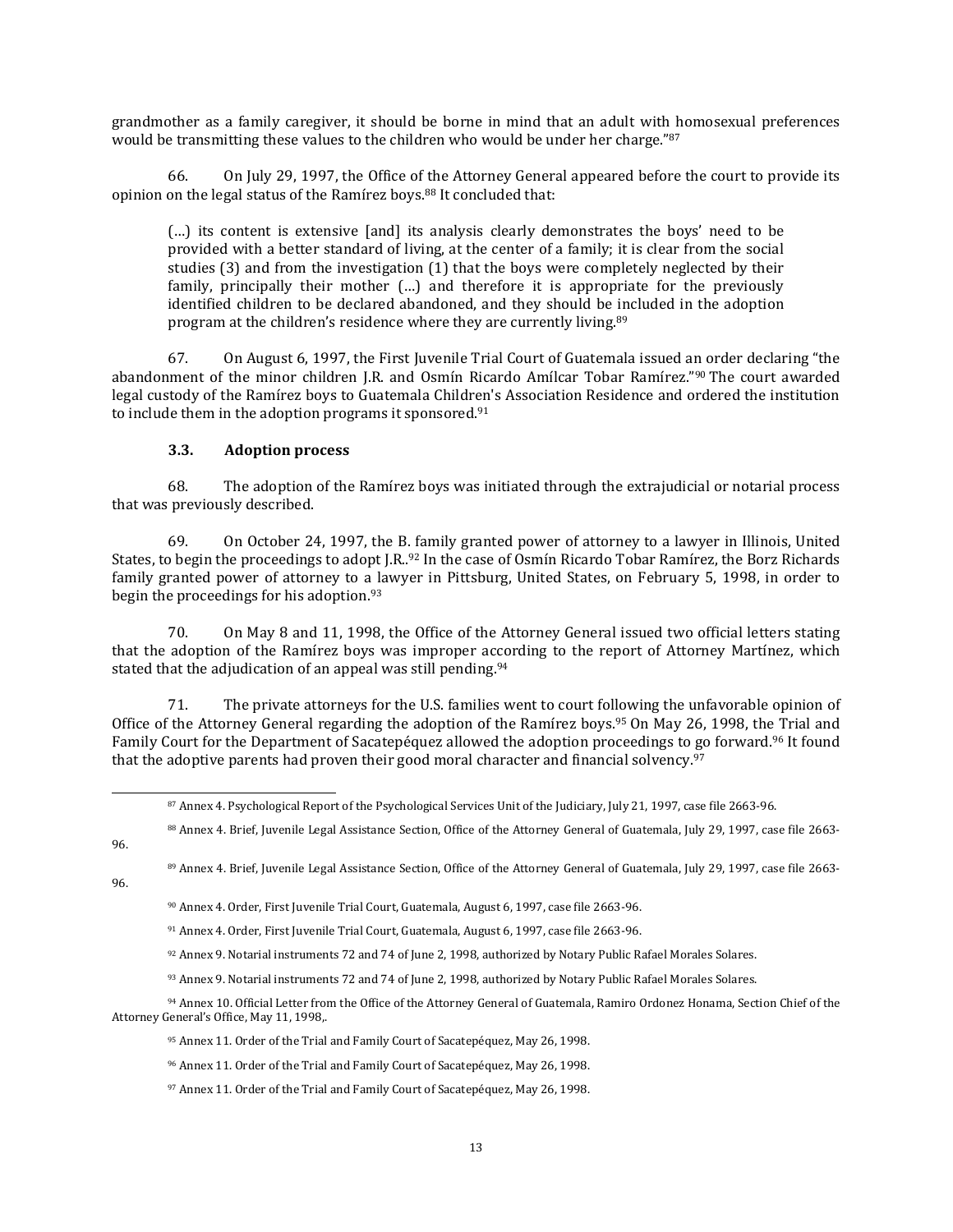72. The court rejected the arguments put forward by the Office of the Attorney General, stating that "there is no appeal or notification pending."<sup>98</sup> The court relied on a certification dated January 30, 1998, which reportedly stated that the motion for review was adjudicated with the January 6, 1998 decision (see *infra* para. 85). 99

73. On June 2, 1998, notary public Rafael Morales Solares executed the notarial instrument for the adoption of the minor child Osmín Ricardo Tobar Ramírez by Richard Anthony Borz and Kathleen Mary Richards.<sup>100</sup> In addition, he executed the notarial instrument for the adoption of J.R. by T.B. and J.L.<sup>101</sup>. The IACHR observes that the notarial instrument was reportedly executed without the presence of the biological parents of the Ramírez boys and it was not justified the children's separation.

74. On June 11, 1998, the respective notations were made on the birth certificates of both boys, as adopted children, at the Vital Records Office of Guatemala.<sup>102</sup> The IACHR has no information regarding the exact date on which the Ramírez boys left Guatemala.

75. According to publicly available information, in 2009 Gustavo Tobar and Flor de Maria Ramírez were able to locate their son Osmín, whose name is reportedly "Ricardo William Burz."<sup>103</sup> On May 15, 2012, Osmín Tobar Ramírez (Ricardo William Burz) traveled from the United States to Guatemala, where he met his biological parents.<sup>104</sup> He stated that he lost contact with his brother shortly after they were placed at the Association Residence. 105

### **3.4. Appeals**

 $\overline{\phantom{a}}$ 

#### **i) Motion for review after the declaration of abandonment of the Ramírez boys**

76. On August 25, 1997, Mrs. Flor de Maria Ramírez filed a motion for the review of the judicial declaration of the boys' abandonment.<sup>106</sup> Mrs. Ramírez questioned the manner in which the studies on their situation had been conducted, as they were based on the testimony of neighbors who were not even identified by name.<sup>107</sup> She indicated that there was no study to indicate that she did not feed her children.<sup>108</sup> She also stated that the person who took care of her children, Ana Delmy Arias, had reportedly left them alone intentionally and maliciously.<sup>109</sup> She maintained that "She was the one who planned all of this as a new form of kidnapping, since on more than one occasion she had told me that the boys could be given up for adoption

<sup>102</sup> Annex 12. Marginal notes to Certificate No. 4519, Book No. 82-G, page 19, of the Office of Vital Records of the Capital of Guatemala. Marginal notes to Certificate No. 284, Book No. 193-G, page 172, of the Office of Vital Records of the Municipality of Guatemala, Book No. 193-G, Certificate No. 284, page 172.

<sup>103</sup> Annex 13. Video "Guatemala: Osmín Ricardo Tobar Ramírez (Rico Borz) returns to his family." Available at: <https://www.youtube.com/watch?v=IEkmpGNGyz0>

<sup>104</sup> Annex 13. Video "Guatemala: Osmín Ricardo Tobar Ramírez (Rico Borz) returns to his family." Available at: <https://www.youtube.com/watch?v=IEkmpGNGyz0>

<sup>105</sup> Annex 13. Video "Guatemala: Osmín Ricardo Tobar Ramírez (Rico Borz) returns to his family." Available at: <https://www.youtube.com/watch?v=IEkmpGNGyz0>

<sup>106</sup> Annex 4. Brief of Mrs. Flor de Maria Ramírez filing a motion for review, August 25, 1997. Case file 2663-96.

<sup>107</sup> Annex 4. Brief of Mrs. Flor de Maria Ramírez filing a motion for review, August 25, 1997. Case file 2663-96.

<sup>108</sup> Annex 4. Brief of Mrs. Flor de Maria Ramírez filing a motion for review, August 25, 1997. Case file 2663-96.

<sup>109</sup> Annex 4. Brief of Mrs. Flor de Maria Ramírez filing a motion for review, August 25, 1997. Case file 2663-96. Annex 1 to the petitioners' communication dated August 1, 2006.

<sup>98</sup> Annex 11. Order of the Trial and Family Court of Sacatepéquez, May 26, 1998.

<sup>99</sup> Annex 11. Order of the Trial and Family Court of Sacatepéquez, May 26, 1998.

<sup>100</sup> Annex 9. Notarial instruments 72 and 74 of June 2, 1998, authorized by Notary Public Rafael Morales Solares.

<sup>101</sup> Annex 9. Notarial instruments 72 and 74 of June 2, 1998, authorized by Notary Public Rafael Morales Solares.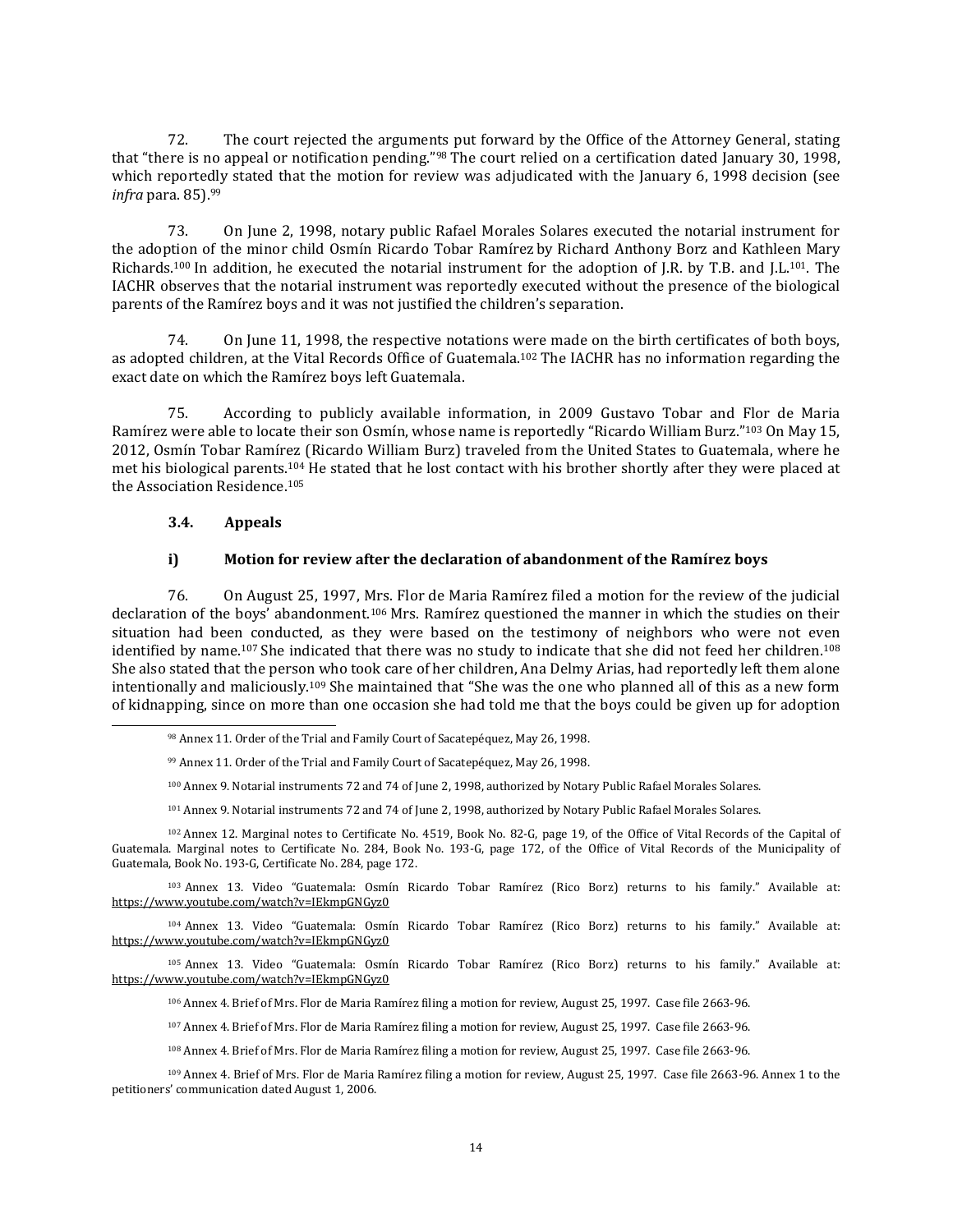to a family that would give me good money, that she could check with the lawyers she knows and that they would give her part of the money." <sup>110</sup>

77. In addition, Mrs. Ramírez argued that there was no reliable evidence of abandonment, neglect, or abuse, and that there were no efforts to achieve the family reintegration<sup>111</sup> She maintained that "there is no forensic medical information on the record to prove that point, that is, that the boys were malnourished at the time they were taken by the authorities without consultation." <sup>112</sup> She also stated that "[she] could demonstrate with documentation (…) that [she has] always taken care of [her] boys, [and that] [she] sent the older boy to school from nursery school to first grade."<sup>113</sup>

78. That same day, the court issued an order to proceed with the motion and ordered that the Office of the Attorney General be granted a hearing.<sup>114</sup> On September 12, 1997, the Juvenile Legal Assistance Section of the Office of the Attorney General stated that Mrs. Ramírez "said that the neighbors and individuals who reported her were telling lies, but throughout the investigation there was evidence to the contrary."<sup>115</sup> It asked the court to uphold the order on appeal.<sup>116</sup>

79. On September 23, 1997, the court ruled that the motion for review lacked merit.<sup>117</sup> It indicated that "The case record reflects that none of the relatives of those minor children qualifies to be entrusted with their care, and therefore the motion for review is unfounded."<sup>118</sup>

80. On September 26, 1997, Mrs. Ramírez filed a motion for reconsideration challenging the court's decisions of August 25 and September 23, 1997.<sup>119</sup> She alleged the violation of due process insofar as she had received late notice of both decisions.<sup>120</sup> She maintained that the motion for review was not adjudicated through the proper proceedings, according to the Juvenile Code<sup>121</sup> and the Judiciary Law,<sup>122</sup> because evidence was not taken. <sup>123</sup>

 $\overline{a}$ 

<sup>112</sup> Annex 4. Brief of Mrs. Flor de Maria Ramírez filing a motion for review, August 25, 1997. Case file 2663-96. Annex 1 to the petitioners' communication dated August 1, 2006.

<sup>113</sup> Annex 4. Brief of Mrs. Flor de Maria Ramírez filing a motion for review, August 25, 1997. Case file 2663-96. Annex 1 to the petitioners' communication dated August 1, 2006.

<sup>114</sup> Annex 4. Order to proceed, First Juvenile Trial Court, Guatemala, August 25, 1997, case file 2663-96. Annex 1.3 to the petitioners' communication dated August 1, 2006.

<sup>115</sup> Annex 4. Brief, Juvenile Legal Assistance Section, Office of the Attorney General of Guatemala, September 12, 1997, case file 2663-96. Annex 1 to the petitioners' communication dated August 1, 2006.

<sup>116</sup> Annex 4. Brief, Juvenile Legal Assistance Section, Office of the Attorney General of Guatemala, September 12, 1997, case file 2663-96. Annex 1 to the petitioners' communication dated August 1, 2006.

<sup>117</sup> Annex 4. Order, First Juvenile Trial Court, Guatemala, September 23, 1997, case file 2663-96. Annex 1.3 to the petitioners' communication dated August 1, 2006.

<sup>118</sup> Annex 4. Order, First Juvenile Trial Court, Guatemala, September 23, 1997, case file 2663-96. Annex 1.3 to the petitioners' communication dated August 1, 2006.

<sup>119</sup> Annex 4. Brief of Mrs. Flor de Maria Ramírez filing a motion for reconsideration, September 26, 1997, case file 2663-96.

<sup>120</sup> Annex 4. Brief of Mrs. Flor de Maria Ramírez filing a motion for reconsideration, September 26, 1997, case file 2663-96.

<sup>121</sup> Juvenile Code: Article 46 (Review). Every order for the placement of a minor in an establishment or institution for purposes of foster care or probation is subject to review at the request of the establishment's director or the person to whom the minor has been entrusted, the parents or guardians, or the Head of the Juvenile Legal Assistance Section of the Office of the Attorney General. The Juvenile court judge shall adjudicate the matter immediately.

<sup>122</sup> Judiciary Law: Article 138. Procedure. (Amended by Article 8 of Decree Law 112-97). Upon the filing of a motion, the other interested parties, if any, shall be granted a hearing, for a period of two days. (…). Article 139. Evidence. (Amended by Article 9 of Decree Law 112-97). In the event that the motion raises questions of fact, the Judge, at the end of the hearing deadline, will order the admission [continúa…]

<sup>110</sup> Annex 4. Brief of Mrs. Flor de Maria Ramírez filing a motion for review, August 25, 1997. Case file 2663-96. Annex 1 to the petitioners' communication dated August 1, 2006.

<sup>111</sup> Annex 4. Brief of Mrs. Flor de Maria Ramírez filing a motion for review, August 25, 1997. Case file 2663-96. Annex 1 to the petitioners' communication dated August 1, 2006.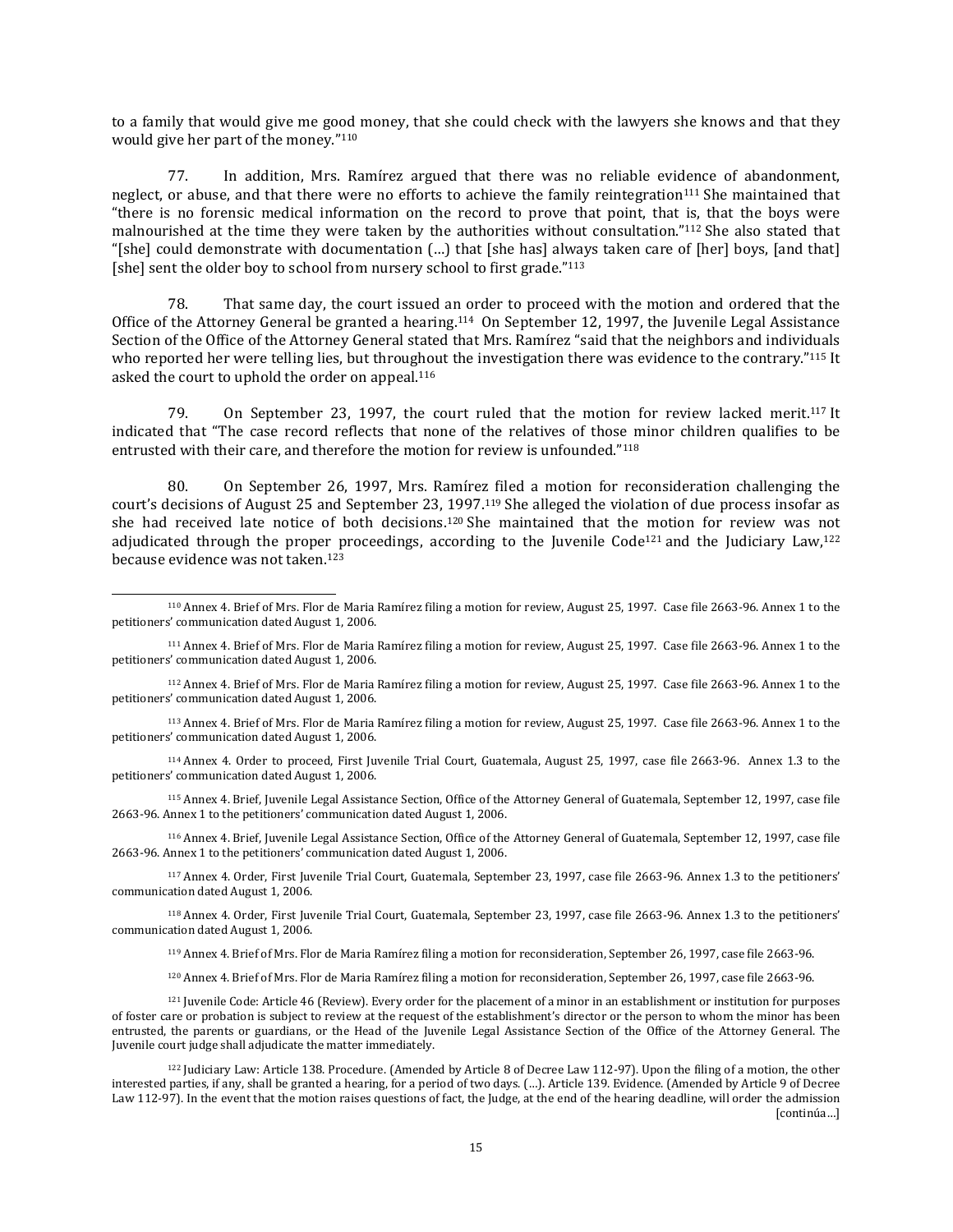81. On September 30, 1997, the court acknowledged that "the error was committed in this case of failing to give notice to the moving party of the order dated August 25, 1997 (…) which affected the right of defense to which she is entitled."<sup>124</sup> The court ruled to set aside the proceedings held subsequent to August 25. 125

82. On October 2, 1997, Mrs. Ramírez requested that the court allow her to submit evidence in the proceedings.<sup>126</sup> Her request was denied on October 6, 1997 for "failing to state a claim upon which relief can be granted." 127

83. On October 9, 1997, the Judicial Coordination Office for the Juvenile Courts ruled on the selfrecusal request submitted by the judge handling the case.<sup>128</sup> Judge Judith Flores de Morales of the Third Juvenile Trial Court was appointed as the new judge in the case.<sup>129</sup>

84. On October 28, 1997, Mrs. Ramírez again requested the appropriate adjudication of the motion for review, pursuant to Article 46 of the Juvenile Code. <sup>130</sup> The following day, Judge Flores recused herself from the case, alleging that she had a "friendship and relationship" with the junior attorney representing Mrs. Ramírez, who had previously worked as a judge. <sup>131</sup> On November 3, 1997, Mrs. Ramírez challenged the self-recusal and alleged that there was no relationship that would prevent Judge Flores from hearing and deciding the case merely because her attorney had worked as a judge many years earlier.<sup>132</sup>

85. On January 6, 1998, the court dismissed the motion for review.<sup>133</sup> It found that, according to the principle of the best interest of the child established in the Convention on the Rights of the Child, there had been a "necessary removal of the children from their parents."<sup>134</sup> It determined that "the situation (...) has not changed to date."<sup>135</sup>

86. On March 3, 1998, the Third Juvenile Trial Court allowed Judge Flores to recuse herself from continuing to hear the case.<sup>136</sup> On May 4, 1998, the case file was received by Judge Mildred Celina Roca Barillas de Almengor of the Second Juvenile Trial Court.<sup>137</sup> The judge remanded the case to the court of origin

[… continuación]

 $\overline{\phantom{a}}$ 

<sup>123</sup> Annex 4. Brief of Mrs. Flor de Maria Ramírez filing a motion for reconsideration, September 26, 1997, case file 2663-96.

<sup>127</sup> Annex 15. Court order, October 6, 1997. Annex 1.6.

<sup>128</sup> Annex 16. Order, Judicial Coordination Office for the Juvenile Courts, Guatemala, October 9, 1997. Order to conduct proceedings, Third Juvenile Trial Court, October 21, 1997, case file 1-97. Annex 1.7.

<sup>129</sup> Annex 16. Order, Judicial Coordination Office for the Juvenile Courts, Guatemala, October 9, 1997. Order to conduct proceedings, Third Juvenile Trial Court, October 21, 1997, case file 1-97.

<sup>130</sup> Annex 17. Brief of Mrs. Flor de Maria Ramírez to the Third Juvenile Trial Court, October 28, 1997, case file 1-97. Annex 1.8.

<sup>131</sup> Annex 18. Brief of Mrs. Flor de Maria Ramírez to the Third Juvenile Trial Court, October 28, 1997, case file 1-97.

<sup>132</sup> Annex 19. Communication Mrs. Flor de Maria Ramírez, November 3, 1997. Annex 1.9.

of the evidence offered by the parties at the time of filing the motion or holding the hearing, at no more than two hearings, which shall take place within the next two business days.

<sup>124</sup> Annex 4. Order, September 30, 1997, case file 2663-96.

<sup>125</sup> Annex 4. Order, September 30, 1997, case file 2663-96.

<sup>126</sup> Annex 14. Communication from Mrs. Ramírez dated October 2, 1997. Annex 1.6.

<sup>133</sup> Annex 20. Order, January 6, 1998, Third Juvenile Trial Court.

<sup>134</sup> Annex 20. Order, January 6, 1998, Third Juvenile Trial Court.

<sup>135</sup> Annex 20. Order, January 6, 1998, Third Juvenile Trial Court.

<sup>136</sup> Annex 21. Order of the Third Juvenile Trial Court, March 3, 1998. Annex 1.9.

<sup>137</sup> Annex 22. Order, Second Juvenile Trial Court, May 4, 1998.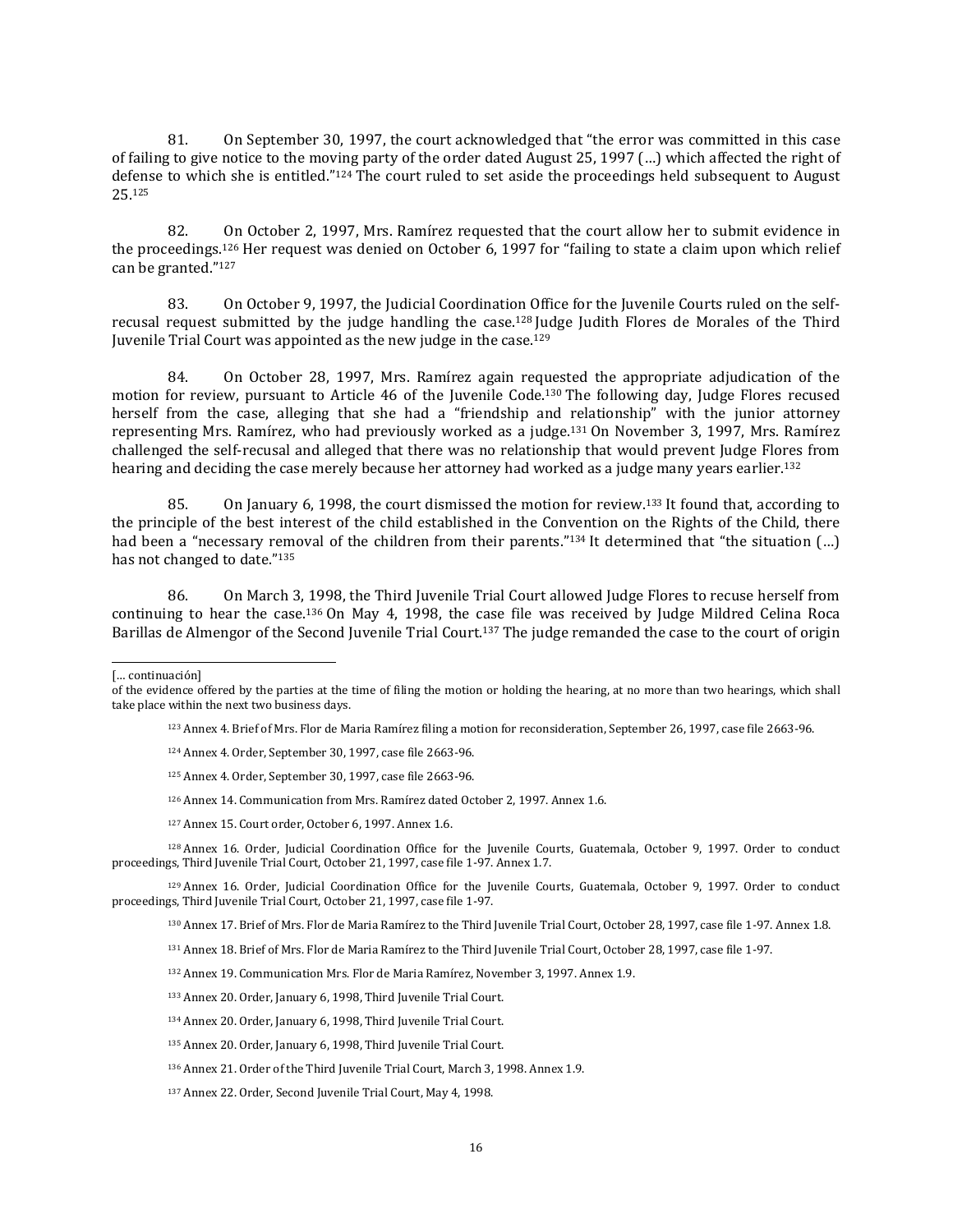to be shelved "in view of the fact that the Declaration of Abandonment [of August 6, 1997] is final and unappealable," and she affirmed the order of January 6, 1998. 138

87. On June 11, 1998, Mrs. Ramírez asserted that the case could not be shelved because her different requests to "amend the case file" pursuant to Article 67 of the Judiciary Law were still pending.<sup>139</sup> She requested that the case file "be submitted for consideration to the Judicial Coordination Office for the Juvenile Courts in order for that Office to send the case back to the Second Juvenile Court for the adjudication of the pending petitions."<sup>140</sup> On July 7, 1998, the Fourth Juvenile Trial Court requested that "the pending proceedings be conducted" in accordance with various domestic provisions and the Convention on the Rights of the Child. 141

#### **ii) Motion for review following the adoption of the Ramírez boys**

88. On December 17, 1998, Mr. Gustavo Tobar filed a pleading with the Juvenile Trial Court asserting that several filings still pending disposition in the case being pursued by Mrs. Ramírez.<sup>142</sup> He stated that the courts did not allow him to intervene in the case as Osmín Tobar Ramírez's father.<sup>143</sup> He further indicated that "the judges have had to recuse themselves because the owner of the child-selling business is the wife of a Supreme Court Justice (…) named UMAÑA, who has recently seen her business flourish thanks to the fact that some courts have been sending children to her."<sup>144</sup> He asked the court to consider his pleading, and to examine "countless number of anomalies in this case file that led to these children being turned over to the aforementioned merchant." 145

89. The court dismissed the motion on the same day.<sup>146</sup> It found that the motion was not timely filed and that Mr. Tobar "had not been a party to this case."<sup>147</sup>

90. On February 2, 1999, Mr. Tobar filed a petition for a constitutional remedy [*recurso de* amparo] with the 12<sup>th</sup> Division of the Court of Appeals for Criminal, Drug, and Environmental Offenses.<sup>148</sup> He maintained that the Juvenile Code has no established deadline for the filing of a motion for review, and therefore it was impossible for the court to rule that it was not timely filed. 149

91. In addition, he argued that:

 $\overline{\phantom{a}}$ 

<sup>144</sup> Annex 24. Brief of Mr. Gustavo Amílcar Tobar Fajardo, December 17, 1998, to the Juvenile Trial Court for the Department of Escuintla, case file. 318-98.

<sup>145</sup> Annex 24. Brief of Mr. Gustavo Amílcar Tobar Fajardo, December 17, 1998, to the Juvenile Trial Court for the Department of Escuintla, case file. 318-98.

<sup>146</sup> Annex 25. Order, First Juvenile Trial Court for the Department of Escuintla, case file 318-98, December 17, 1998. Annex 47. Service of Notice, Auxiliary Court Services of Escuintla, January 4, 1998.

<sup>147</sup> Annex 25. Order, First Juvenile Trial Court for the Department of Escuintla, case file 318-98, December 17, 1998. Annex 47. Service of Notice, Auxiliary Court Services of Escuintla, January 4, 1998.

<sup>148</sup> Annex 26. Pleading of Gustavo Tobar, February 2, 1999. Annex 1.16.

<sup>138</sup> Annex 22. Order, Second Juvenile Trial Court, May 4, 1998.

<sup>139</sup> Annex 4. Brief of Mrs. Flor de Maria Ramírez, June 11, 1998, to the First Juvenile Trial Court, case file 2663-96.

<sup>140</sup> Annex 4. Brief of Mrs. Flor de Maria Ramírez, June 11, 1998, to the First Juvenile Trial Court, case file 2663-96. Annex 1.13.

<sup>141</sup> Annex 23. Order to conduct proceedings, July 7, 1998, Fourth Juvenile Trial Court, case file. 2702-98. Annex 1.15.

<sup>142</sup> Annex 24. Brief of Mr. Gustavo Amílcar Tobar Fajardo, December 17, 1998, to the Juvenile Trial Court for the Department of Escuintla, case file. 318-98.

<sup>143</sup> Annex 24. Brief of Mr. Gustavo Amílcar Tobar Fajardo, December 17, 1998, to the Juvenile Trial Court for the Department of Escuintla, case file. 318-98.

<sup>149</sup> Annex 26. Pleading of Gustavo Tobar, February 2, 1999. Annex 1.16.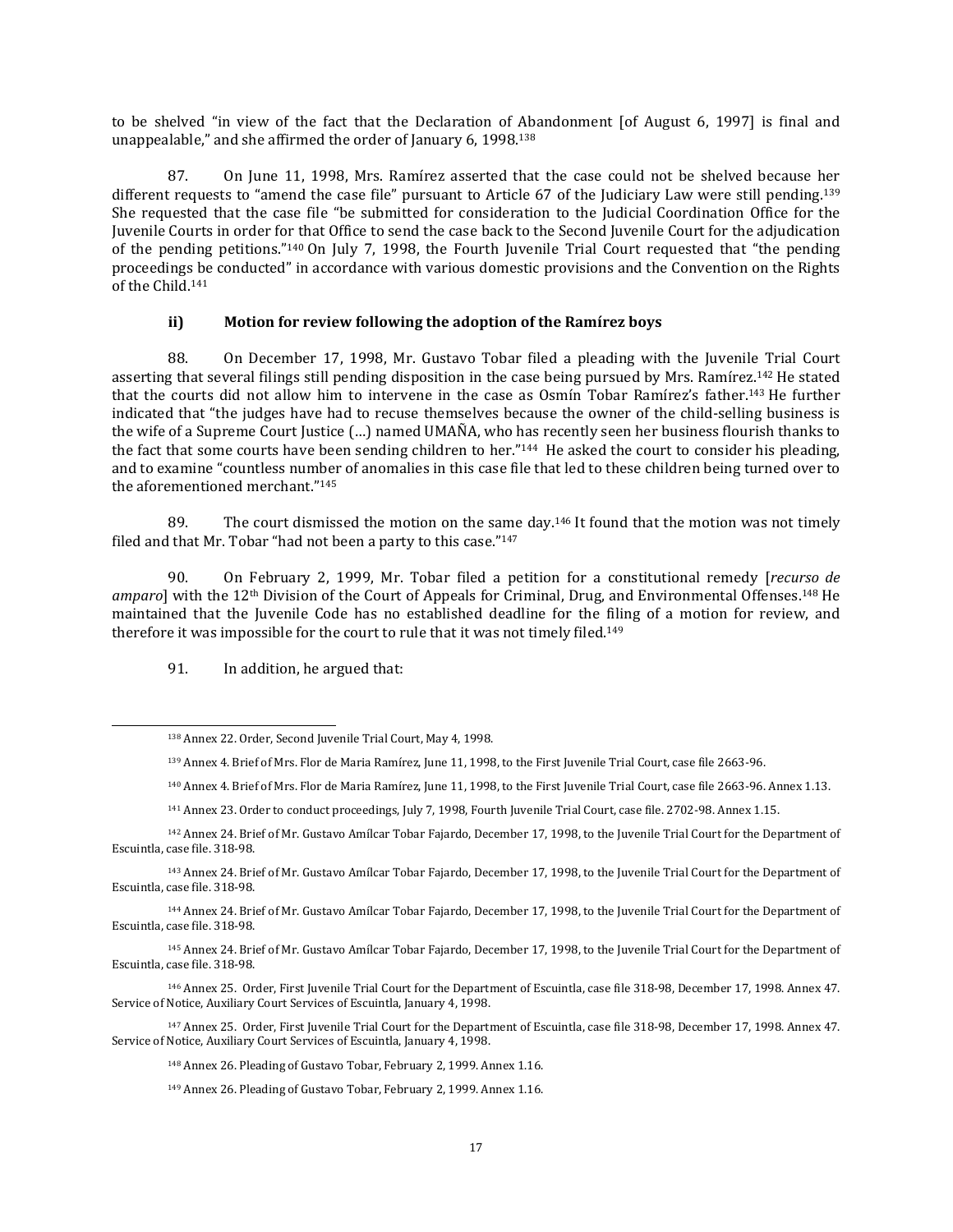(…) one of the most relevant [anomalies is] that the appearance of the children's parents before the court has been ignored, and that the respective socioeconomic study submitted to the Court by Social Services has been left out (…) upon receiving the report on the socioeconomic study conducted by the social worker from the Juvenile Legal Assistance Section, the Court ignored its content, which indicated that 'although the return of the boys to the mother as their caregiver is not an option at this time, it would be appropriate for a new study to be conducted at a later time in order to determine whether there has been a change in the circumstances that compel this decision to temporarily remove her children.' The decision of the Juvenile Judge of Escuintla flagrantly violates due process and therefore my lawful and inviolable right to a defense.<sup>150</sup>

92. On February 16, 1999, the Court of Appeals declined to grant the provisional *amparo* remedy requested by Mr. Tobar. <sup>151</sup> Later, on June 1, 1999, the court decided to grant him final and unappealable *amparo* relief. <sup>152</sup> It found that "There is no evidence on the record of Mr. Tobar having filed a motion for review (…) and therefore the lower court's ruling on the timeliness of the appeal is immaterial." 153

93. The Court maintained that "the court decision stating that Gustavo (…) Tobar (…) has not been a party to the case violates his right to a defense, as he has been prevented from asserting his status as the father of the minor child Osmín (…) in order to gain custody of him." <sup>154</sup> Accordingly, the court suspended the ruling of December 17, 1998 and ordered that Mr. Gustavo Tobar be allowed to intervene as a party to the case. 155

94. On July 24, 1999, Judge Mario Peralta of the Juvenile Trial Court of Escuintla recused himself from the case.<sup>156</sup> He justified his self-recusal by stating that Mr. Tobar's petition for a constitutional remedy [*recurso de amparo*] "used (…) language that tarnishes the honor of (…) [and] casts doubt upon the capacity and honorableness of this judge." 157

95. Mr. Tobar and Mrs. Ramírez appeared before the Jutiapa court in the hearing held on September 24, 1999. They requested that the declaration of abandonment of the Ramírez brothers be set aside.<sup>158</sup> They also requested that custody of the boys be returned to their biological parents, stating that this "will allow us to continue with the proceedings to have the boys returned from abroad."<sup>159</sup> The same day, the court ordered the parents to undergo psychological studies. 160

96. On March 20, 2000, the Office of the Attorney General filed a report requested by the Court regarding the status of the Ramírez brothers. <sup>161</sup> The Office of the Attorney General indicated that the Association Residence provided them with a copy of a report they had prepared that referred to the

 $\overline{\phantom{a}}$ 

<sup>156</sup> Annex 29. Self-recusal No. 13-99 of Judge Mario Fernando Peralta Castañeda, Judge of the Juvenile Trial Court of Escuintla, July 24, 1999, case file 318-98. Annex 1.19.

<sup>157</sup> Annex 29. Self-recusal No. 13-99 of Judge Mario Fernando Peralta Castañeda, Judge of the Juvenile Trial Court of Escuintla, July 24, 1999, case file 318-98. Annex 1.19.

<sup>158</sup> Annex 30. Record of hearing, Juvenile Trial Court for the Department of Jutiapa, September 24, 1999, case file 421-99.

<sup>150</sup> Annex 26. Pleading of Gustavo Tobar, February 2, 1999. Annex 1.16.

<sup>151</sup> Annex 27. Order of the Court of Appeals, February 16, 1999. Annex 1.16.

<sup>152</sup> Annex 28. Order of the 12th Division of the Court of Appeals, Petition for Constitutional Remedy 23-99, June 1, 1999*.*

<sup>153</sup> Annex 28. Order of the 12th Division of the Court of Appeals, Petition for Constitutional Remedy 23-99, June 1, 1999*.*

<sup>154</sup> Annex 28. Order of the 12th Division of the Court of Appeals, Petition for Constitutional Remedy 23-99, June 1, 1999*.*

<sup>155</sup> Annex 28. Order of the 12th Division of the Court of Appeals, Petition for Constitutional Remedy 23-99, June 1, 1999*.*

<sup>159</sup> Annex 30. Record of hearing, Juvenile Trial Court for the Department of Jutiapa, September 24, 1999, case file 421-99.

<sup>160</sup> Annex 31. Order, Juvenile Trial Court for the Department of Jutiapa, September 24, 1999, case file 421-99. Annex 1.20.

<sup>161</sup> Annex 32. Report No. 51-2000 from the Juvenile Legal Assistance Section, Social Work, March 20, 2000. Annex 2.1.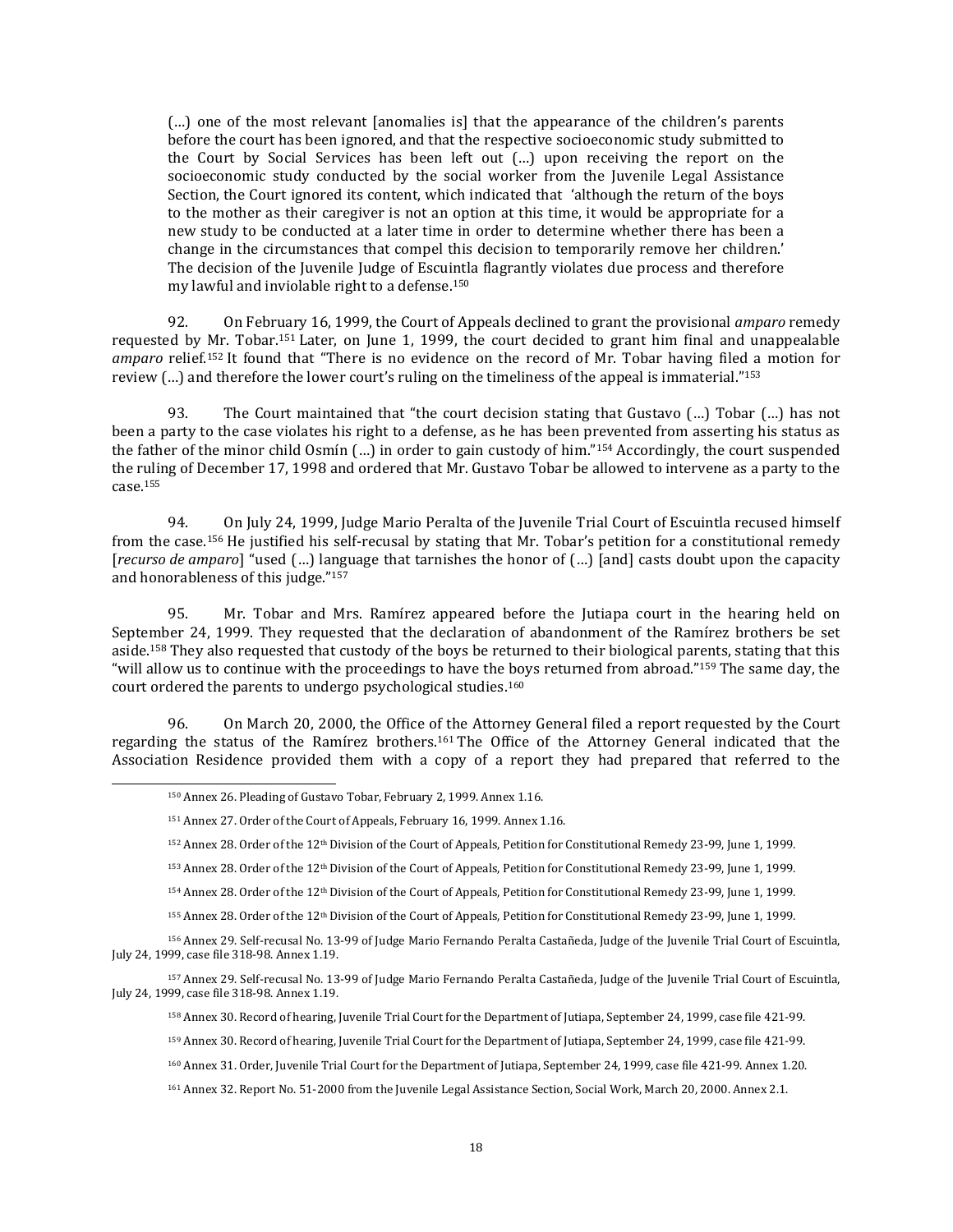abandonment of Osmín by his father and called into question the reason for which Mr. Tobar only recently appeared to assert his claim. <sup>162</sup>

97. On March 21, 2000, the court asked the Office of the Attorney General to submit information regarding J.R., and sent an official letter to the Office of Vital Records asking that it "report whether the birth certificates [of the Ramírez boys] had been amended." <sup>163</sup> On May 18, 2000, the Office of Vital Records sent copies of the respective certificates to the court, which documented the adoption of the Ramírez boys in the marginal notes of the certificates. 164

98. On June 20, 2000 the Juvenile Trial Court issued a ruling partially amending the proceedings and setting aside "the proceedings held subsequent to the decision of August 25, 1997." <sup>165</sup> The court established that multiple substantive errors had been committed in the processing of this case, to the detriment of the constitutional guarantees and rights to which Mrs. Flor de Maria Ramírez Escobar is entitled as a party to the case; it also found that the legal formalities of due process had been violated.<sup>166</sup>

99. The court cited: (i) the lack of an opportunity for Mrs. Ramírez to submit evidence after filing the motion for review; (ii) the absence of notice of several decisions between 1997 and 1999; and (iii) the existence of several pleadings filed by Mrs. Ramírez that were not adjudicated. 167

100. On July 10, 2000, Judge Eduardo Maldonado of the Juvenile Trial Court (the judge who issued the order of June 20, 2000) recused himself from the case.<sup>168</sup> He maintained that "phone calls have been received on several occasions (...) with intimidating language."<sup>169</sup> He added that the callers "have demanded that the case be decided in their favor, and have stated that they have the support of an international body."<sup>170</sup>

101. On August 29, 2000, Mrs. Ramírez and Mr. Tobar requested to have a single representative appointed to them before the same Court of Jutiapa.<sup>171</sup> They also asked the court to grant the initial motion for review in order to set aside the declaration of abandonment in accordance with the decision of the Constitutional *Amparo* Court.<sup>172</sup> Accordingly, they asked the court "to order the return of [their] children under the supervision of the social services unit of this Court."<sup>173</sup>

102. The same day, the court granted the request to appoint a single legal representative for both parents.<sup>174</sup> On October 13, 2000, the Judicial Coordination Office for the Juvenile Courts assigned the case to the Chimaltenango Trial Court. <sup>175</sup>

<sup>164</sup> Annex 34, exhibit 1. Order, Juvenile Trial Court, Department of Jutiapa, March 21, 2000, case file 421-99.

<sup>165</sup> Annex 35. Order, Juvenile Trial Court for the Department of Jutiapa, June 20, 2000, case file. 421-99.

 $\overline{\phantom{a}}$ 

<sup>166</sup> Annex 35. Order, Juvenile Trial Court for the Department of Jutiapa, June 20, 2000, case file. 421-99.

<sup>167</sup> Annex 35. Order, Juvenile Trial Court for the Department of Jutiapa, June 20, 2000, case file. 421-99.

<sup>168</sup> Annex 36. Recusal order, Juvenile Trial Court, Department of Jutiapa, July 10, 2000, case file 421-99. Annex 2.3.

<sup>169</sup> Annex 36. Recusal order, Juvenile Trial Court, Department of Jutiapa, July 10, 2000, case file 421-99. Annex 2.3.

<sup>170</sup> Annex 36. Recusal order, Juvenile Trial Court, Department of Jutiapa, July 10, 2000, case file 421-99. Annex 2.3.

<sup>171</sup> Annex 37. Brief filed by Mrs. Ramírez and Mr. Tobar with the Juvenile Trial Court for the Department of Jutiapa, August 29, 2000, case file 421-99. Annex 2.4.

<sup>172</sup> Annex 37. Brief filed by Mrs. Ramírez and Mr. Tobar with the Juvenile Trial Court for the Department of Jutiapa, August 29, 2000, case file 421-99. Annex 2.4.

<sup>173</sup> Annex 37. Brief filed by Mrs. Ramírez and Mr. Tobar with the Juvenile Trial Court for the Department of Jutiapa, August 29, 2000, case file 421-99. Annex 2.4.

<sup>174</sup> Annex 37. Order, Juvenile Trial Court for the Department of Jutiapa, August 29, 2000, case file 421-99.

<sup>162</sup> Annex 33. Guatemala Children's Association, detailed report of December 31, 1998, filed with the First 24-Hour Criminal Magistrate's Court, Judge Marco Vinicio González de León.

<sup>163</sup> Annex 34, exhibit 1. Order, Juvenile Trial Court, Department of Jutiapa, March 21, 2000, case file 421-99.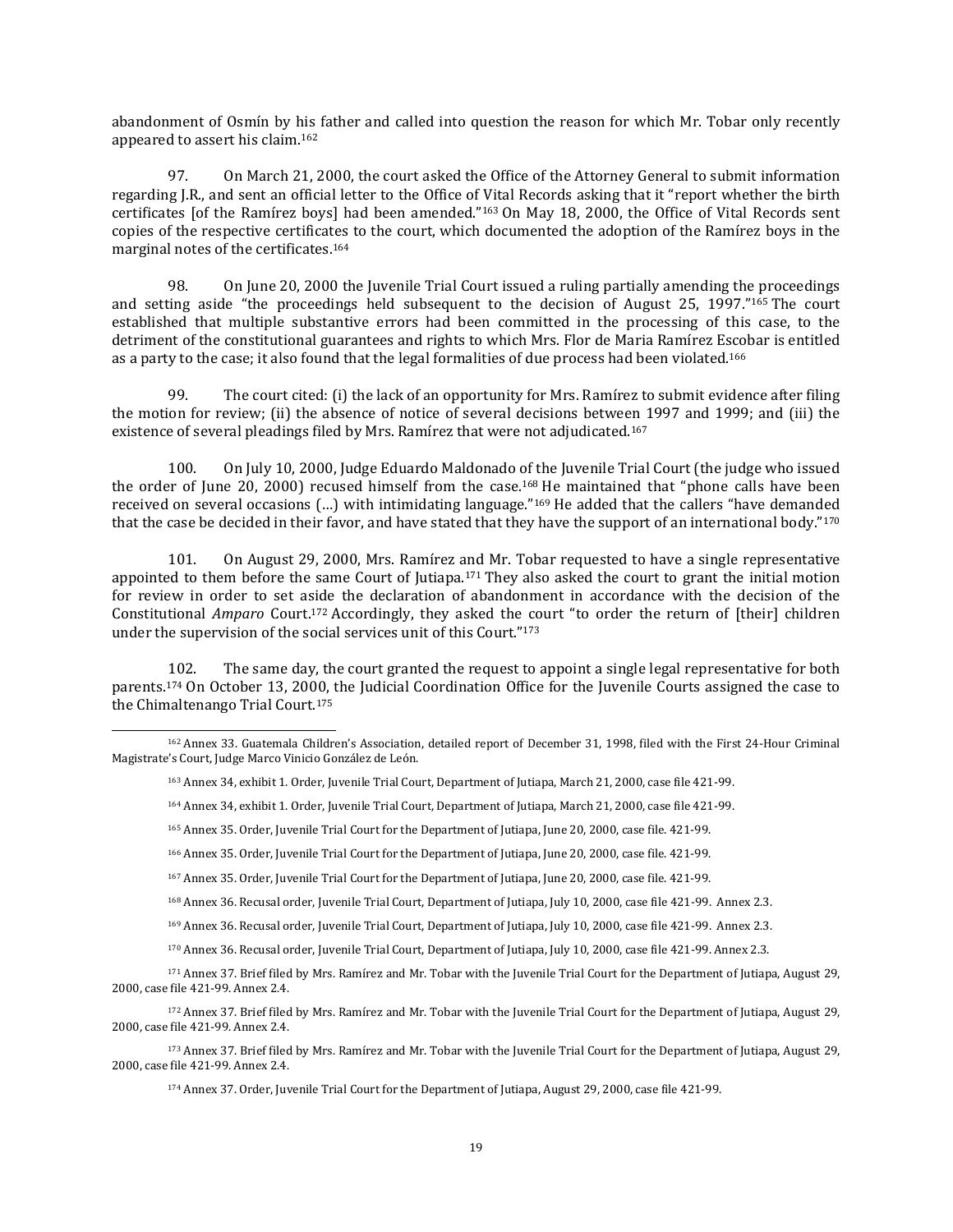103. On November 6, 2000, the parents asked the new court handling the case to amend the proceedings.<sup>176</sup> They argued that they were not given a sufficient opportunity to demonstrate that they were able to care for the children.<sup>177</sup> They stated that "it is completely unwarranted for both boys to be declared abandoned (…) there was no delay whatsoever in the case from the time our sons were removed from the home until they were declared abandoned (7 months)."<sup>178</sup> They requested that the court order the return of the boys to their home while the matter was being resolved. <sup>179</sup>

104. The parents later stated that Mrs. Ramírez had left her children in the care of Ana Delmi Arias while she was at work.<sup>180</sup> They stated that the alleged abuse and neglect of the Ramírez boys was not proven.<sup>181</sup> They further alleged that Mr. Tobar was not allowed to participate as a party to the proceedings.<sup>182</sup> Finally, they added that the case was affected by the pressure exerted by Mrs. Umaña, the then-director of the Association Residence. 183

105. They also underscored that they knew that the children were given up for adoption in the United States with a favorable ruling by the Attorney General's Office.184 Mrs. Ramírez stated that, in November 1996, she was the target of an attempted rape by a brother-in-law of Ana Delmy Arias, the lady taking care of her children.<sup>185</sup>

106. On November 7, 2000, the court ruled that the appeal to review the case was admissible.<sup>186</sup> In its ruling, it indicated that the parents were not "given enough the opportunity to show that they constituted a suitable family, emotional, and psychological resource for their (…) children."<sup>187</sup> The court requested a social and psychological report on the parents of the Ramírez brothers.<sup>188</sup>

[… continuación]

 $\overline{\phantom{a}}$ 

<sup>175</sup> Annex 38. Order issued by the Judicial Coordination Office for the Juvenile Courts, October 13, 2000. Annex 2.5.

<sup>176</sup> Annex 39. Brief filed by Mrs. Ramírez and Mr. Tobar with the Juvenile Trial Court for the Department of Chimaltenango, November 6, 2000, case file 183-00. Annex 2.7.

<sup>177</sup> Annex 39. Brief filed by Mrs. Ramírez and Mr. Tobar with the Juvenile Trial Court for the Department of Chimaltenango, November 6, 2000, case file 183-00.

<sup>178</sup> Annex 39. Brief filed by Mrs. Ramírez and Mr. Tobar with the Juvenile Trial Court for the Department of Chimaltenango, November 6, 2000, case file 183-00.

<sup>179</sup> Annex 39. Brief filed by Mrs. Ramírez and Mr. Tobar with the Juvenile Trial Court for the Department of Chimaltenango, November 6, 2000, case file 183-00.

<sup>180</sup> Annex 40. Statement of Mrs. Flora de Maria Ramírez, November 28, 2000. Statement of Mr. Gustavo Tobar Fajardo, December 6, 2000, Juvenile Trial Court for the Department of Chimaltenango, case file. 183-00.

<sup>181</sup> Annex 40. Statement of Mrs. Flora de Maria Ramírez, November 28, 2000. Statement of Mr. Gustavo Tobar Fajardo, December 6, 2000, Juvenile Trial Court for the Department of Chimaltenango, case file. 183-00.

<sup>182</sup> Annex 40. Statement of Mrs. Flora de Maria Ramírez, November 28, 2000. Statement of Mr. Gustavo Tobar Fajardo, December 6, 2000, Juvenile Trial Court for the Department of Chimaltenango, case file. 183-00.

<sup>183</sup> Annex 40. Statement of Mrs. Flora de Maria Ramírez, November 28, 2000. Statement of Mr. Gustavo Tobar Fajardo, December 6, 2000, Juvenile Trial Court for the Department of Chimaltenango, case file. 183-00.

<sup>184</sup> Annex 40. Statement of Mrs. Flora de Maria Ramírez, November 28, 2000. Statement of Mr. Gustavo Tobar Fajardo, December 6, 2000, Juvenile Trial Court for the Department of Chimaltenango, case file. 183-00.

<sup>185</sup> Annex 40. Statement of Mrs. Flora de Maria Ramírez, November 28, 2000. Statement of Mr. Gustavo Tobar Fajardo, December 6, 2000, Juvenile Trial Court for the Department of Chimaltenango, case file. 183-00.

<sup>186</sup> Annex 41. Juvenile Trial Court of the Department of Chimaltenango, November 7, 2000. Annex 2.8.

<sup>187</sup> Annex 41. Juvenile Trial Court of the Department of Chimaltenango, November 7, 2000. Annex 2.8.

<sup>188</sup> Annex 41. Juvenile Trial Court of the Department of Chimaltenango, November 7, 2000. Annex 2.8.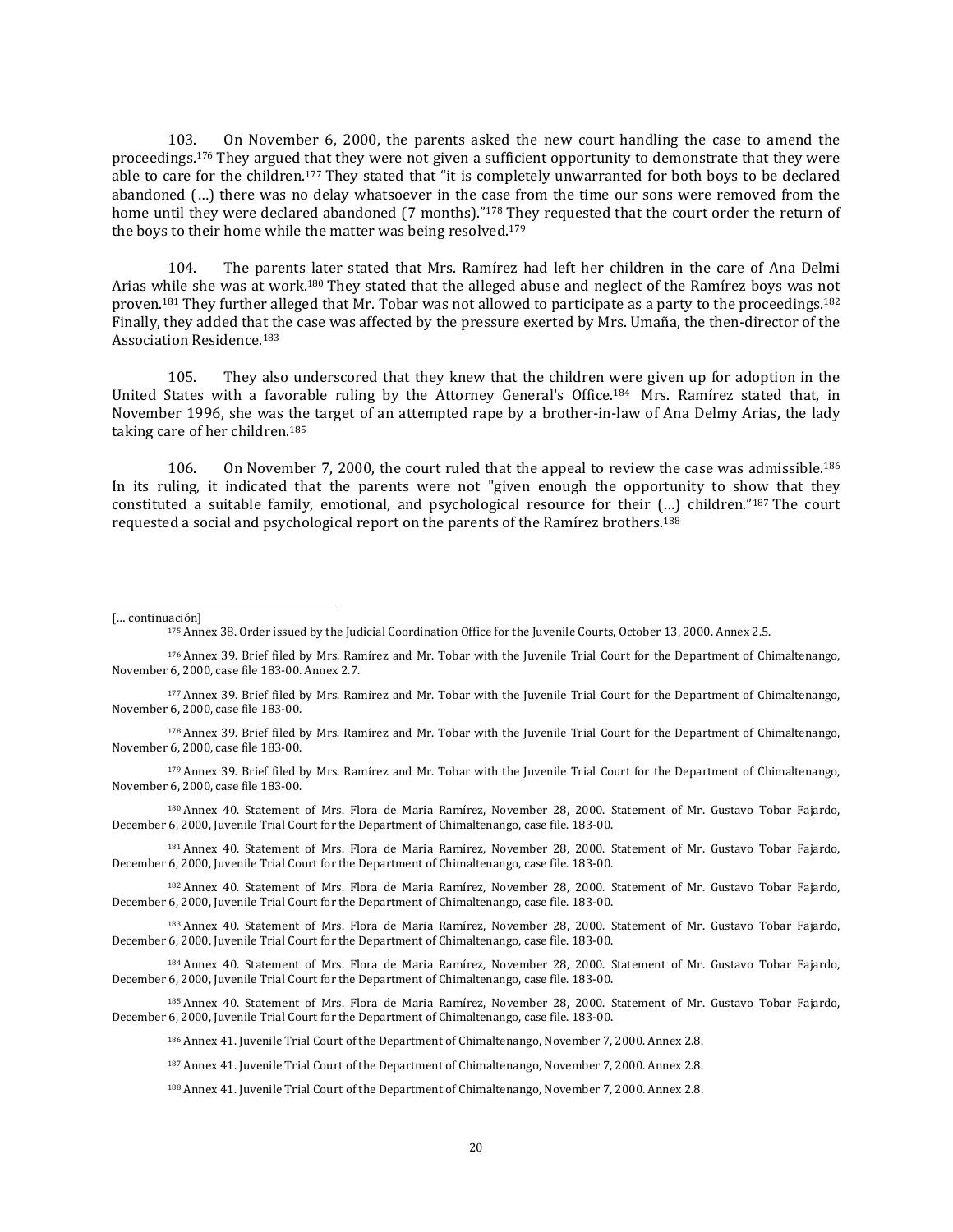107. On December 12, 2000, the psychological report from the Judiciary on the parents of the Ramírez children was added to the case file.<sup>189</sup> The report yielded favorable results on the parents with respect to their suitability to take care of their children.<sup>190</sup> The following was indicated:

(…) Mr. Tobar suffers from emotional problems (…) in response to the loss of the child, which would only require a brief support therapy (...). It is also expected that when the gentleman is reunited with his son again and the latter's brother, if this were to happen, these emotional problems would be completely overcome (…). Mrs. Ramírez has emotional problems stemming from traumatic experiences and inadequate care by her father during childhood (…) which, nevertheless, on the basis of the love she has for her children, can be treated and overcome (…).<sup>191</sup>

108. On March 13, 2001, the social worker of the Judiciary submitted a social report on the situation of the parents of the Ramírez brothers.<sup>192</sup> It indicated the following:

(…) bearing in mind that there are no social obstacles that do not allow or constrain the right of the children to remain with their parents, it is deemed advisable to take into account the request filed by the person who is the subject of the report (…). [Mrs. Ramírez] has always shown great interest in getting her children back and is aware that the father of the older child also wishes to get him back, which situation he completely agrees with. Her financial and housing status cannot be viewed as a constraining factor to have access to one or both children because what is most interesting is the perseverance and interest of the person to get her children back. In addition there were no social obstacles that could jeopardize the children in the event they are handed over, as a result of which it is deemed advisable to take into account the request filed by the children's mother.<sup>193</sup>

109. In the case file there appears a letter dated June 4, 2001 from the Criminal Investigation Service – Missing Childrens Section of the National Civilian Police Force, sent to the court, with respect to the situation of the parents of the Ramírez brothers.<sup>194</sup> It also requested the following:

[that] the social workers of the courts, the Attorney General's Office (...), child care residences where the children might have been placed, the directors of these residences, and, to the extent possible, the judges of the courts be subpoenaed and their statements taken (…) to thus check the anomalous way whereby these children were given up for adoption and taken out of the country.<sup>195</sup>

110. Regarding the change in various courts in charge of the proceedings, the National Civilian Police Force submitted an official letter indicating that "because of the intervention of the attorney Susana de

 $\overline{\phantom{a}}$ 

<sup>189</sup> Annex 42. Report of Dr. José Ángel Solís Ovalle, Psychologist of the Juvenile Trial Court of Chimaltenango, December 12, 2000.

<sup>190</sup> Annex 42. Report of Dr. José Ángel Solís Ovalle, Psychologist of the Juvenile Trial Court of Chimaltenango, December 12, 2000.

<sup>191</sup> Annex 42. Report of Dr. José Ángel Solís Ovalle, Psychologist of the Juvenile Trial Court of Chimaltenango, December 12, 2000.

<sup>192</sup> Annex 43. Social Case 150-2000, Marco Antonio Gómez Moya, social study of Mrs. Flor de Maria Ramírez and Mr. Gustavo Tobar, Case file 183-2000, March 13, 2001.

<sup>193</sup> Annex 43. Social Case 150-2000, Marco Antonio Gómez Moya, social study of Mrs. Flor de Maria Ramírez and Mr. Gustavo Tobar, Case file 183-2000, March 13, 2001.

<sup>194</sup> Annex 44. National Civilian Police Force of Guatemala, Criminal Investigation Service, Juveniles and Missing Persons Section, Investigator Gilberto Arturo Salas Tornez, Report of June 4, 2001. Annex 2.8.

<sup>195</sup> Annex 44. National Civilian Police Force of Guatemala, Criminal Investigation Service, Juveniles and Missing Persons Section, Investigator Gilberto Arturo Salas Tornez, Report of June 4, 2001. Annex 2.8.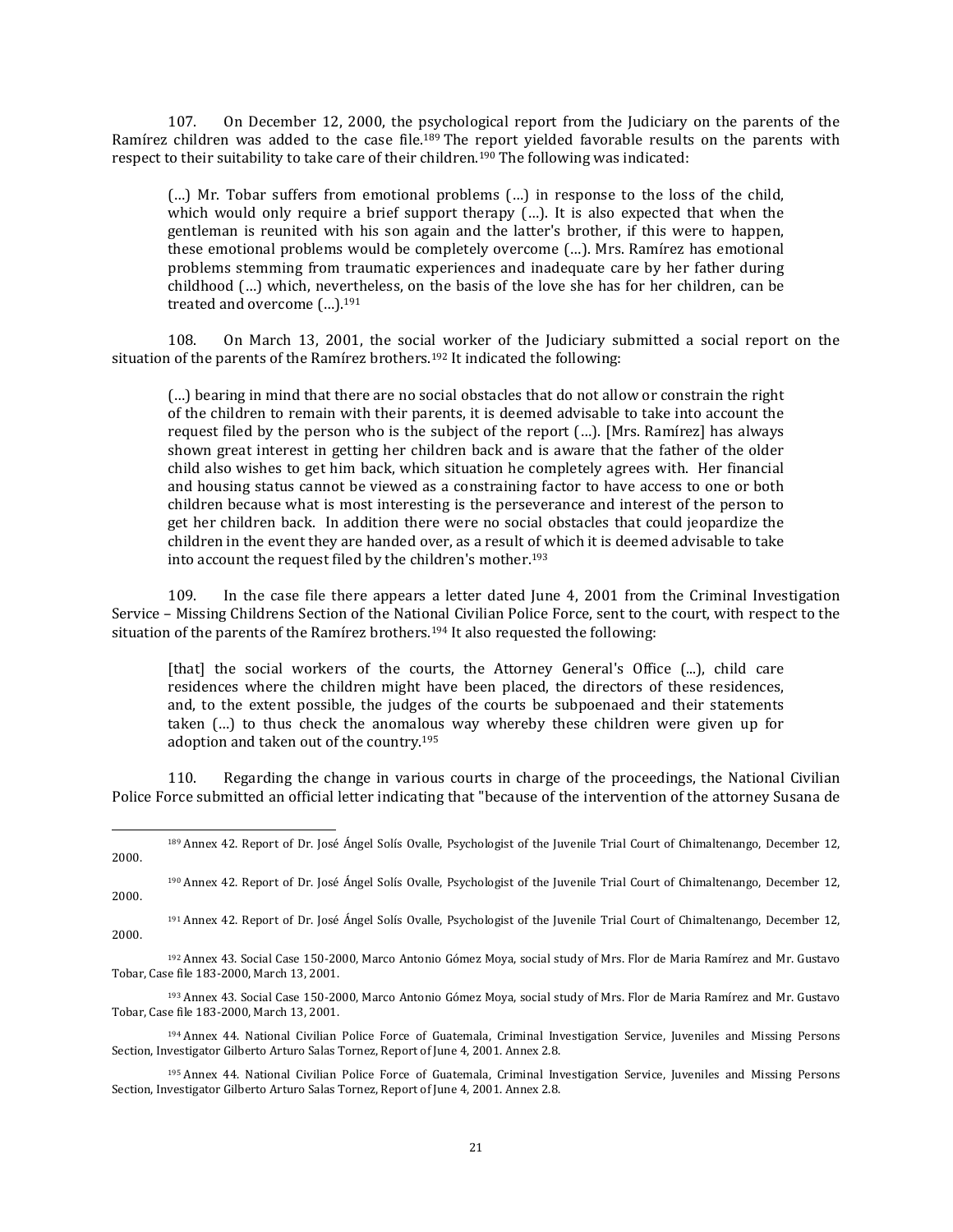Umaña in various courts, they have refused to hear the case, claiming that they are being victims of threats from so-called anonymous phone calls so that they will not process their case."<sup>196</sup>

111. On August 30, 2001, a hearing convened by the court was held.<sup>197</sup> The parents requested that the Ramírez children "be returned to their home" and expressed their wish that "they be told that they had parents and that their parents did everything possible to find them."<sup>198</sup> They also indicated that, in the event the children did not want to come back "they would respect their opinion, and would even come to an agreement with the adoptive family."<sup>199</sup> They stressed that, to decide upon the future of the Ramírez brothers, it was necessary to meet their children again and "have contact with them and with the persons in whose custody they are now in and, if necessary, to settle this situation at that time."<sup>200</sup>

112. The following day, the court decided to file a letter of request with the United States Embassy to call upon the two adoptive families (Richard Anthony Borz and Kathleen Mary Richards de Borz; and T.B. and J.B.) on November 15, 2001 so that they could make their statements.<sup>201</sup> The court contended that it is "necessary to listen to the point of view of the minors being referred to in order to determine their interest and definition so that they can indicate with which of their parents they wish to stay."<sup>202</sup>

113. It indicated that it "is necessary for them [the children] to be aware that their biological parents are expressing their wish to recover them if that is appropriate, since they still object to the fact that they had been given up for adoption without their consent, and the ruling on the appeal for review filed by the above-mentioned persons is currently pending in the file on the merits of the case, which claims that there were anomalies in the processing of the related case which led to the adoption of the above-mentioned children."<sup>203</sup>

114. On November 15, 2001, the court indicated that the adoptive families and the Ramírez brothers did not appear on the date that had been set.<sup>204</sup> It claimed it did not know the reasons for their failure to appear.<sup>205</sup>

115. On December 6, 2001, the Ministry of Foreign Affairs informed the Supreme Court of Justice that the letter of request issued by the court of Chimaltenango was not received by the United States Embassy in Guatemala.<sup>206</sup> It contended that this request "must be filed in that country, in compliance with the principles of the Inter-American Convention on Letters Rogatory and Additional Protocol."<sup>207</sup>

<sup>196</sup> Annex 45. National Civilian Police Force of Guatemala, Criminal Investigation Service, Juveniles and Missing Persons Section, Investigator Gilberto Arturo Salas Tornez, Report of June 4, 2001.

 $\overline{a}$ 

<sup>197</sup> Annex 46. Minutes of the hearing held on August 30, 2001, Juvenile Trial Court of the Department of Chimaltenango, Case File 183-2000.

<sup>198</sup> Annex 46. Minutes of the hearing held on August 30, 2001, Juvenile Trial Court of the Department of Chimaltenango, Case File 183-2000.

<sup>199</sup> Annex 46. Minutes of the hearing held on August 30, 2001, Juvenile Trial Court of the Department of Chimaltenango, Case File 183-2000.

<sup>200</sup> Annex 46. Minutes of the hearing held on August 30, 2001, Juvenile Trial Court of the Department of Chimaltenango, Case File 183-2000.

<sup>201</sup> Annex 47. Ruling, Juvenile Trial Court of the Department of Chimaltenango, Case File 183-2000, August 31, 2001.

<sup>202</sup> Annex 47. Ruling, Juvenile Trial Court of the Department of Chimaltenango, Case File 183-2000, August 31, 2001.

<sup>203</sup> Annex 47. Ruling, Juvenile Trial Court of the Department of Chimaltenango, Case File 183-2000, August 31, 2001.

<sup>204</sup> Annex 48. Ruling, Juvenile Trial Court of the Department of Chimaltenango, Case File 183-2000, November 15, 2001. Annex 2.12.

<sup>205</sup> Annex 48. Ruling, Juvenile Trial Court of the Department of Chimaltenango, Case File 183-2000, November 15, 2001.

<sup>206</sup> Annex 49, exhibit 1. Letter from the Ministry of Foreign Affairs addressed to the Supreme Court of Justice, dated November 29, 2001, received by the Court on December 6, 2001, referring to Petition No. 79-2001.

<sup>207</sup> Annex 49, exhibit 1. Letter from the Ministry of Foreign Affairs addressed to the Supreme Court of Justice, dated November 29, 2001, received by the Court on December 6, 2001, referring to Petition No. 79-2001.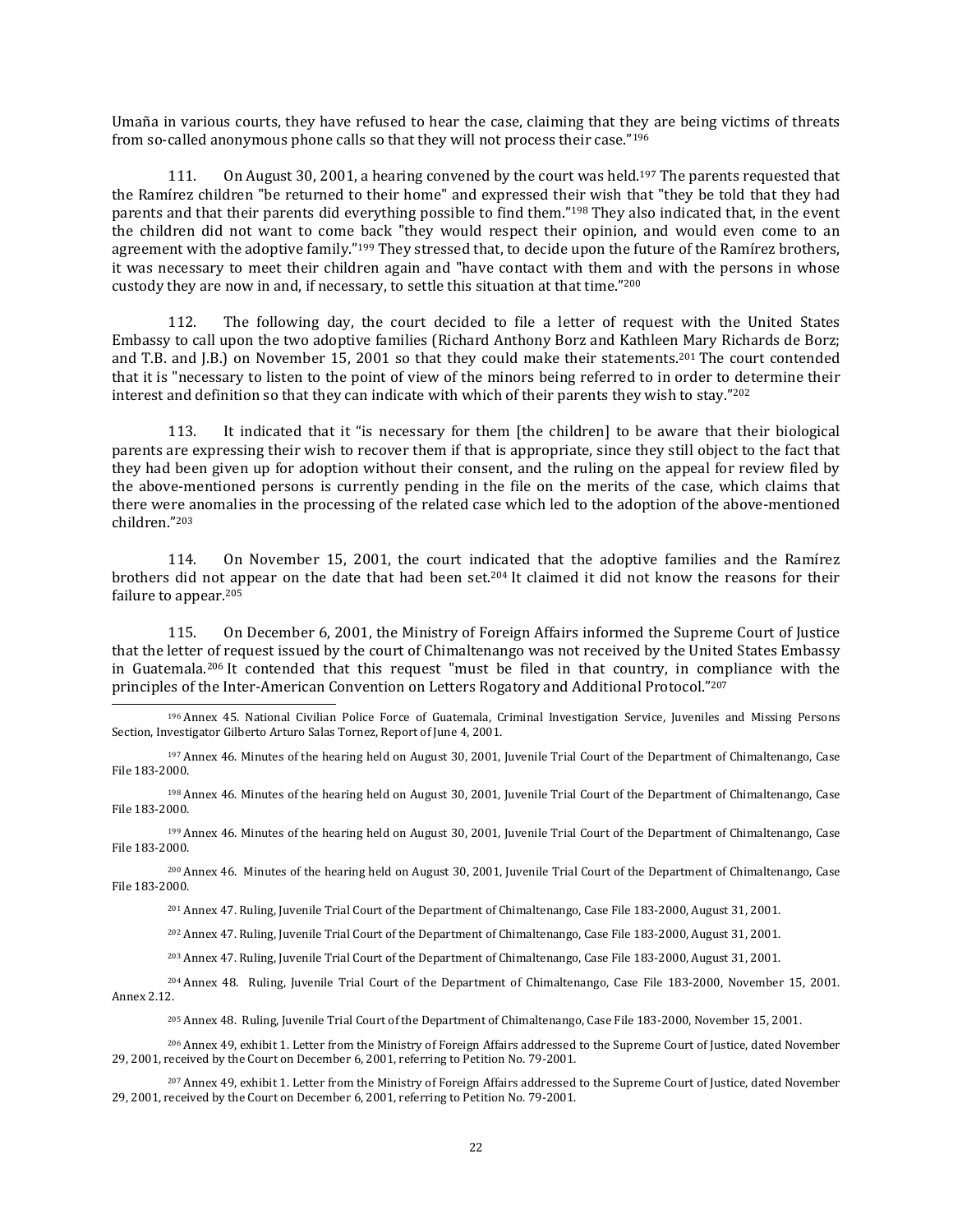116. On June 20, 2002, the court requested Mr. Tobar to indicate "whether he was willing to pay in the Ministry of Foreign Affairs the expenses incurred as a result of the summons for the adoptive parents of the minors to appear (…) otherwise the present case file would be shelved because it cannot continue to be processed."<sup>208</sup>

117. On August 2, 2002, Mr. Tobar submitted a writ indicating that, after looking for financial support, he could cover "any expense that might arise in this case and that are outside the purview of that court (…) [such as] everything that is connected with the payment of sworn translators and similar expenses."<sup>209</sup> On August 20, 2002, the court requested Mr. Tobar to appear on September 10 of that same year "with respect to the proceedings which must be filed with the Ministry of Foreign Affairs."<sup>210</sup>

118. On September 19, 2002, the court shelved the case.<sup>211</sup> It deemed that "because Mr. Gustavo Amílcar Tobar Fajardo has not, to date, paid for the expenses described in the ruling of June 20, 2002 and that the legal status of the child J.R. and the adolescent Osmín Ricardo Amílcar Tobar Ramírez was resolved in due time, the judge ordered the shelving of the present proceedings, because they could not be processed."<sup>212</sup>

#### **3.1. Threats, aggression, and persecution against Gustavo Tobar Fajardo**

119. On April 1, 2009, Mr. Gustavo Tobar Fajardo filed a complaint with the Office of the Human Rights Ombudsman for assaults and threats made by anonymous armed persons in 2001 and 2009 in order to intimidate him and prevent the continuation of the  $case^{213}$ . He urgently requested the State to adopt measures of security in order to be protected against the above-mentioned aggression.<sup>214</sup>

120. In his complaint, Mr. Tobar stated that, during the period of time that appeals were being filed to challenge the judicial declaration of abandonment of the Ramírez children, he was the target of "aggression and persecution by persons directly involved in the events of the irregular adoption."<sup>215</sup> He claimed that, in 2001, he was stabbed by a unknown individual who "warned him of the danger he risked if he continued with the case."<sup>216</sup>

121. Mr. Tobar also stated that, on March 16, 2009, two anonymous armed persons went to his home in motor vehicles with tinted windows.<sup>217</sup> He contended that these persons knocked at the door of his home and another person opened the door and informed that Mr. Tobar was not at home.<sup>218</sup> He indicated that

 $\overline{\phantom{a}}$ 

<sup>210</sup> Annex 52. Order for processing, Juvenile Trial Court of the Department of Chimaltenango, Case file 183-2000, August 20, 2002.

<sup>211</sup> Annex 53. Ruling, Juvenile Trial Court of the Department of Chimaltenango, September 19, 2002, Case file 183-2000.

<sup>212</sup> Annex 53. Ruling, Juvenile Trial Court of the Department of Chimaltenango, September 19, 2002, Case file 183-2000.

<sup>213</sup> Annex 54. Brief submitted to the Office of the Human Rights Ombudsman, received on April 1, 2009. Annex 4 to the communication of the petitioners of July 19, 2013.

<sup>214</sup> Annex 54. Brief submitted to the Office of the Human Rights Ombudsman, received on April 1, 2009. Annex 4 to the communication of the petitioners of July 19, 2013.

<sup>215</sup> Annex 54. Brief submitted to the Office of the Human Rights Ombudsman, received on April 1, 2009. Annex 4 to the communication of the petitioners of July 19, 2013.

<sup>216</sup> Annex 54. Brief submitted to the Office of the Human Rights Ombudsman, received on April 1, 2009. Annex 4 to the communication of the petitioners of July 19, 2013.

<sup>217</sup> Annex 54. Brief submitted to the Office of the Human Rights Ombudsman, received on April 1, 2009. Annex 4 to the communication of the petitioners of July 19, 2013.

<sup>218</sup> Annex 54. Brief submitted to the Office of the Human Rights Ombudsman, received on April 1, 2009. Annex 4 to the communication of the petitioners of July 19, 2013.

<sup>208</sup> Annex 50. Order, Juvenile Trial Court of the Department of Chimaltenango, June 20, 2002, Case file 183-2000.

<sup>209</sup> Annex 51. Brief submitted by Mr. Gustavo Tobar to the Court of Chimaltenango on August 2, 2002.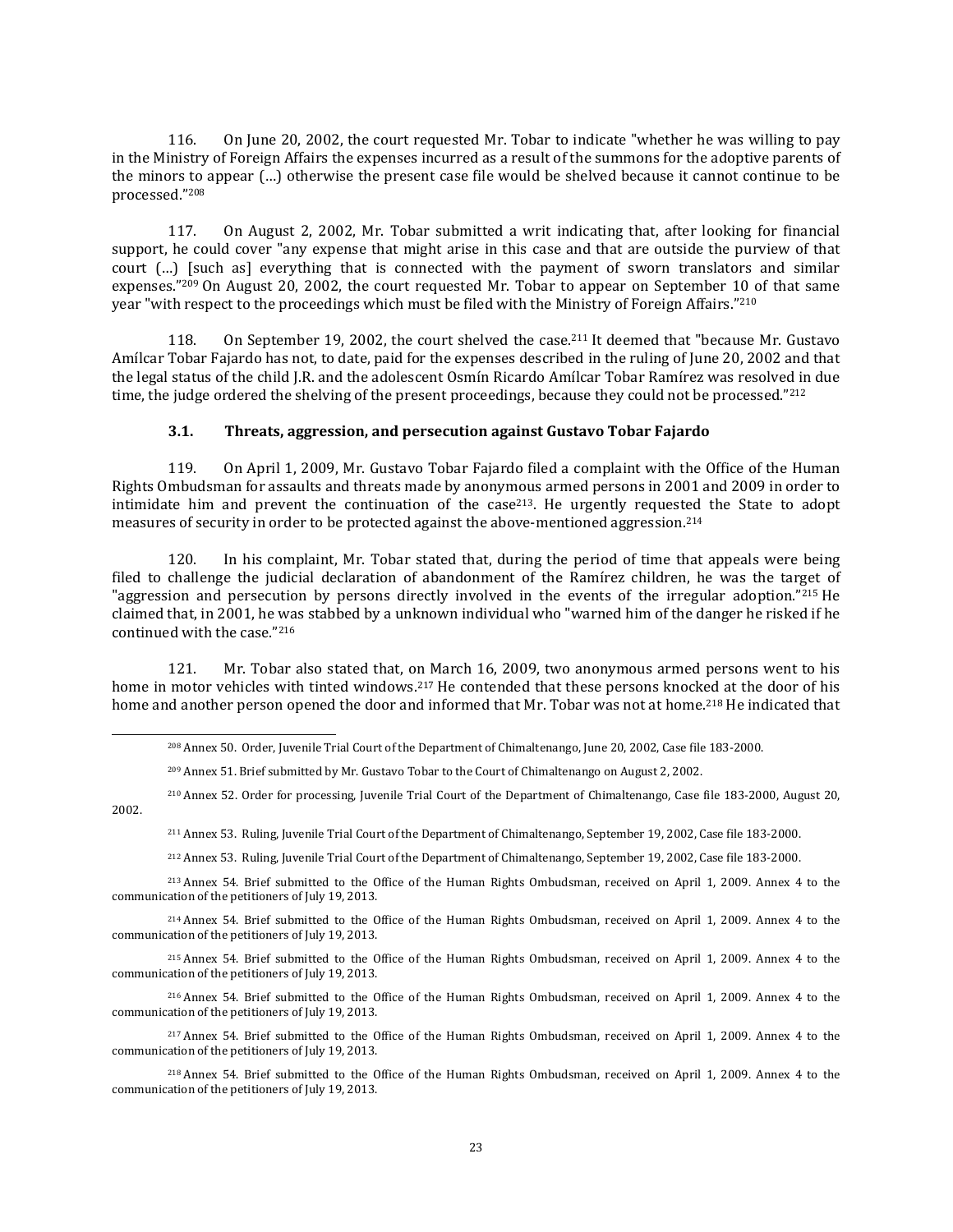afterwards he received death threats over the phone indicating that "since there was no one to defend [him], now he was going [...] to die, the son of a bitch."<sup>219</sup>

122. Because of this complaint, on April 23, 2009, the Office of the Human Rights Ombudsman of Guatemala requested the Directorate General of the National Civilian Police Force to provide personal security and a security perimeter for Mr. Gustavo Tobar.<sup>220</sup> The Commission has no knowledge about whether or not protection measures were adopted for the benefit of Mr. Tobar.

## **B. Legal analysis**

123. The purpose of the present case is to have the Inter-American Commission review the deeds and omissions of the authorities who took said decisions and who gave the Ramírez brothers up for international adoption in order to establish whether or not the State's actions were compatible with its obligations under the American Convention. To this end, the Commission shall recapitulate, first of all, the international standards that establish the obligations which, in the light of Articles 5, 7, 8, 11, 17, 18, 19 and 25 of the American Convention, the State must fulfill in a case such as the present one and, subsequently, to determine if the State is internationally responsible for the failure to fulfill these obligations in the present case, specifically in the framework of the proceedings for the judicial declaration of abandonment, the adoption proceedings, and the respective appeals. Taking into account the placement of the Ramírez children in an institution and by virtue of the *iura novit curia* principle, the Commission deems it is relevant to include Article 7 of the American Convention in the analysis.

### **1. General considerations about the international standards that are relevant for the application of the American Convention in the present case**

#### **1.1. Rights of the child**

 $\overline{\phantom{a}}$ 

124. Both the Commission and the Inter-American Court have pointed out that, for the purposes of defining the content and scope of the obligations that the State has pledged to fulfill when the rights of the child are examined, it is necessary to resort to the international *corpus juris* for the protection of the child.<sup>221</sup>

125. The American Convention provides, in its Article 19, that "[E]very minor child has the right to the measures of protection required by his condition as a minor on the part of his family, society, and the state."

126. In addition to Article 19 of the American Convention, in order to interpret the significance, contents, and scope of the rights of the child, the bodies of the Inter-American System have used the United Nations Convention on the Rights of the Child,<sup>222</sup> ratified by Guatemala on June 6, 1990. Likewise, the *corpus juris* framework also includes, for purposes of interpretation, the decisions adopted by the United Nations

<sup>219</sup> Annex 54. Brief submitted to the Office of the Human Rights Ombudsman, received on April 1, 2009. Annex 4 to the communication of the petitioners of July 19, 2013.

<sup>220</sup> Annex 55. Written record issued by the Office of the Human Rights Ombudsman, addressed to the Directorate General of the National Civilian Police Force with respect to the above-mentioned complaint on April 23, 2009. Notifications Nos. 7532, 2945, and 4595 from the National Civilian Police Force.

<sup>221</sup> I/A Court H.R. *Case of Fornerón and Daughter v. Argentina*. Merits, Reparations and Costs. Judgment of April 27, 2012, Series C No. 242, para. 44. See also: IACHR, The Right of Boys and Girls to a Family. Alternative Care. Ending Institutionalization in the Americas. October 17, 2013, para. 34.

<sup>222</sup> IACHR, The Right of Boys and Girls to a Family. Alternative Care. Ending Institutionalization in the Americas. October 17, 2013, para. 36.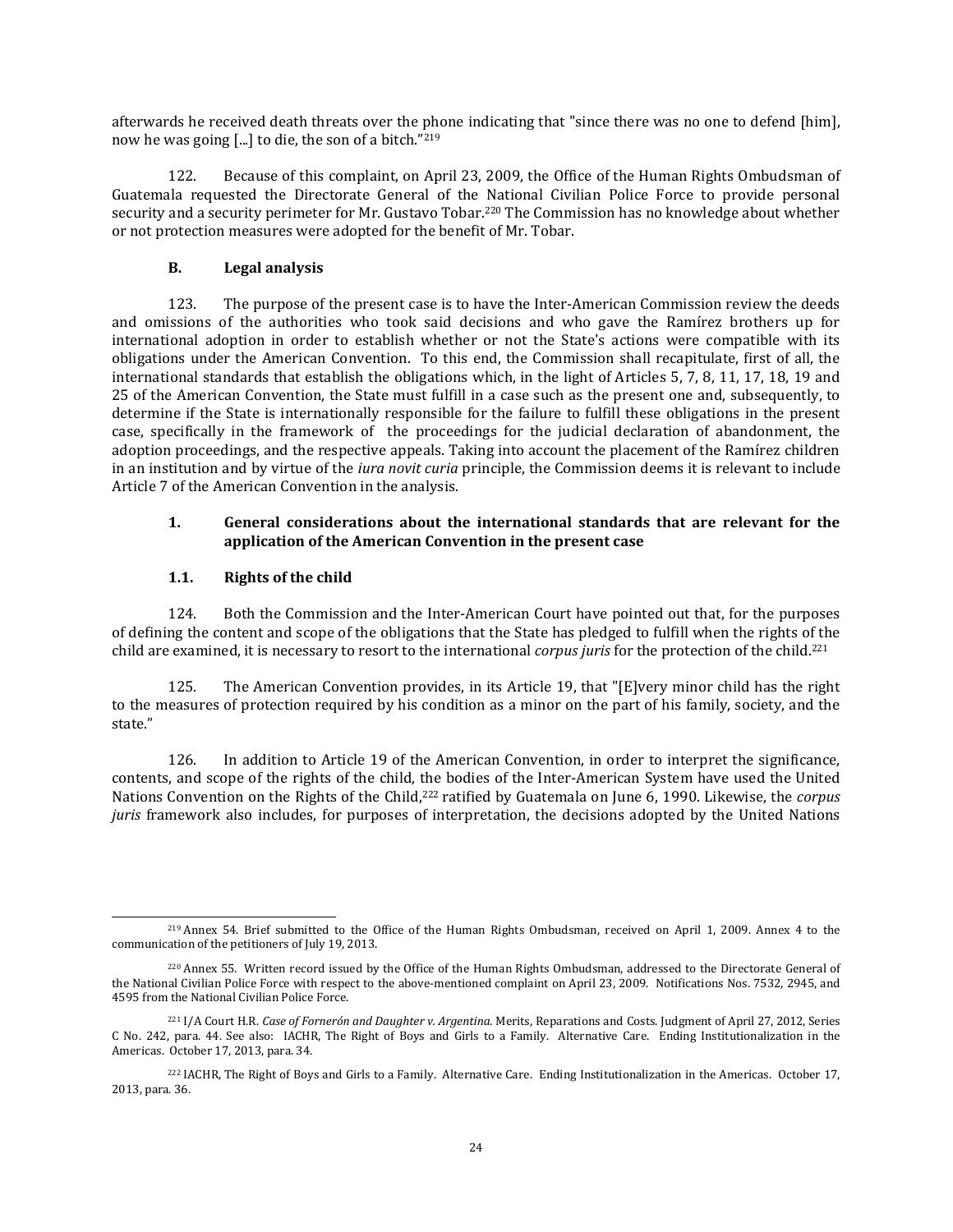Committee on the Rights of the Child.<sup>223</sup> The Inter-American Commission has also highlighted the importance of the United Nations Guidelines for the Alternative Care of Children.<sup>224</sup>

127. Children are thus safeguarded by a *corpus juris* which provides for both the principle of the best interests of the child and special measures of protection, which must be defined on the basis of the specific circumstances of each concrete case.<sup>225</sup> The Court has remarked that the adoption of special measures pertains to both the State and the family, community, and society to which the child belongs.<sup>226</sup>

#### **i) Best interests of the child principle**

 $\overline{\phantom{a}}$ 

128. Article 3.1 of the Convention on the Rights of the Child provides for the following:

In all actions concerning children, whether undertaken by public or private social welfare institutions, courts of law, administrative authorities or legislative bodies, the best interests of the child shall be a primary consideration.

129. The United Nations Committee on the Rights of the Child has stressed that the best interests of the child principle is the "general guiding principle for interpreting and implementing all the provisions of the Convention on the Rights of the Child."<sup>227</sup> Likewise, the Court has pointed out that the best interests of the child principle is the cornerstone governing the regulatory framework for the rights of the child<sup>228</sup> and that it is based on the very dignity of the human being, on the characteristics that are inherent to the child, and on the need to promote their development, with the full harnessing of their potential.<sup>229</sup>

130. In that respect, the best interests of the child principle is established as a benchmark to ensure the effective and full achievement of all of the rights of the child, as well as the integral and harmonious development of children.<sup>230</sup> In particular, the Court has provided that the best interests of the child principle acts as a safeguard in connection with decisions that might entail some kind of limitation on the rights of the child, so that for a limitation to be legitimate it must be based on the best interests of the

<sup>223</sup> IACHR, The Right of Boys and Girls to a Family. Alternative Care. Ending Institutionalization in the Americas. October 17, 2013, para. 38.

<sup>224</sup> IACHR, The Right of Boys and Girls to a Family. Alternative Care. Ending Institutionalization in the Americas. October 17, 2013, para. 36.

<sup>225</sup>I/A Court H.R. *Case of Fornerón and Daughter v. Argentina*. Merits, Reparations and Costs. Judgment of April 27, 2012, Series C No. 242, para. 44*; Case of Gelman v. Uruguay.* Merits and Reparations. Judgment of February 24, 2011. Series C, No. 221, para. 121; and *Case of Atala Riffo and Daughters v. Chile*. Merits, Reparations and Costs. Judgment of February 24, 2012. Series C No. 239, para. 196.

<sup>226</sup> I/A Court H.R. *Juridical Condition and Human Rights of the Child.* Advisory Opinion OC-17/02 of August 28, 2002. Series A No. 17, para. 62; and *Case of Gelman v. Uruguay.* Merits and Reparations. Judgment of February 24, 2011. Series C, No. 221, para. 121.

<sup>227</sup> United Nations Committee on the Rights of the Child, General Comment No. 5, General measures of implementation of the Convention on the Rights of the Child, September 27, 2003, para. 12; and General Comment No. 14 on the right of the child to have his or her best interests taken as a primary consideration, May 29, 2013, para. 1.

<sup>228</sup> I/A Court H.R. *Juridical Condition and Human Rights of the Child.* Advisory Opinion OC-17/02 of August 28, 2002. Series A No. 17, paras. 56 and 60; y *Case of Atala Riffo and Daughters v. Chile*. Merits, Reparations and Costs. Judgment of February 24, 2012. Series C No. 239, para. 108.

<sup>229</sup>I/A Court H.R. *Juridical Condition and Human Rights of the Child.* Advisory Opinion OC-17/02 of August 28, 2002. Series A No. 17, paras. 56 and 60; y *Case of Atala Riffo and Daughters v. Chile*. Merits, Reparations and Costs. Judgment of February 24, 2012. Series C No. 239, para. 108.

<sup>230</sup> I/A Court H.R. *Case of the Yean and Bosico Children v. Dominican Republic.* Preliminary Objections, Merits, Reparations and Costs. Judgment of September 8, 2005. Series C No. 130, para. 134.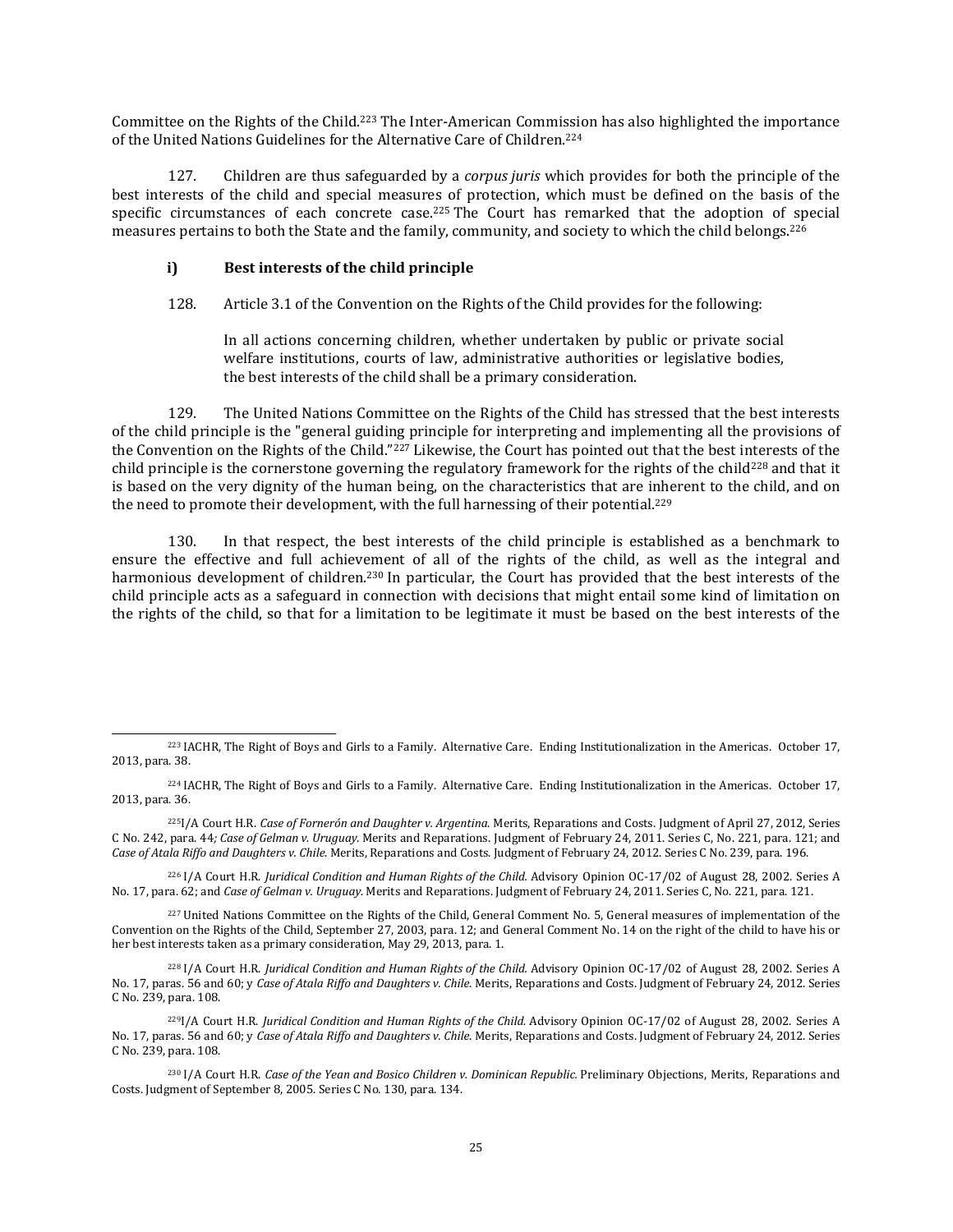child.231 In that regard, not only should the requirement for special measures be given weight but also the specific features of the child's situation.<sup>232</sup>

### **ii) Right to be heard**

 $\overline{\phantom{a}}$ 

131. Both the Court and the Commission agree with the Committee on the Rights of the Child when pointing out that there is an important complementariness between the best interests of the child principle and the right of the child to be heard and to have his/her opinions duly taken into account on the basis of his/her age and maturity in all those decisions that affect him/her, as recognized by Article 12 of the Convention on the Rights of the Child. <sup>233</sup> This provisions sets forth the following:

1. States Parties shall assure to the child who is capable of forming his or her own views the right to express those views freely in all matters affecting the child, the views of the child being given due weight in accordance with the age and maturity of the child. 2. For this purpose, the child shall in particular be provided the opportunity to be heard in any judicial and administrative proceedings affecting the child, either directly, or through a

representative or an appropriate body, in a manner consistent with the procedural rules of national law.

132. The Inter-American Court has established that Article 8.1 of the American Convention, in the light of Article 12 of the Convention on the Rights of the Child, enshrines the right of the child to be heard in proceedings where his/her rights are decided upon.<sup>234</sup> The right to be heard implies that the child has the effective possibility of being able to present his/her opinions in such a way that they can have an influence on the decision-making context.<sup>235</sup> The Commission has provided that, in connection with proceedings involving the care and protection of the child, it is assumed that the child has the right to be heard in these proceedings for the purposes of deciding upon the most suitable measure of protection, its review, modification or termination, as well as any other decision about this measure.<sup>236</sup>

133. The Committee on the Rights of the Child has observed that the states have the obligation to adopt all those measures that are deemed necessary to ensure that there are mechanisms, in the framework of administrative and judicial proceedings, to gather, in a timely and adequate fashion, the opinions of the child on the matters affecting him/her and that are the target of analysis and decision making in the framework of these proceedings.<sup>237</sup>

<sup>231</sup>I/A Court H.R. *Case of Fornerón and Daughter v. Argentina*. Merits, Reparations and Costs. Judgment of April 27, 2012, Series C No. 242, para. 48; and *Juridical Condition and Human Rights of the Child.* Advisory Opinion OC-17/02 of August 28, 2002. Series A No. 17, para. 65.

<sup>232</sup> I/A Court H.R. *Juridical Condition and Human Rights of the Child.* Advisory Opinion OC-17/02 of August 28, 2002. Series A No. 17, para. 61; and *Case of Fornerón and Daughter v. Argentina*. Merits, Reparations and Costs. Judgment of April 27, 2012, Series C No. 242, para. 45.

<sup>233</sup> IACHR, The Right of Boys and Girls to a Family. Alternative Care. Ending Institutionalization in the Americas. October 17, 2013, para. 162. See also: United Nations Committee on the Rights of the Child, General Comment No. 12, The right of the child to be heard, July 20, 2009, para. 74; and General Comment No. 14 on the right of the child to have his or her best interests taken as a primary consideration, May 29, 2013, para. 43.

<sup>234</sup> I/A Court H.R. *Case of Atala Riffo and Daughters v. Chile*. Merits, Reparations and Costs. Judgment of February 24, 2012. Series C No. 239, para. 196; *Case of Furlan and Family v. Argentina*. Preliminary Objections, Merits, Reparations and Costs. Judgment of August 31, 2012. Series C No. 246, para. 228; and *Juridical Condition and Human Rights of the Child.* Advisory Opinion OC-17/02 of August 28, 2002. Series A No. 17, para. 99.

<sup>235</sup> IACHR, The Right of Boys and Girls to a Family. Alternative Care. Ending Institutionalization in the Americas. October 17, 2013, para. 247.

<sup>236</sup> IACHR, The Right of Boys and Girls to a Family. Alternative Care. Ending Institutionalization in the Americas. October 17, 2013, para. 247.

<sup>&</sup>lt;sup>237</sup> United Nations Committee on the Rights of the Child, General Comment No. 12, The right of the child to be heard, July 20, 2009, para. 19.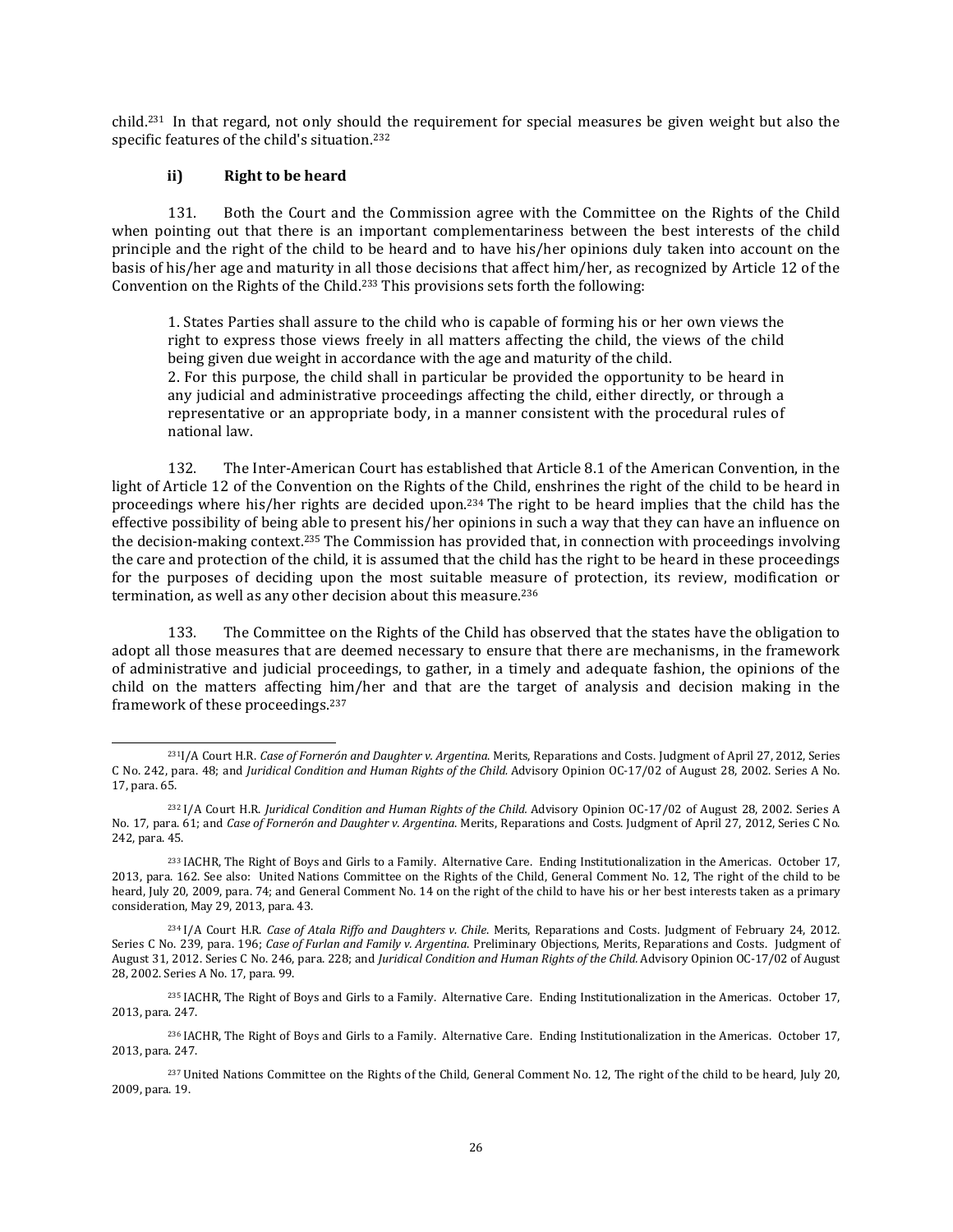134. Likewise, the Committee has stressed that the child's age and personal maturity must influence the decision about what his/her best interests might be.<sup>238</sup> The Commission has considered that the child's level of development and maturity makes it possible for him/her to understand and form his/her own opinion about his/her circumstances and the decisions about the exercise of his/her rights, and therefore these are conditions that are relevant for the degree of influence his/her opinions might have on deciding what must considered to be his/her best interests in the concrete case.<sup>239</sup> That is why the child's age and maturity must be duly appraised by the authorities who must adopt any kind of decision in connection with his/her care and well-being.<sup>240</sup>

#### **iii) Right of the child to personal liberty**

135. Article 7.2 of the American Convention provides that "[n]o one shall be deprived of his physical liberty except for the reasons and under the conditions established beforehand by the constitution of the State Party concerned or by a law established pursuant thereto."

136. As for the Convention on the Rights of the Child, it points out that "[n]o child shall be deprived of his or her liberty unlawfully or arbitrarily" and that, in any case, restrictions on liberty must be carried out "in conformity with the law and shall be used only as a measure of last resort and for the shortest appropriate period of time."<sup>241</sup>

137. The Commission has understood that, although it is customary for legislation of states to explicitly stipulate that "protection measures" such as the placement of children in institutions are not tantamount to depriving them of their liberty, in many cases they are subjected to systems that are very similar to the deprivation of liberty or that unnecessarily restrict their right to personal liberty.<sup>242</sup> Thus the Principles and Best Practices on the Protection of Persons Deprived of Liberty in the Americas defines what is meant by "deprivation of liberty":

Any form of (...) institutionalization, or custody of a person in a public or private institution which that person is not permitted to leave at will, by order of or under *de facto* control of a judicial, administrative or other authority (...), for reasons of (...) guardianship (or) protection (...). This category of persons includes (...) persons who are under the custody and supervision of certain institutions such as:  $(...)$  institutions for children.<sup>243</sup>

138. States must establish an open operating system for residential child care centers that enable children to stay in contact with the outside world, participate in social life, and uphold their ties with the their communities and families.<sup>244</sup> The IACHR has indicated that institutions that have a closed operating system allowing children restricted contact with their families and communities may constitute a breach of the right to personal liberty.<sup>245</sup>

 $\overline{\phantom{a}}$ 

<sup>&</sup>lt;sup>238</sup> United Nations Committee on the Rights of the Child, General Comment No. 14, The right of the child to have his or her best interests taken as a primary consideration, May 29, 2013, para. 44: and General Comment No. 12, The right of the child to be heard, July 20, 2009, paras. 82-85.

<sup>239</sup> IACHR, The Right of Boys and Girls to a Family. Alternative Care. Ending Institutionalization in the Americas. October 17, 2013, para. 166.

<sup>240</sup> IACHR, The Right of Boys and Girls to a Family. Alternative Care. Ending Institutionalization in the Americas. October 17, 2013, para. 166.

<sup>241</sup> Article 37.b) of the Convention on the Rights of the Child.

<sup>&</sup>lt;sup>242</sup> IACHR, The Right of Boys and Girls to a Family. Alternative Care. Ending Institutionalization in the Americas. October 17, 2013, para. 582.

<sup>243</sup>Principles and Best Practices on the Protection of Persons Deprived of Liberty in the Americas. General provision.

<sup>244</sup> IACHR, The Right of Boys and Girls to a Family. Alternative Care. Ending Institutionalization in the Americas. October 17, 2013, para. 584.

<sup>245</sup> IACHR, The Right of Boys and Girls to a Family. Alternative Care. Ending Institutionalization in the Americas. October 17, 2013, para. 582.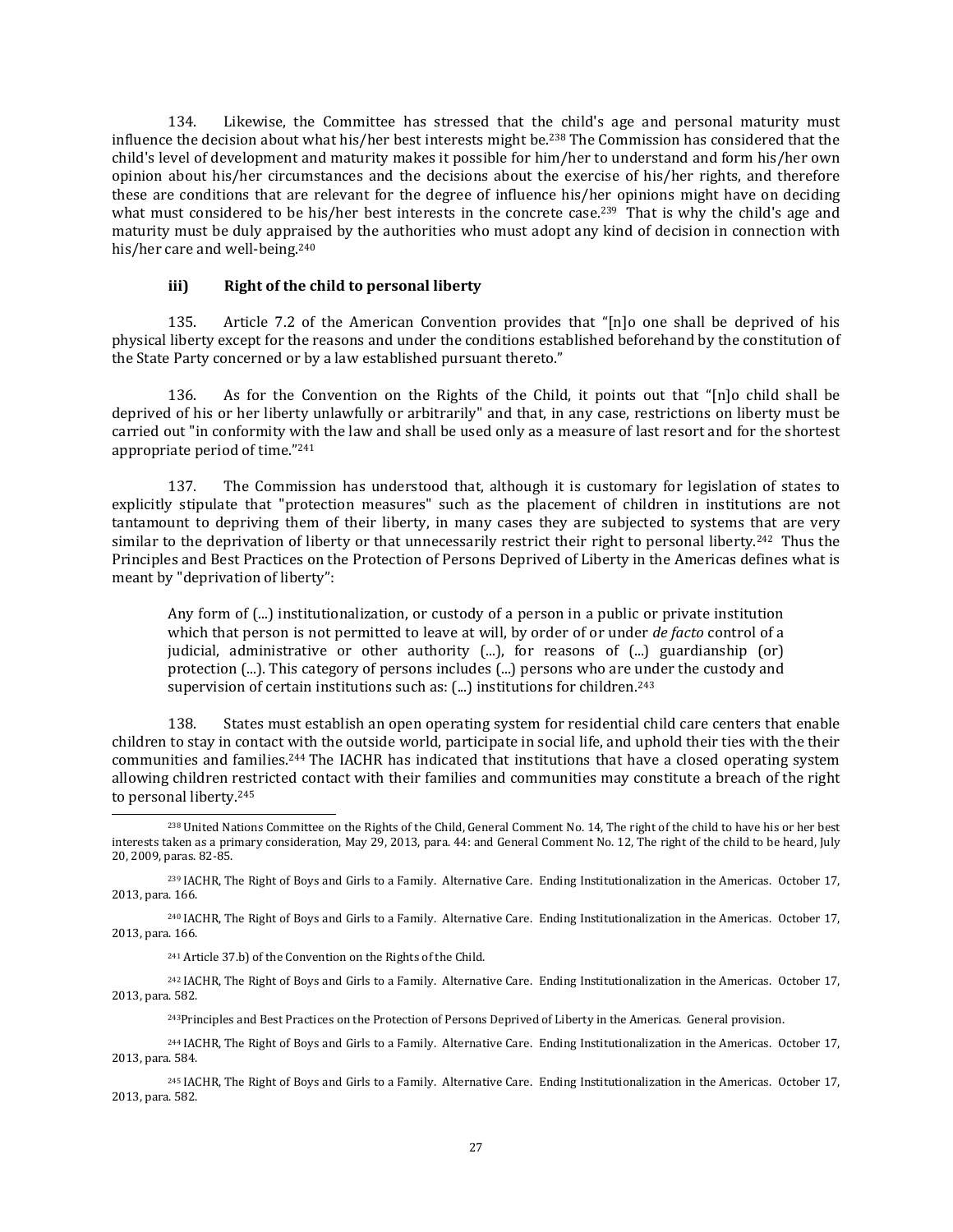139. Furthermore, bearing in mind that the right to liberty in this context also entails the liberty of every person to decide upon aspects affecting his/her life and the exercise of his/her rights, the Commission has stressed that states have the obligation to guarantee that residential institutions meet the conditions that are needed for children to fulfill their own plans for life.<sup>246</sup> Thus, when children do not benefit from any level of decision making for themselves, especially in connection with the exercise of their rights or actions that affect them directly, they are not being allowed to develop their own autonomy, personality, and plans for life.<sup>247</sup>

#### **1.2. Right to family**

 $\overline{\phantom{a}}$ 

140. Article 17.1 of the American Convention provides that "[t]he family is the natural and fundamental group unit of society and is entitled to protection by society and the State." As for Article 11.2 of the same instrument, it points out that "[n]o one may be the object of arbitrary or abusive interference with his private life, his family (…)."

141. The Court has indicated that the right to protection of the family, recognized in both provisions, leads to promoting, in the broadest fashion possible, the development and strength of the family unit.248 In that regard, the Commission stresses that one of the most severest interferences of the state is that which leads to the breakup of the family.

142. That is why children have the right to live with their family, which is called upon to meet their material, emotional, and psychological needs.<sup>249</sup> Thus, the mutual enjoyment of peaceful coexistence between parents and children constitutes a key element in family life.<sup>250</sup> Because of this, the Commission emphasizes the need for states to adopt the necessary protection measures that do not entail the removal of a child from his/her parents.<sup>251</sup>

143. That said, the Commission and the Court have stressed that, because of this, children must stay in their nuclear family, unless there are decisive reasons, on the basis of the children's best interests, to opt for separating them from their family.<sup>252</sup> In this case, the separation must be exceptional and preferably temporary.253 Otherwise, the separation of a child from his/her family may constitute a breach of his/her

<sup>246</sup> IACHR, The Right of Boys and Girls to a Family. Alternative Care. Ending Institutionalization in the Americas. October 17, 2013, para. 587.

<sup>247</sup> IACHR, The Right of Boys and Girls to a Family. Alternative Care. Ending Institutionalization in the Americas. October 17, 2013, para. 587.

<sup>248</sup>I/A Court H.R. *Case of Atala Riffo and Daughters v. Chile*. Merits, Reparations and Costs. Judgment of February 24, 2012. Series C No. 239, para. 169; *Case of Chitay Nech et al. v. Guatemala*. Preliminary Objections, Merits, Reparations and Costs. Judgment of May 25, 2010. Series C No. 212, para. 157; and *Juridical Condition and Human Rights of the Child.* Advisory Opinion OC-17/02 of August 28, 2002. Series A No. 17, para. 66.

<sup>249</sup>I/A Court H.R. *Case of Fornerón and Daughter v. Argentina*. Merits, Reparations and Costs. Judgment of April 27, 2012, Series C No. 242, para. 46; and *Juridical Condition and Human Rights of the Child.* Advisory Opinion OC-17/02 of August 28, 2002. Series A No. 17, paras. 67 and 71.

<sup>250</sup> I/A Court H.R. *Case of Fornerón and Daughter v. Argentina*. Merits, Reparations and Costs. Judgment of April 27, 2012, Series C No. 242, para. 47.

<sup>251</sup> IACHR, The Right of Boys and Girls to a Family. Alternative Care. Ending Institutionalization in the Americas. October 17, 2013, para. 281.

<sup>252</sup> I/A Court H.R. *Case of Fornerón and Daughter v. Argentina*. Merits, Reparations and Costs. Judgment of April 27, 2012, Series C No. 242, para. 47.

<sup>253</sup> I/A Court H.R. *Juridical Condition and Human Rights of the Child.* Advisory Opinion OC-17/02 of August 28, 2002. Series A No. 17, paras. 72, 75 and 77.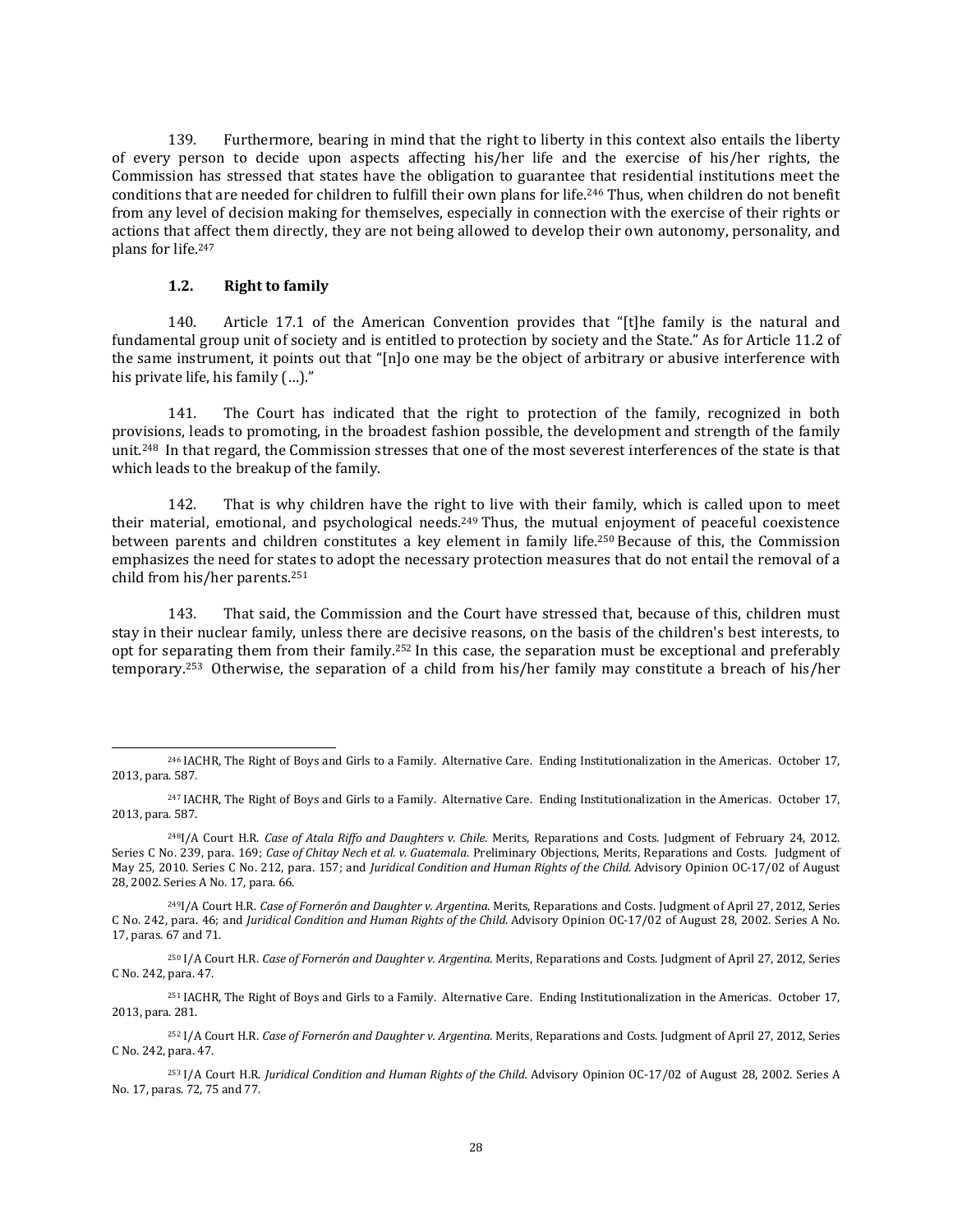right to family life because "even legal separations of a child from his family may only proceed if these are duly justified."<sup>254</sup>

144. With respect to the possible separation of a child from his/her parents, Article 9 on the Rights of the Child provides for the following:

1. States Parties shall ensure that a child shall not be separated from his or her parents against their will, except when competent authorities subject to judicial review determine, in accordance with applicable law and procedures, that such separation is necessary for the best interests of the child. Such determination may be necessary in a particular case such as one involving abuse or neglect of the child by the parents, or one where the parents are living separately and a decision must be made as to the child's place of residence.

2. In any proceedings pursuant to paragraph 1 of the present article, all interested parties shall be given an opportunity to participate in the proceedings and make their views known.

3. States Parties shall respect the right of the child who is separated from one or both parents to maintain personal relations and direct contact with both parents on a regular basis, except if it is contrary to the child's best interests.

145. Likewise, the Guidelines for the Alternative Care of Children, adopted by the United Nations General Assembly on November 20, 2009, in guideline 14, points out the following with respect to protection measures that entail removing the child from his/her parents or family:

Removal of a child from the care of the family should be seen as a measure of last resort and should, whenever possible, be temporary and for the shortest possible duration. Removal decisions should be regularly reviewed and the child's return to parental care, once the original causes of removal have been resolved or have disappeared, should be in the best interests of the child […].

146. The Commission and the Court have reiterated, in their decisions, the principles stemming from the above-mentioned provisions, that is, the principles of need, exceptionality and temporariness of the protection measures that entail removing the child from his/her parents.255 In that regard, the state has the obligation to verify, at all times, the suitability and legitimacy of the special protection measures that entail the removal of the child from his/her parents and from his biological family.<sup>256</sup> As the Commission has pointed out, both the decision about resorting to a measure of this kind and the review of said measure must meet the requirements of legitimacy and suitability and, therefore, must be grounded in objective criteria previously established by the regulations, must be implemented by specialized technical staff trained to conduct this type of assessment, and must be subject to periodic review by the judicial authority.<sup>257</sup> Furthermore, the Commission stated the following:

As in the case with decisions made concerning children's custody, care, and well-being, decisions made when reviewing the protection measure must also be justified. The review

 $\overline{\phantom{a}}$ 

<sup>254</sup> I/A Court H.R.. *Case of Atala Riffo and Daughters v. Chile*. Merits, Reparations and Costs. Judgment of February 24, 2012. Series C No. 239, para. 169; and *Juridical Condition and Human Rights of the Child.* Advisory Opinion OC-17/02 of August 28, 2002. Series A No. 17, para. 77.

<sup>255</sup> I/A Court H.R. *Juridical Condition and Human Rights of the Child.* Advisory Opinion OC-17/02 of August 28, 2002. Series A No. 17, paras. 75 and 77. See also: IACHR. Report No. 83/10, Case 12.584, Merits, Milagros Fornerón and Leonardo Aníbal Fornerón, Argentina, November 29, 2010, paras. 103, 108 and 110.

<sup>256</sup> IACHR, The Right of Boys and Girls to a Family. Alternative Care. Ending Institutionalization in the Americas. October 17, 2013, para. 73.

<sup>257</sup> IACHR, The Right of Boys and Girls to a Family. Alternative Care. Ending Institutionalization in the Americas. October 17, 2013, para. 71.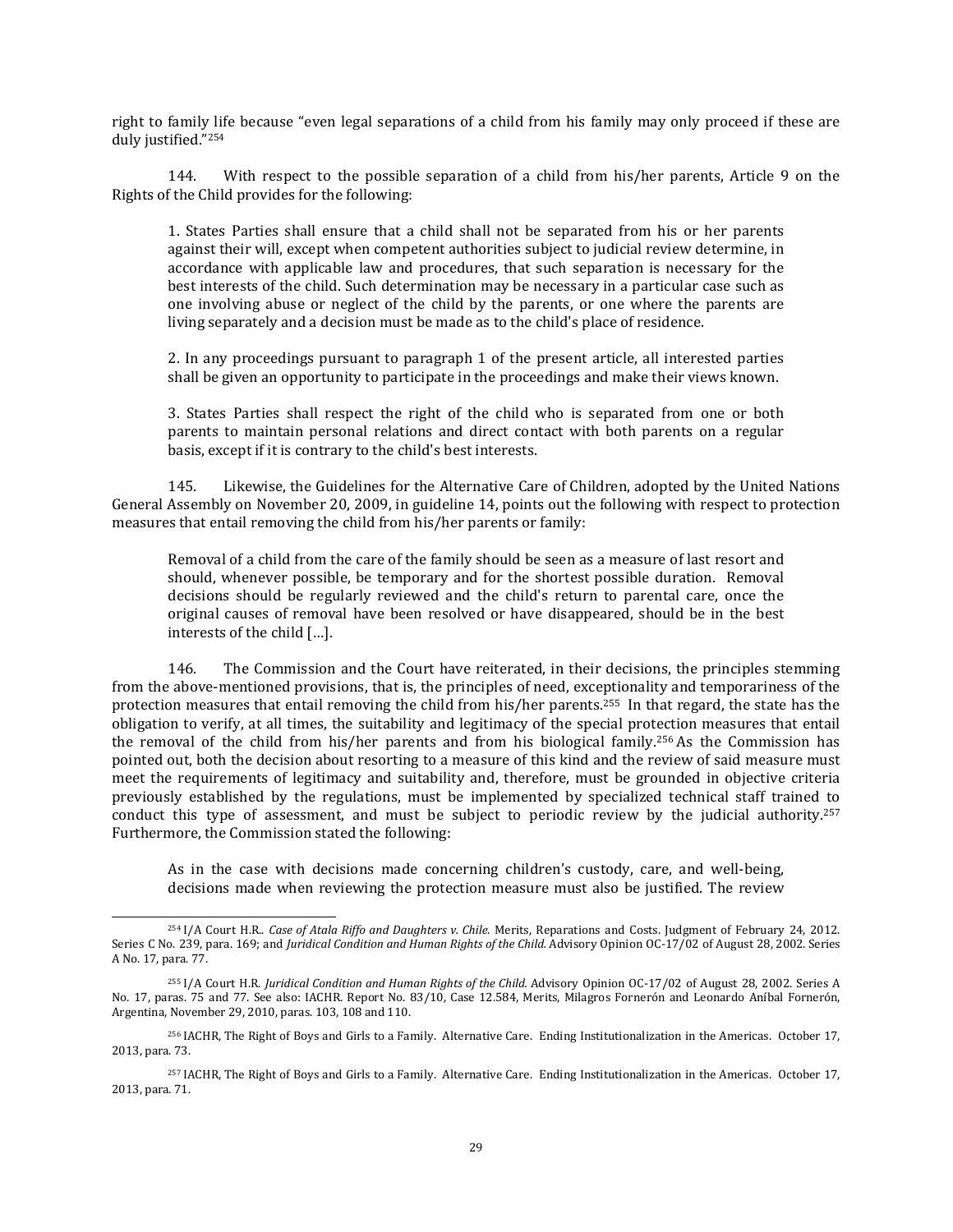must be based on technical evaluations presented by the multidisciplinary teams, and the justification must be objective, appropriate, and sufficient, based on the child's best interests. It is also necessary to take into account the opinion of the child, his or her parents, family, and other persons who are important in the life of the child with respect to the conditions of application, maintenance, modification, or termination of the protective measures.<sup>258</sup>

147. Furthermore, in the event a child is removed from his/her nuclear family, the State must do everything possible to keep that tie by temporarily intervening and steering its actions toward reinserting the child into his/her family and community, as long as it is not contrary to his/her best interests.<sup>259</sup> The Inter-American Court has been very clear in establishing that, in these situations, the child must be returned to his/her parents as soon circumstances allow it.<sup>260</sup>

148. In those cases where it has been substantiated that it is impossible to reestablish ties between the child and his/her parents or extended family, permanent special protection measures shall be adopted to facilitate a final solution, such as adoption, to the child's situation, upholding the child's best interests, especially his/her right to live, grow, and develop in the midst of a family.<sup>261</sup> The standards of international human rights law with regard to adoption are indicated below. Bearing in mind that the American Convention does not refer expressly to this concept, nor to the use of the *corpus juris* on the rights of the child to interpret and enforce the American Convention, these standards are relevant for taking a decision in the present case.

#### **1.3. Adoption of children**

 $\overline{\phantom{a}}$ 

149. Article 21.a of the Convention on the Rights of the Child provides for the following:

States Parties that recognize and/or permit the system of adoption shall ensure that the best interests of the child shall be the paramount consideration and they shall: a) Ensure that the adoption of a child is authorized only by competent authorities who determine, in accordance with applicable law and procedures and on the basis of all pertinent and reliable information, that the adoption is permissible in view of the child's status concerning parents, relatives and legal guardians and that, if required, the persons concerned have given their informed consent to the adoption on the basis of such counselling as may be necessary.

150. As for the Court and the Commission, they have both referred to the safeguards that must be put in place in adoption processes. The Court has indicated that, in view of the importance of the interests involved, the administrative and judicial procedures concerning the protection of the human rights of children, especially those in connection with adoption, must be dealt with "by the authorities with exceptional diligence and speed."<sup>262</sup>

151. This is because, as a consequence of removal of a child from his/her parents or family of origin, the child's right to personal integrity and integral development, right to a family and identity, can be

<sup>258</sup> IACHR, The Right of Boys and Girls to a Family. Alternative Care. Ending Institutionalization in the Americas. October 17, 2013, para. 244.

<sup>259</sup> IACHR, The Right of Boys and Girls to a Family. Alternative Care. Ending Institutionalization in the Americas. October 17, 2013, para. 71.

<sup>260</sup> I/A Court H.R. *Juridical Condition and Human Rights of the Child.* Advisory Opinion OC-17/02 of August 28, 2002. Series A No. 17, paras. 75 and 77.

<sup>261</sup> IACHR, The Right of Boys and Girls to a Family. Alternative Care. Ending Institutionalization in the Americas. October 17, 2013, para. 74.

<sup>262</sup> I/A Court H.R. *Case of Fornerón and Daughter v. Argentina*. Merits, Reparations and Costs. Judgment of April 27, 2012, Series C No. 242, para. 51; and *Matter of L.M.,* Provisional Measures regarding Paraguay. Order of July 1, 2011, considering clause 16.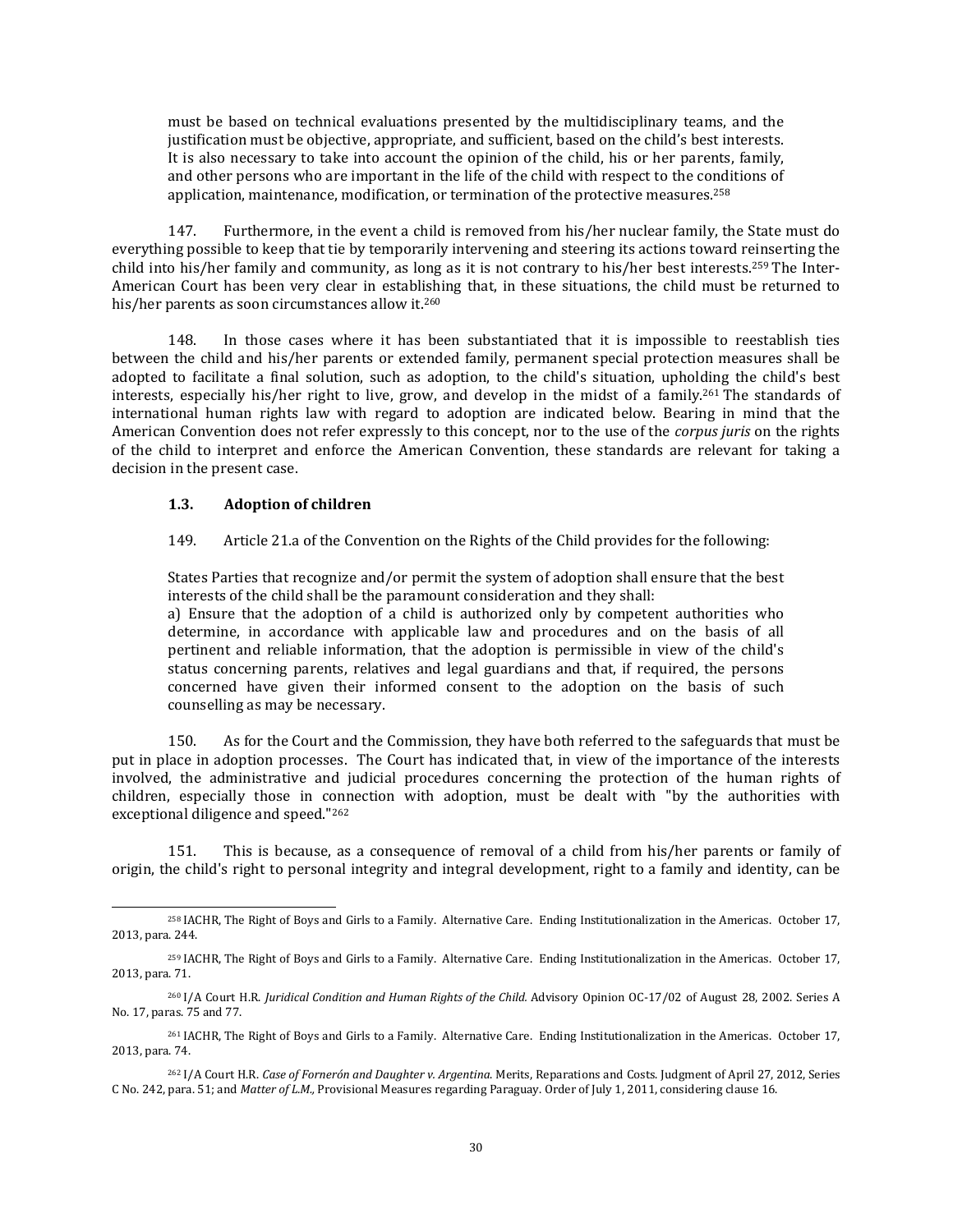severely and irreversibly undermined.<sup>263</sup> As a result of this, the nature and intensity of these impacts on the rights of the child require public authorities to discharge especially forcefully the duty of due diligence with respect to decisions involving the removal of a child from his/her parents or family of origin.<sup>264</sup>

152. As for the Commission, it has underscored that this exceptionally strengthened duty to show due diligence refers to all aspects related to decisions made by public authorities involving the removal of the child from his/her family and his/her insertion in an alternative residential care system: ranging from due diligence in reviewing the circumstances that surround and affect the child, the objective appraisal of the impacts that they exert upon his/her rights, the justification for the decisions, the speed in the decision making, and their timely review.<sup>265</sup>

153. The Commission has also understood that fulfillment of the duty of due diligence must be monitored by means of timely control mechanisms to do so, which must be provided for in the regulatory framework, with a determination of the consequent responsibilities and sanctions in case of failure to fulfill this duty.<sup>266</sup> The Commission added that, in procedures relative to adoptions, the child's right to be heard by those in charge of taking the decisions must be safeguarded, whose opinion must be taken into account according to their maturity.<sup>267</sup> Furthermore, the Commission stated the following:

The Commission emphasizes the need for the law to clearly define and regulate the various legal figures, the rights they protect, their objectives, and the principles that must regulate their implementation. (…) The Commission underscores that the law must establish due guarantees that the rights of the biological parents and the child will not be violated in the event that the law, as an exception, allows for that possibility.<sup>268</sup>

## **1.4. Intercountry adoption of children**

154. Regarding the intercountry adoption of children, the Convention on the Rights of the Children has the following provisions:

Article 21. States Parties that recognize and/or permit the system of adoption shall ensure that the best interests of the child shall be the paramount consideration and they shall: (…)

b) Recognize that inter-country adoption may be considered as an alternative means of child's care, if the child cannot be placed in a foster or an adoptive family or cannot in any suitable manner be cared for in the child's country of origin Recognize that inter-country adoption may be considered as an alternative means of child's care, if the child cannot be placed in a foster or an adoptive family or cannot in any suitable manner be cared for in the child's country of origin;

 $\overline{\phantom{a}}$ <sup>263</sup> IACHR, The Right of Boys and Girls to a Family. Alternative Care. Ending Institutionalization in the Americas. October 17, 2013, para. 199. See also: I/A Court H.R. *Matter of L.M.,* Provisional Measures regarding Paraguay. Order of July 1, 2011, considering clause 16; and *Case of Fornerón and Daughter v. Argentina*. Merits, Reparations and Costs. Judgment of April 27, 2012, Series C No. 242, para. 51.

<sup>264</sup> IACHR, The Right of Boys and Girls to a Family. Alternative Care. Ending Institutionalization in the Americas. October 17, 2013, para. 199.

<sup>265</sup> IACHR, The Right of Boys and Girls to a Family. Alternative Care. Ending Institutionalization in the Americas. October 17, 2013, para. 200.

<sup>266</sup> IACHR, The Right of Boys and Girls to a Family. Alternative Care. Ending Institutionalization in the Americas. October 17, 2013, para. 200.

<sup>267</sup> IACHR, The Right of Boys and Girls to a Family. Alternative Care. Ending Institutionalization in the Americas. October 17, 2013, para. 200.

<sup>268</sup> IACHR, The Right of Boys and Girls to a Family. Alternative Care. Ending Institutionalization in the Americas. October 17, 2013, para. 289.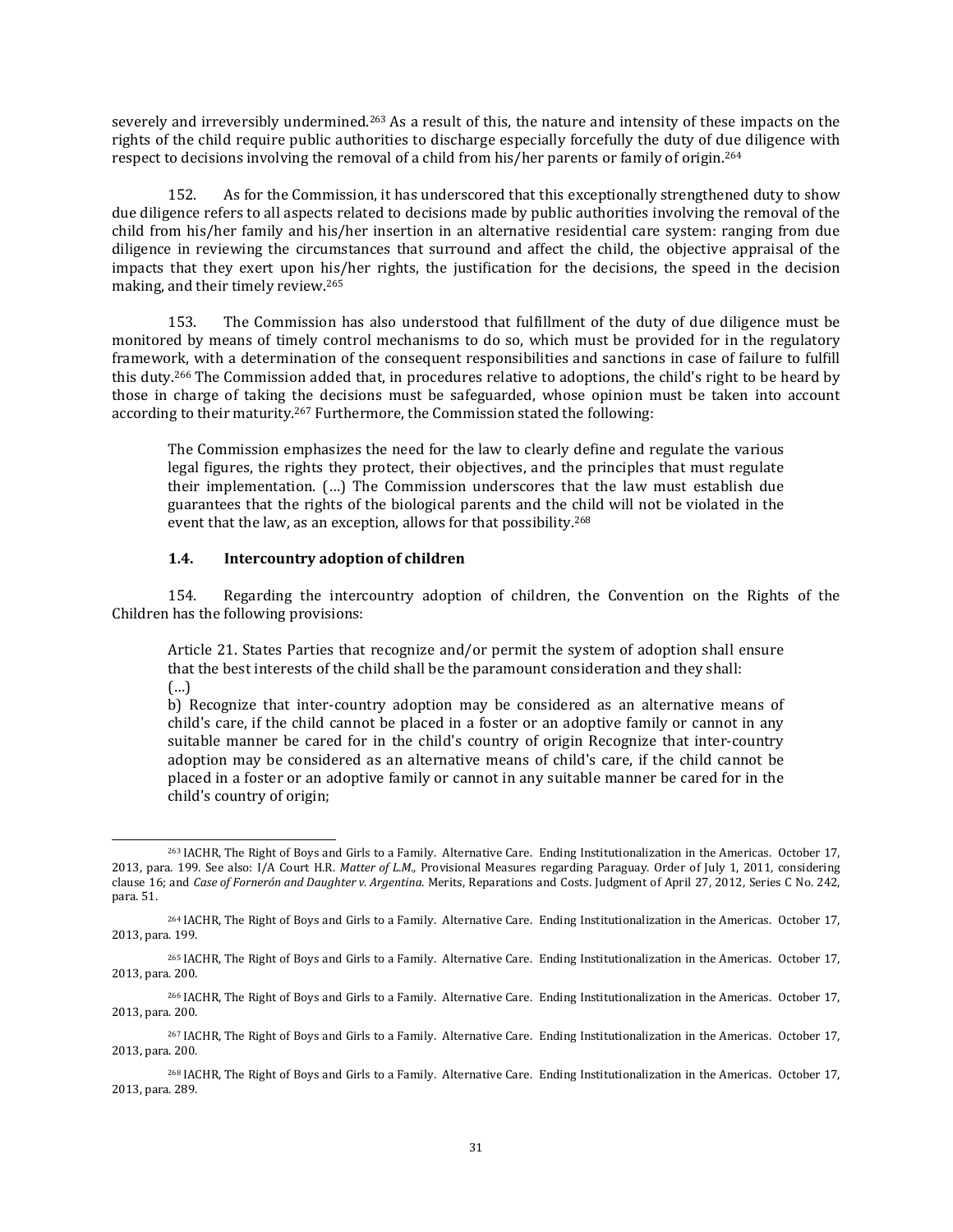c) Ensure that the child concerned by inter-country adoption enjoys safeguards and standards equivalent to those existing in the case of national adoption;

d) Take all appropriate measures to ensure that, in inter-country adoption, the placement does not result in improper financial gain for those involved in it;

e) Promote, where appropriate, the objectives of the present article by concluding bilateral or multilateral arrangements or agreements, and endeavour, within this framework, to ensure that the placement of the child in another country is carried out by competent authorities or organs.

155. The Convention on Protection of Children and Cooperation in respect of Intercountry Adoption, adhered to by Guatemala on November 26, 2002, aims "to establish safeguards to ensure that intercountry adoptions take place in the best interests of the child and with respect for his or her fundamental rights as recognized by international law."269. Articles 4 and 5 of said treaty provide for the following:

4. An adoption within the scope of the Convention shall take place only if the competent authorities of the State of origin:

a) have established that the child is adoptable;

b) have determined, after possibilities for placement of the child within the State of origin have been given due consideration, that an intercountry adoption is in the child's best interests;

c) have ensured that

i. the persons, institutions and authorities whose consent is necessary for adoption, have been counselled as may be necessary and duly informed of the effects of their consent, in particular whether or not an adoption will result in the termination of the legal relationship between the child and his or her family of origin,

ii. such persons, institutions and authorities have given their consent freely, in the required legal form, and expressed or evidenced in writing,

iii. the consents have not been induced by payment or compensation of any kind and have not been withdrawn, and

iv. the consent of the mother, where required, has been given only after the birth of the child; and

d) have ensured, having regard to the age and degree of maturity of the child, that

i. he or she has been counselled and duly informed of the effects of the adoption and of his or her consent to the adoption, where such consent is required,

ii. consideration has been given to the child's wishes and opinions,

iii. the child's consent to the adoption, where such consent is required, has been given freely, in the required legal form, and expressed or evidenced in writing, and

iv. such consent has not been induced by payment or compensation of any kind.

5. An adoption within the scope of the Convention shall take place only if the competent authorities of the receiving State:

a) have determined that the prospective adoptive parents are eligible and suited to adopt;

b) have ensured that the prospective adoptive parents have been counselled as may be necessary; and

c) have determined that the child is or will be authorized to enter and reside permanently in that State.

156. As for the United Nations Committee on the Rights of the Child, it has pointed out that states must observe the following provisions in connection with intercountry adoptions:

<sup>269</sup> Article 1.

 $\overline{a}$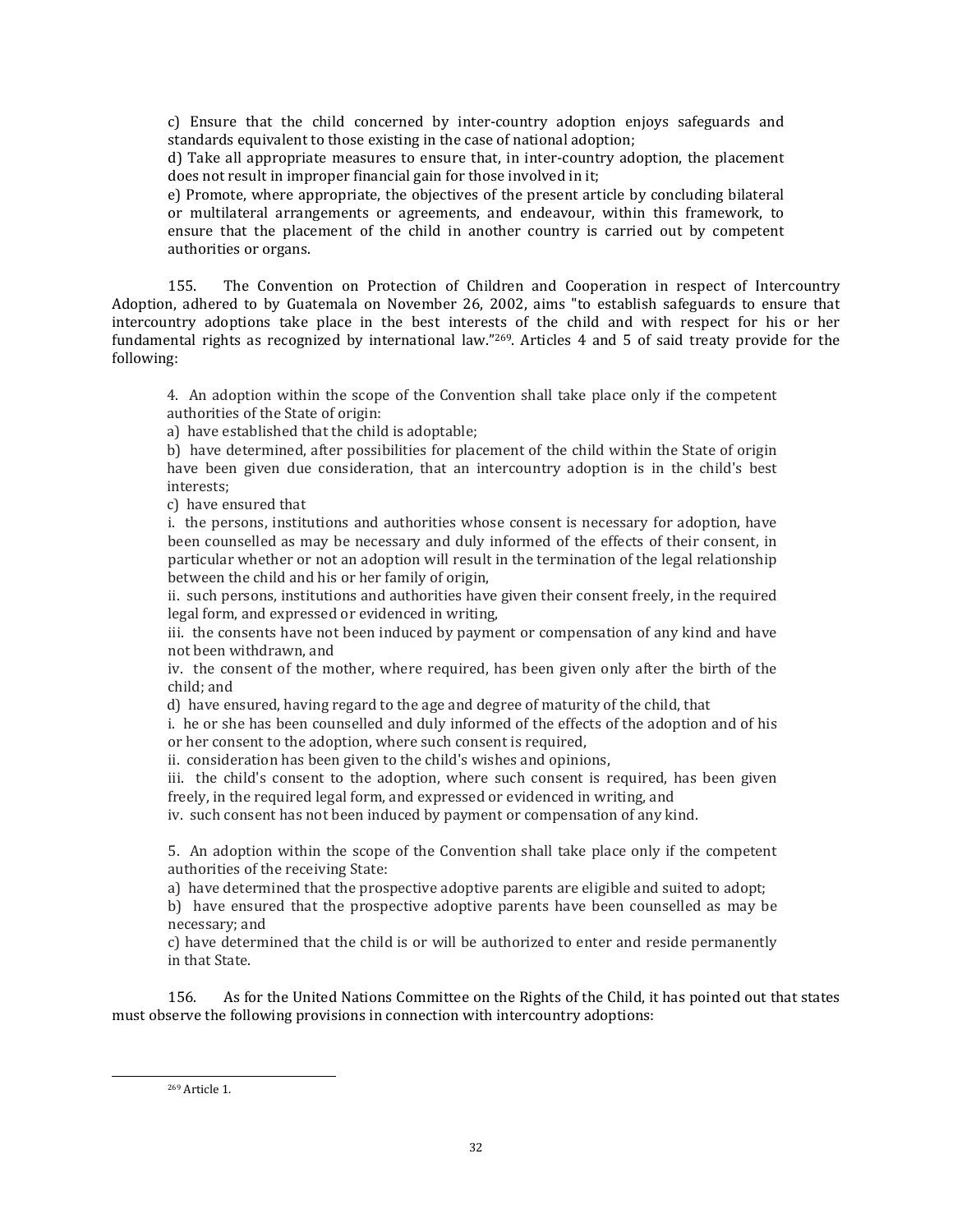- Adoption of unaccompanied or separated children should only be considered once it has been established that the child is in a position to be adopted. In practice, this means, inter alia, that efforts with regard to tracing and family reunification have failed, or that the parents have consented to the Adoption. The consent of parents and the consent of other persons, institutions and authorities that are necessary for Adoption must be free and informed. This supposes notably that such consent has not been induced by payment or compensation of any kind and has not been withdrawn.
- Unaccompanied or separated children must not be adopted in haste at the height of an emergency.
- Any Adoption must be determined as being in the child's best interests and carried out in keeping with applicable national, international and customary law.
- The views of the child, depending upon his/her age and degree of maturity, should be sought and taken into account in all Adoption procedures. This requirement implies that he/she has been counselled and duly informed of the consequences of Adoption and of his/her consent to Adoption, where such consent is required. Such consent must have been given freely and not induced by payment or compensation of any kind.
- Priority must be given to Adoption by relatives in their country of residence. Where this is not an option, preference will be given to Adoption within the community from which the child came or at least within his or her own culture.
- Adoption should not be considered: i) where there is a reasonable hope of successful tracing and family reunification is in the child's best interests; ii) if it is contrary to the expressed wishes of the child or the parents; iii) unless a reasonable time has passed during which all feasible steps to trace the parents or other surviving family members have been carried out. This period of time may vary with circumstances, in particular, those relating to the ability to conduct proper tracing; however, the process of tracing must be completed within a reasonable period of time.
- Adoption in a country of asylum should not be taken up when there is the possibility of voluntary repatriation under conditions of safety and dignity in the near future.<sup>270</sup>

## **1.5. Right to identity**

157. The Court has understood that, on the basis of said provision, the right to identity "can be conceptualized as the collection of attributes and characteristics that allow for the individualization of the person in a society, and, in that sense, encompasses a number of other rights according to the subject it treats and the circumstances of the case."<sup>271</sup> Among the latter, nationality, name and kinship ties are of the utmost importance.<sup>272</sup> In that regard, on the basis of a joint review of various provisions of the American Convention, for example, Articles 11, 17, 18 and 20, it is evident that the right to identity is recognized.

158. As for Article 8 of the Convention on the Rights of the Child, it provides for the following:

1. States Parties undertake to respect the right of the child to preserve his or her identity, including nationality, name and family relations as recognized by law without unlawful interference.

2. Where a child is illegally deprived of some or all of the elements of his or her identity, States Parties shall provide appropriate assistance and protection, with a view to reestablishing speedily his or her identity.

 $\overline{a}$ <sup>270</sup> United Nations Committee on the Rights of the Child, General Comment No. 6. Treatment of unaccompanied and separated children outside their country of origin. September 1, 2005, para. 91.

<sup>271</sup> I/A Court H.R. *Case of Gelman v. Uruguay.* Merits and Reparations. Judgment of February 24, 2011. Series C No. 221, para. 122.

<sup>272</sup>I/A Court H.R. *Case of Contreras et al. v. El Salvador*. Merits, Reparations and Costs. Judgment of August 31, 2011. Series C No. 232, para. 112.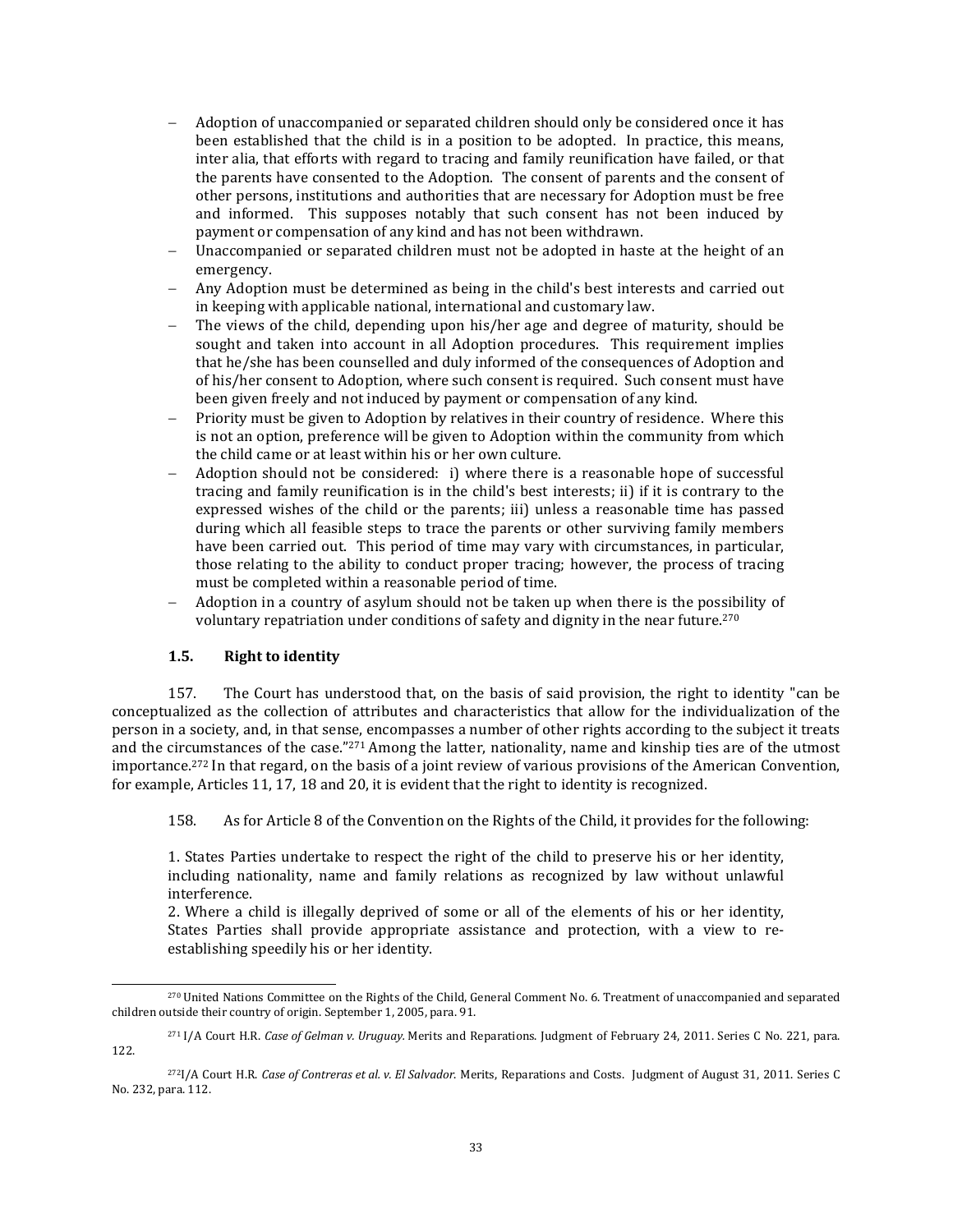159. Thus personal identity is very closely linked to the person in his/her specific individuality and private life, both sustained by a historical and biological experience, as well as how this individual relates to others, on the basis of the development of family and social ties.<sup>273</sup> Likewise, it is important to stress that, although identity is of the utmost importance during childhood, because it is essential for the development of the person, it is no less true that the right to identity is not a right exclusively for children, because it is constantly being built and the interest of persons in keeping their identity and upholding it does not decline because of age.<sup>274</sup>

160. As for the right to a name, the Court has established that it "constitutes a basic and indispensable element of the identity of each person."<sup>275</sup> In that regard, said Court has pointed out that "States must ensure that every person is registered under the name that his or her parents have chosen, whenever the registration takes place, without any type of restriction to the right or interference in the decision to choose the name.<sup>276</sup> Once a person is registered, the possibility of preserving and re-establishing the given name and surname must be ensured.<sup>277</sup> The given name and surname are essential to establish formally the connection between the different members of the family."<sup>278</sup>

161. As for the European Court of Human Rights, it has constantly pointed out that Article 8 of the European Convention "protects a right to identity and personal development, and the right to establish and develop relationships with other human beings and the outside world." Thus, private life includes aspects of the "social and physical identity of the individual."<sup>279</sup> The European Court has indicated that one of the components of the right to identity is the right to information about one's biological truth. Regarding this, it has indicated that a wide interpretation of the scope of the notion of private life also involves recognizing the right of all persons to "know their origins." Regarding this aspect, the European Court has pointed out that people "have a vital interest, protected by the Convention, in receiving the information necessary to know and to understand their childhood and early development."<sup>280</sup>

#### **2. Application of the above-mentioned standards to the case at hand**

 $\overline{\phantom{a}}$ 

162. Bearing in mind what has been said up to now, the Commission shall now focus on examining whether or not, in the present case, the State fulfilled its international obligations under the American Convention, which must be interpreted in line with the standards described until now which endow concrete content to its provisions, in particular, the right of the child to special protection and the best interests of the child principle. In that regard, IACHR shall examine whether or not, in the proceedings of the judicial declaration of abandonment of the Ramírez brothers, in the appeal for review in the adoption proceedings, and in the continued appeals for review, state authorities acted with due diligence to ensure that

<sup>273</sup>I/A Court H.R. *Case of Fornerón and Daughter v. Argentina*. Merits, Reparations and Costs. Judgment of April 27, 2012, Series C No. 242, para. 123.

<sup>274</sup> Inter-American Juridical Committee, Opinion on the scope of the right to identity, August 10, 2007, second resolving clause.

<sup>275</sup>I/A Court H.R. *Case of Contreras et al. v. El Salvador*. Merits, Reparations and Costs. Judgment of August 31, 2011. Series C No. 232, para. 110; and *Case of the Yean and Bosico Children v. Dominican Republic.* Preliminary Objections, Merits, Reparations and Costs. Judgment of September 8, 2005. Series C No. 130, para. 182.

<sup>276</sup>I/A Court H.R. *Case of Contreras et al. v. El Salvador*. Merits, Reparations and Costs. Judgment of August 31, 2011. Series C No. 232, para. 110.

<sup>277</sup>I/A Court H.R. *Case of Contreras et al. v. El Salvador*. Merits, Reparations and Costs. Judgment of August 31, 2011. Series C No. 232, para. 110.

<sup>278</sup>I/A Court H.R. *Case of the Yean and Bosico Children v. Dominican Republic.* Preliminary Objections, Merits, Reparations and Costs. Judgment of September 8, 2005. Series C No. 130, para. 184; and *Case of the "Las Dos Erres" Massacre v. Guatemala.* Preliminary Objection, Merits, Reparations and Costs. Judgment of November 24, 2009. Series C No. 211, para. 192.

<sup>279</sup> ECHR, *Case of Bensaid v. The United Kingdom,* Judgment of 6 February 2001, para. 47; *Case of Pretty v. The United Kingdom*, Judgment of 29 April 2002, para. 61; and C*ase of Peck v. United Kingdom* , Judgment of 28 January 2003, para*.* 57.

<sup>280</sup>ECHR, *Case of Odièvre v. France*, Judgment of 13 February 2003, paras. 42 and 44; and *Case of Mikulić v. Croatia,* Judgment of 7 February 2002, paras. 57 and 64.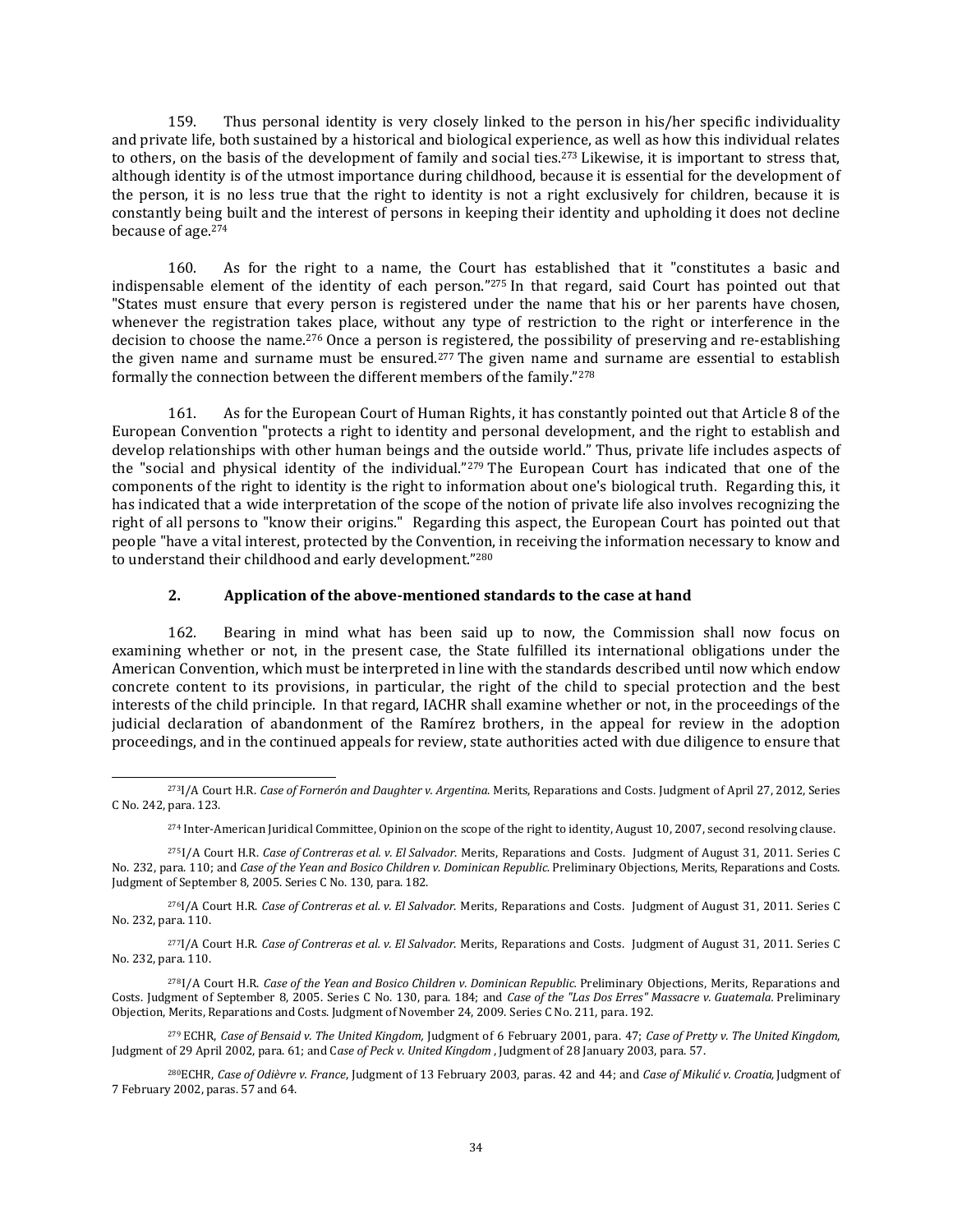both substantive and procedural safeguards that must govern this kind of proceeding were observed before the intercountry adoption of the children was ordered.

## **2.1. Judicial declaration of abandonment of the Ramírez brothers and appeals filed**

## **i) Procedure of judicial declaration of abandonment**

163. In the present case, the IACHR observes that, since December 18, 1996, date on which the anonymous complaint on the alleged situation of abandonment of the Ramírez brothers was filed, up to January 8, 1997, date on which the judicial request was made to the Attorney General's Office to go to the home of Mrs. Ramírez, the judicial authority did not take any action to investigate the children's situation, which constituted the first failure to fulfill the obligation to determine, as quickly as possible, the protection measures that might have been needed to safeguard the best interests of the Ramírez children.

164. The IACHR also notes that, in the court ruling of January 8, 1997, the court requested the Attorney General's Office to take the children to the Child Care Residence of the Association (*Hogar Asociación de Los Niños de Guatemala*) if it was confirmed that the Ramírez brothers were in a situation of abandonment. The Commission notes that said ruling indicated institutional placement in the Child Care Residence of the Association as an automatic measure without any reference to the possibility of adopting measures of support for Mrs. Ramírez in the event other circumstances were found or needs identified that could be met on the basis of other responses, for example that the absence of resources had been the cause for the alleged abandonment. Nor was the possibility of finding other next of kin considered in order to determine if they would have been able to take the children in their custody before considering placement in an institution. The Commission deems that the reference to placement of the Ramírez brothers in an institution, without due grounds and without a prior review of other less deleterious options, in line with the standards described above, which must be considered before opting for said possibility, constituted a failure by the state to fulfill the obligations already described above.

165. As observed on the basis of proven facts, this situation continued to prevail throughout the rest of the proceedings of the judicial declaration of abandonment, including the respective appeals. Although certain decisions were subsequently taken with respect to the extended family, this was only because two of the children's aunts and their maternal grandmother appeared in the proceedings, not because they were summoned to appear as an ex officio measure taken by the State, as it was required to do in the discharge of its duty to provide special protection. This widespread omission of looking for alternatives that might have been less deleterious than placement in an institution and subsequent adoption is evident in the fact that, at no time whatsoever, were measures ever adopted to find Mr. Gustavo Tobar, the father of one of the children, so that he could indicate whether or not he wished or was able to take over custody of the child and take care of him.

166. In addition to not examining alternatives that might have been less harmful than placement in an institution and subsequent adoption, the Commission observes that, since the visit of the Attorney General's Office to the home of Mrs. Ramírez up to the judicial declaration of abandonment of her two sons, many irregularities were apparent, as well as the failure to provide evidence and ensure due diligence on the part of the various state authorities. The Commission highlights the relevance of the state's decision to declare a status of abandonment and the severe impact of the latter on the legal status of the children, which made it all the more important for this ruling to be conducted more seriously and thoroughly, with the necessary safeguards of independence and impartiality.

167. First of all, the Commission observes that, on January 9, 1997, civil servants of the Attorney General's Office went to the home of Mrs. Ramírez and when they saw that both children were alone, they proceeded to take them to Child Care Residence of the Association. The IACHR observes that, apart from a reference that they had not acted rashly, in said record of the action there is no indication that Osmín Tobar Ramírez or his brother were ever consulted about the accuracy of the complaint that was anonymously filed.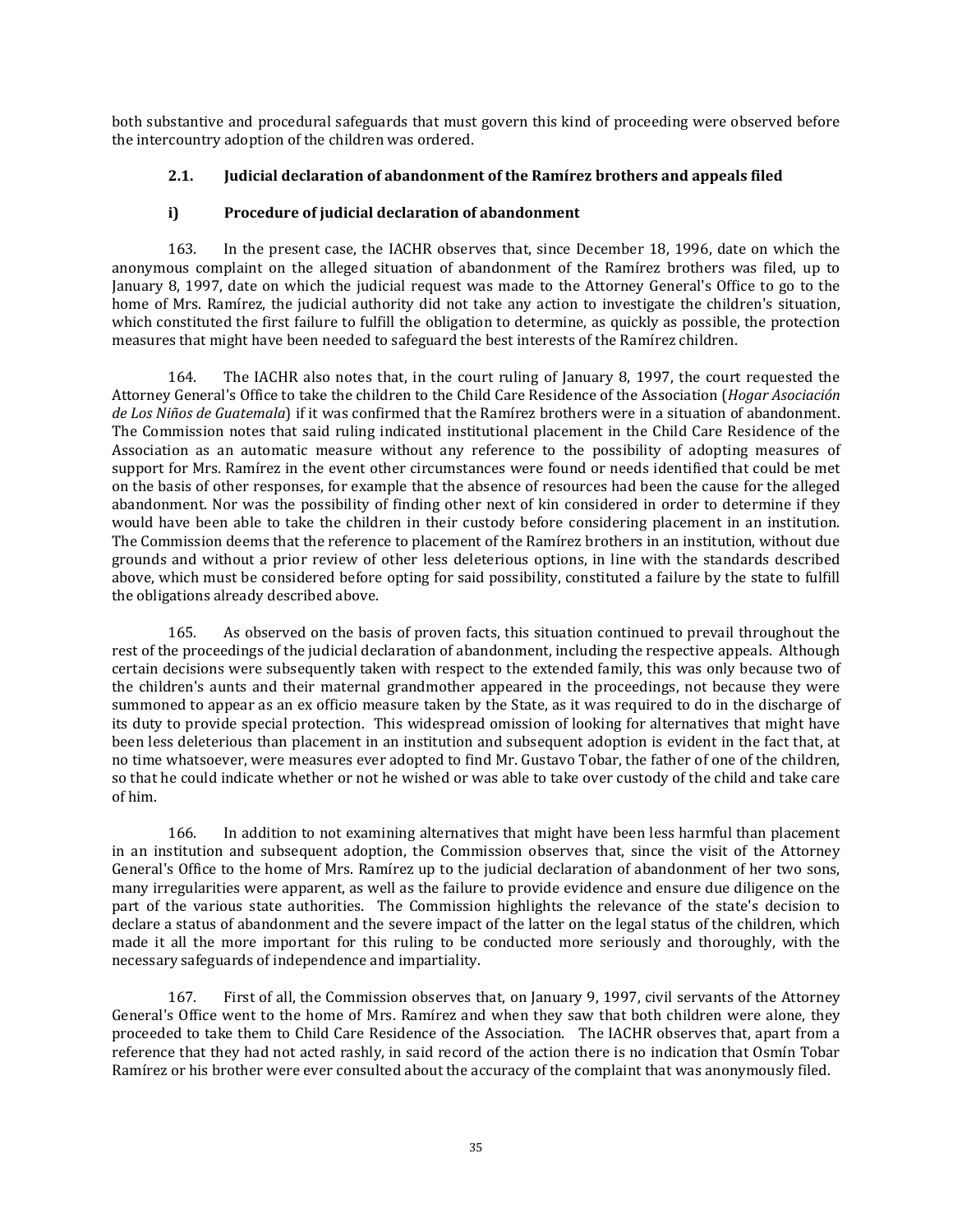168. Second, the IACHR notes that, on that same day, Mrs. Ramírez went to court to request the return of her children, explaining that she was paying a neighbor to look after he children while she was at work. The Commission observes that said request was not taken into consideration by the court and no order was issued to check the allegations presented by the biological mother. The Commission further notes that, as of that day 18 days elapsed before the court took any step whatsoever to decide upon the situation of the Ramírez brothers, especially in the light of the allegations presented by Mrs. Ramírez and the fact that they had been placed in an institution.

169. Third, the Commission observes that the ruling of January 27, 1997 whereby the court ratified placement of the Ramírez brothers in the Child Care Residence of the Association did not remedy the above-mentioned irregularities. Nor did this ruling examine the information provided by Mrs. Ramírez or explore measures other than placement of the children in an institution, such as the possibility of investigating more in depth the situation of Mrs. Ramírez to assess the relevance or need to provide her with support if necessary, looking for the father of at least one of the children, looking for the extended family, or evaluating the conditions for reestablishing ties during the children's institutional placement.

170. Fourth, the Commission notes that the judicial authority ordered the Child Care Residence of the Association to conduct the social studies of Mrs. Ramírez, although it was not clear how this institution was technically suitable to reach decisions of that kind to ensure the best interests of the children. Nor is there any information available that might indicate that said institution, which had an adoption program, was able to act independently and impartially in conducting studies that were so essential for the situation of the children. On the contrary, the absence of technical suitability, independence, and impartiality was evident in the way the Child Care Residence of the Association conducted the social studies.

171. With respect to the social study conducted on February 3, 1997, the IACHR observes that the conclusions reached by said report were based exclusively on interviews without any reference, in the report, to the names of the persons who provided their testimony. Furthermore, it is noteworthy that the report indicated that the children had bruises and scars, although there was no documentary or expert evidence whatsoever to substantiate said situation or reference to any medical evaluation. It must be mentioned here that this ruling, which is not supported by any evidence, contradicts the report made by the Attorney General's Office on January 9, 1997, indicating that the children "did not show any signs of physical aggression." Neither the evident absence of motivation or proof in this report, nor the contradiction between this report and that of the Attorney General's Office on a subject that was of the utmost importance such as signs of physical aggression were corrected by any judicial authority whatsoever throughout the proceedings of the official declaration of abandonment.

172. The Commission observes in addition that, in drafting this report, the State failed to fulfill its obligations to hear the children, especially Osmín Tobar Ramírez, who was seven years old at the time and whose opinion had to be taken into account and appraised in keeping with his maturity. The IACHR observes that, in said report, there is no indication that Osmín Tobar Ramírez had been listened to with respect to the situation of his family. Nor does it appear that, for the drafting of this report, the statement of Mrs. Ramírez or Mr. Gustavo Tobar, father of Osmín Tobar Ramírez, or that of any other member of the family had been requested so that the evaluation could be conducted on the basis of all the necessary elements.

173. The Commission notes that the report recommended the issuance of a judicial declaration of abandonment of the children "so that they could be included in the adoptions program" of the institution that drafted the report. The Commission reminds the parties involved that, in accordance with what was described in the present report, adoption –which is an exceptional protection measure- entails a permanent removal of a child from his/her biological family, as a result of which said removal must be justified in the best interests of the child as decided upon in line with the above-mentioned standards stemming from the *corpus juris* pertaining to the rights of the child. Regarding this, in addition to the above-mentioned deficiencies in providing evidence and substantiating due cause, the report does not make any mention whatsoever of possibilities other than adoption or of investigating the feasibility of other options. Nor did this report provide any motivation behind the reasons for deciding that adoption was the most appropriate measure.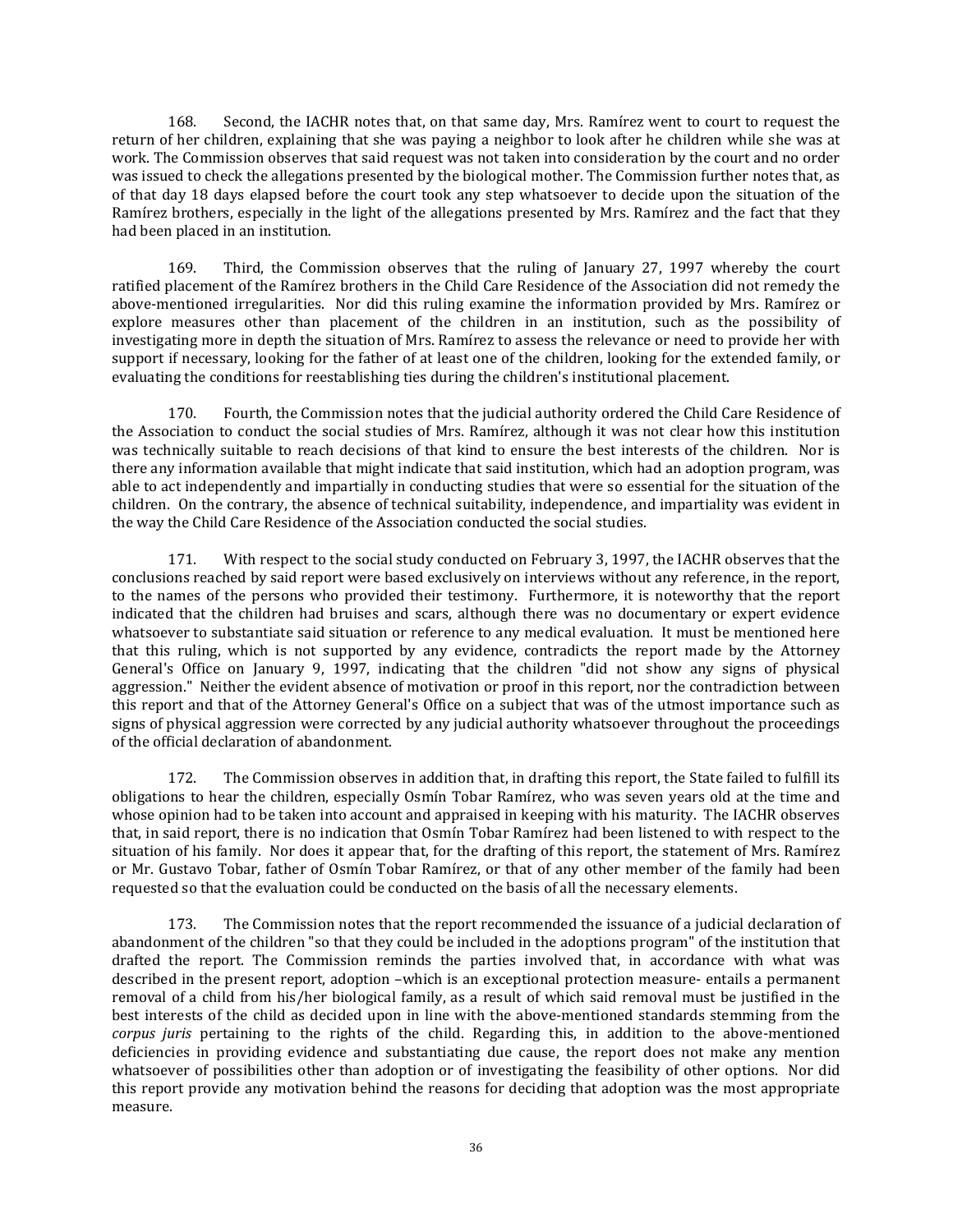174. Fifth, the Commission observes that the two reports from the Attorney General's Office in May 1997 also showed various shortcomings. On the one hand, it was indicated that because of "the mother's very unstable economic situation" she was not able, at that time, to take care of her children. Apart from the fact that the economic situation could not be a reason for removing a child from his/her family and that rather such a situation should trigger the state's duty to provide support in line with its special obligations to protect the child, the IACHR observes that, in said report, there is no evidence for the reasons that might have led to said conclusion. On the other hand, it was concluded that Mrs. Ramírez was mistreating her children, once again on the basis of statements made by neighbors. Nevertheless, just as in the previous report, this report does not identify either the persons who provided their testimonies or the concrete content of their statements. Nor did this report indicate that other evidence of corroboration had been obtained such as forensic examinations of the children, an interview with the children, and psychological checkups. Nor does this report indicate that statements were taken from Mrs. Ramírez, Mr. Tobar or the children themselves.

175. Sixth, the Commission deems that the report of May 19, 1977 from the Child Care Residence of the Guatemala Children's Association about the request made by the two aunts of the Ramírez brothers to be in charge of taking care of them also showed severe irregularities. Thus, as for the first reports, it is repeated that there were no safeguards to ensure the report's technical suitability, independence, and impartiality. Furthermore, it is stressed that it is not possible to identify the evidence that led to various of this report's conclusions. The IACHR observes that, although the study involved the possibility of who would be responsible for taking care of the children, the aunts were not even interviewed nor were they subjected to any psychological examination. In addition, although reference was made to an alleged statement made by Osmín Tobar Ramírez, it is nowhere supported by any documentary evidence that he was actually interviewed or that the interview took place with the safeguards set forth in Article 12 of the Convention on the Rights of the Child, relevant for the application of Article 8.1 of the American Convention when dealing with the right of the child to be heard, as provided for by the Inter-American Court. The Commission cannot fail to note that this is the only reference in the entire case file that any of the Ramírez brothers might have been heard throughout the proceedings of the declaration of abandonment.

176. Seventh, the Commission observes that after the maternal grandmother of the Ramírez brothers requested that she take care of the children, the Psychology Unit of the Judiciary drafted a report where, in addition to the flaws in methodology and contents, it is possible to identify certain discriminatory stereotypes. In this report, it was indicated that "as a family resource, it has to be taken into consideration that an adult with homosexual preferences would be transmitting a series of values to the children under her care." The IACHR recalls that, in the *Case of Atala Riffo and Daughters v. Chile*, the Court pointed out that a decision of removing a father or mother from his/her son or daughter based on a social stigma regarding his/her sexual orientation is not in line with the best interests of the child principle<sup>281</sup> nor in line with the principle of non-discrimination. This is applicable when deciding whether or not the maternal grandmother is suitable on the basis of her possible sexual orientation.

177. The Commission notes that, although other aspects were mentioned in this report, such as the alleged drug addiction and alcoholism of the maternal grandmother, exactly as in the other reports examined to date, the reasoning behind these allegations is so tenuous that it does not provide any evidence on the basis of which these conclusions were reached. The alleged evidence does not appear in the case file submitted to the IACHR, despite the importance of this report to evaluate whether or not the Ramírez children could be taken care of by someone from their biological family.

178. Finally, the decision of the court that issued the judicial declaration of abandonment of the Ramírez children, did not take into any consideration all of the flaws described in the present section nor was it interested in listening to what the children had to say. On the contrary, it neglected to judicially review the suitability of the reports submitted and rather took them as the basis for declaring abandonment and

 $\overline{\phantom{a}}$ 

<sup>281</sup>I/A Court H.R.. *Case of Atala Riffo and Daughters v. Chile*. Merits, Reparations and Costs. Judgment of February 24, 2012. Series C No. 239, para. 121.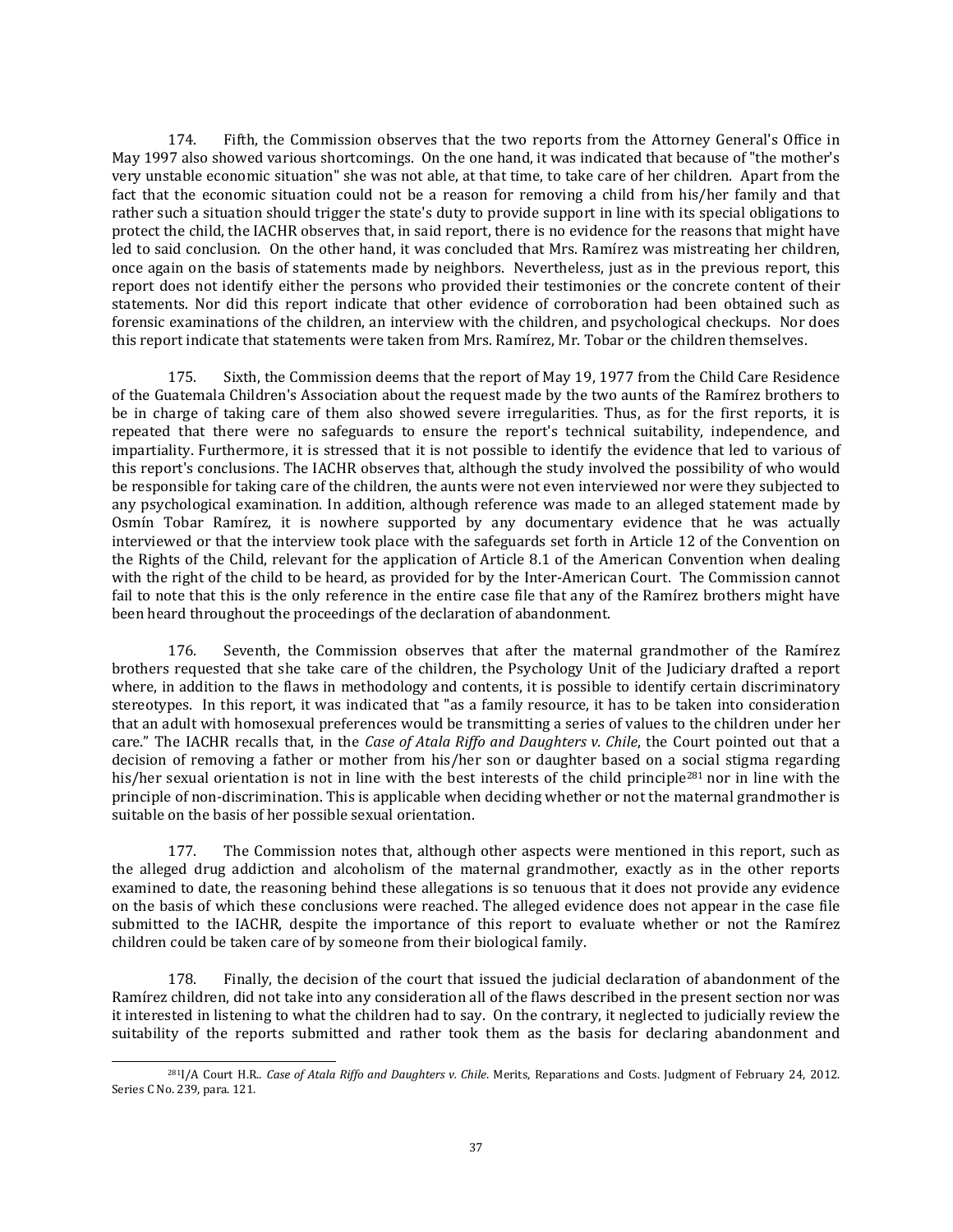adopting as its own the recommendation for including the children in the adoptions program made by the very institution that drafted the majority of the reports.

179. By virtue of the considerations described above, the Commission concludes that both the initial decision of placement in an institution and the judicial declaration of abandonment did not fulfill the minimum substantive and procedural obligations that would allow them to be viewed as complying with the American Convention. As a result of this failure to fulfill said obligations, the Commission concludes that, in this proceeding, the state: i) violated the right to personal liberty, the rights to protection of the family and family life, and the right to be heard as set forth in Articles 7, 8.1, 11.2, and 17 of the American Convention in connection with the obligations set forth in Articles 19 and 1.1 of the same instrument, to the detriment of the Ramírez brothers; and ii) violated the rights to protection of the family and family life and the right to be heard, as set forth in Articles 8.1, 11.2, and 17 of the American Convention in connection with the obligations established in Article 1.1 of the same instrument to the detriment of Flor Ramírez and Gustavo Tobar.

## **ii) Motion for review of the declaration of abandonment**

180. The Commission will now analyze if the motion for review filed by Mrs. Ramírez against the abandonment declaration was in compliance with judicial guarantees or judicial protection with respect to the violations found in the previous section.

181. Mrs. Ramírez filed a motion for review, which was initially ruled inadmissible by the court's decision of September 23, 1997. The Commission notes, first of all, that the processing of that remedy was marked by several irregularities vis-à-vis the terms of domestic law.

182. The IACHR notes that under Articles 138 and 139 of the Judiciary Law, the court must convene a hearing and, if the motion involves matters of fact, order the collection of evidence. However, no hearing was convened and the court requested no evidence. On the contrary, even though Mrs. Ramírez's filing necessarily involved matters of fact regarding the grounds for the declaration of abandonment, the court merely summoned the office of the Attorney General to hear its position and simply referred to information related to the declaration of abandonment which was already in the case file and which has already been ruled incompatible with the American Convention.

183. Neither did the court request that Mrs. Ramírez give a statement or that Mr. Tobar appear. Similarly, the Commission notes that the court did not request that the children be examined or that their testimony be taken—in particular, that of Osmín Tobar Ramírez, who was seven years old at the time.

184. The court also refrained from examining the documents presented by Mrs. Ramírez during her children's abandonment proceedings, which addressed the medical attention given to her children and the state of their health and education. Neither did the court rule on the claims alleging the lack of credibility of the neighbors' statements, including the actions of her neighbor Delmy Arias and her alleged ties with a network of irregular adoptions. The Commission notes that no formalities were pursued to remedy the evidentiary omissions of the earlier reports, such as identifying the names of the neighbors who had purportedly given statements, for example. Neither was Mrs. Delmy Arias summoned in order for Mrs. Ramírez's allegations to be investigated. The IACHR also notes that the court failed to rule on the admissibility or otherwise of Mrs. Ramírez's application to visit her children during their institutionalization. The Commission also notes that the court did not rule on the request of Mrs. Ramirez to visit her children while they were institutionalized, in order to remove any unnecessary restriction of the children's right to maintain the link with their family.

185. In addition to those omissions, the Commission observes that Mrs. Ramírez was not notified of the court's order of August 25, 1997, which opened the processing of her motion for review and summoned the Attorney General's office—and no other deponents—to the hearing. The IACHR highlights the fact that the court itself acknowledged that omission and the violation of her right to be heard when it stated that "an error was committed by failing to notify the person who had filed the remedy." In addition, the court acknowledged that Mrs. Ramírez's "right of defense was affected" and therefore resolved to void all the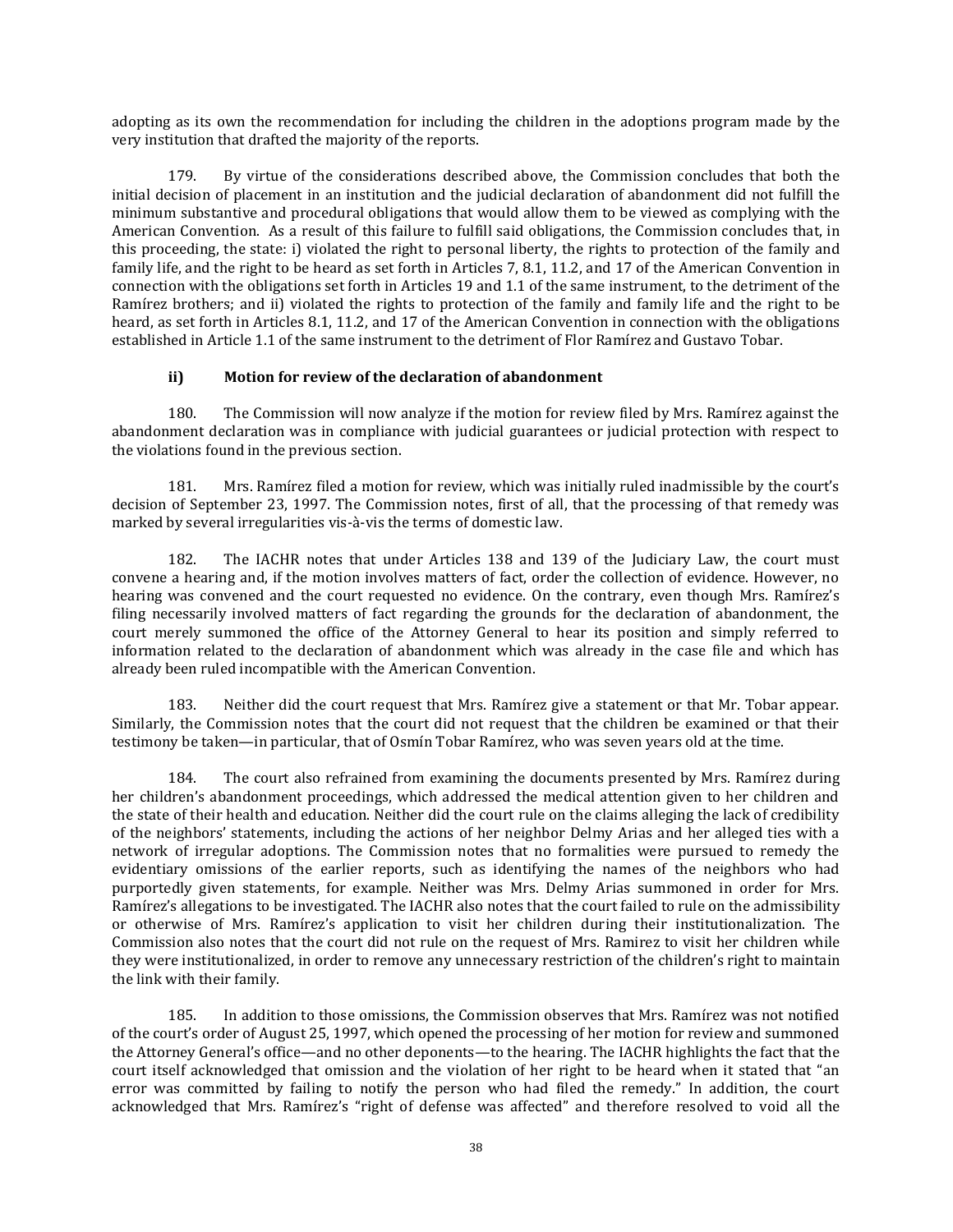proceedings prior to that date.

186. The Commission therefore notes that although the courts found that Mrs. Ramírez's right of defense had been impaired, the authorities continued with the proceedings without providing due judicial protection against the violations incurred in determining the Ramírez brothers' legal situation. This can be seen in the fact that after issuing that acknowledgment, the court did not convene an *ex officio* hearing to hear the position of the Ramírez brothers' parents, nor did it request that the omitted evidence be gathered. On the contrary, the IACHR notes that the court rejected Mrs. Ramírez's request to submit evidence. The Commission also sees that at least two judges attempted to recuse themselves from the proceedings without due grounds, which contributed to the delay in processing the remedy.

187. In response to Mrs. Ramírez's various requests, the new judge assigned to the case ruled the motion for review groundless by means of an order dated January 6, 1998, and later requested that it be sent to the archive. The Commission points to the same irregularities that were detected in the order of September 23, 1997, in that: (i) no hearing was held, nor was the evidence reception process opened; (ii) the decision was based exclusively on information in the case file for the children's declaration of abandonment; (iii) Mrs. Ramírez's various claims regarding the situation of her children, the lack of credibility of the neighbors' testimony, and the irregularities in the social reports prepared by the Attorney General's office and the Child Care Residence were not taken into account; and (iv) no statements were taken from Mrs. Ramírez, Mr. Tobar, or the Ramírez brothers to assess them in accordance with their maturity.

188. In consideration whereof, the Commission concludes that the motion for review, up to the time of the adoption, allowed the violations already established to continue, failed to provide an effective remedy, and failed to ensure minimum guarantees of due process, and that accordingly, the State violated the rights to a fair trial and judicial protection set forth in Articles 8.1 and 25.1 of the American Convention, in conjunction with Articles 19 and 1.1 thereof, with respect to Osmín Tobar Ramírez and J.R. In addition, the Commission concludes that in its processing of this remedy, the State violated the right to a fair trial and to judicial protection set forth in Articles 8.1 and 25.1 of the American Convention, in conjunction with Article 1.1 thereof, with respect to Flor Ramírez and Gustavo Tobar.

# **2.2. Regarding the adoption process and the remedies filed**

## **i) Adoption process**

189. The Commission draws attention to the concern expressed by various international agencies regarding the legislation in force for the adoption of children at the time of the facts. In particular, the IACHR notes that the extrajudicial adoption process did not require thorough investigations, procedures, or formalities, nor was it subject to obligatory judicial review. On the contrary, the process lacked the minimum procedural safeguards to ensure that all the possible alternatives were explored prior to proceeding with the adoption and to ensure the parents' presence and that their declaration of consent was given in accordance with the described standards. In addition, the process did not require that the children be heard or that their opinions be taken into account in accordance with their level of maturity. Neither did it provide for an individual appraisal of the suitability of the potential adoptive parents vis-à-vis the specific needs of the child.

190. The Commission notes that these problems in the regulations and practices governing adoptions at the time of the facts were clearly at play in the case at hand.

191. The IACHR notes that the extrajudicial adoption process began with an application made by the attorneys of the adoptive families and notaries in Guatemala. The Commission also notes that the report from the Attorney General's office ruled that the adoption could not proceed because a motion filed by Mrs. Ramírez was still pending resolution. Nevertheless, after the adoptive families had filed an appeal against that decision with the judiciary, the court in charge of the case ruled the adoption of the Ramírez brothers to be admissible.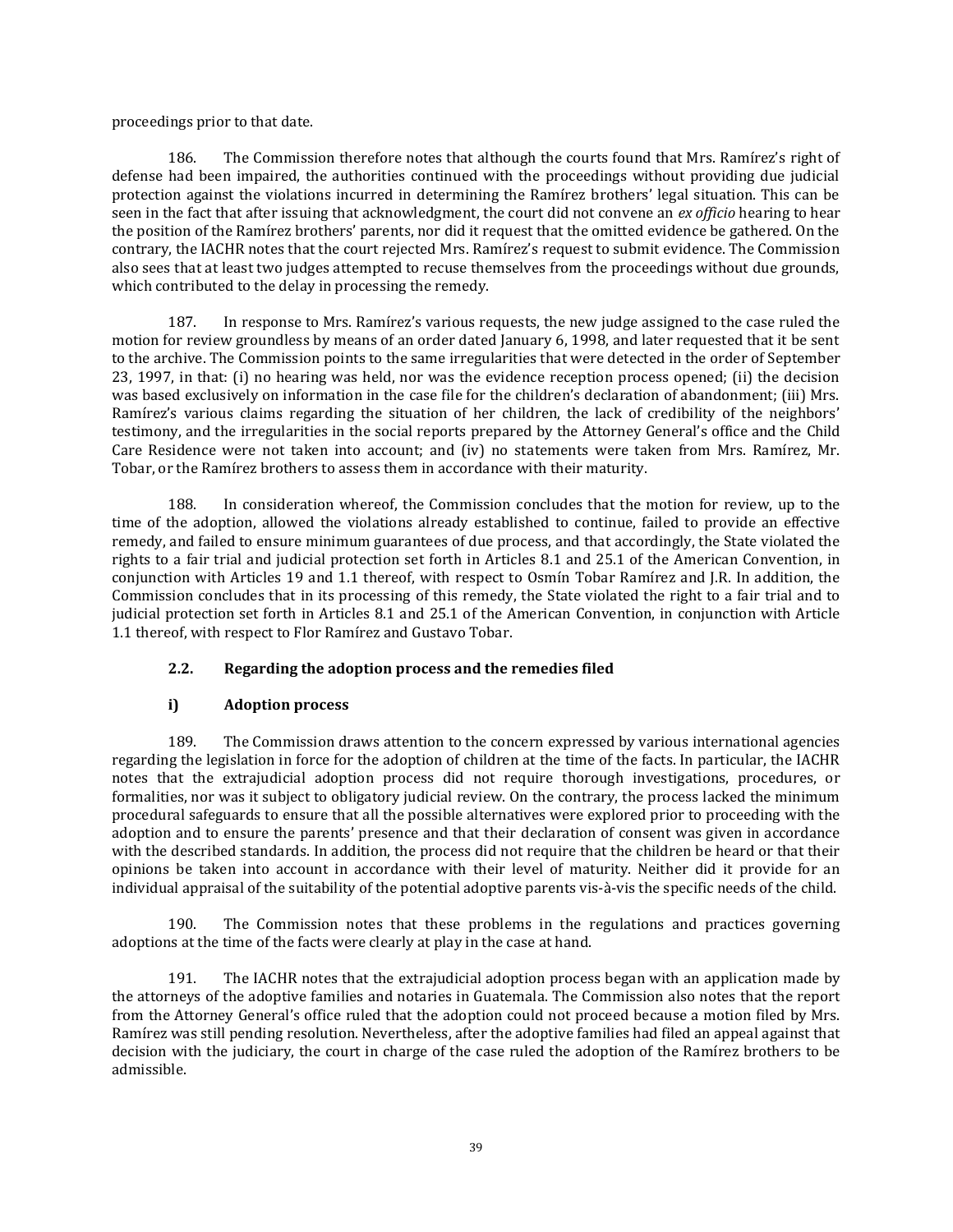192. The Commission observes that this judicial decision did not meet the minimum standards for ensuring the rights of the Ramírez children in accordance with their best interests.

193. First of all, the court did not examine whether there were any remedies still pending in the proceedings, as indicated by the report from the Attorney General's office. The court simply stated that pursuant to a judicial certification, the motion for review had been settled by the order of January 6, 1998. Nevertheless, the IACHR points out that according to the evidence presented by both parties, Mrs. Ramírez had filed various documents questioning the irregularities that had arisen during the proceedings for the declaration of abandonment and during the processing of the motion for review itself.

194. Second, the court ordered no formalities of any kind to examine Mrs. Ramírez's situation. The IACHR notes that the report of the Attorney General's office states that it would be useful to examine Mrs. Ramírez's situation at a later juncture in order to determine the measures to be adopted with respect to her children. However, the court did not take that consideration into account. Neither did the court take into account the situation of Ricardo Tobar as Osmín's father, in light of the State's duty to adopt the support measures necessary to ensure that children remain with their parents except when not in accordance with their best interests.

195. Third, the court did not assess the possibility of ordering that the Ramírez brothers' maternal grandmother or aunts, who had requested custody, be made responsible for their care. In addition, in this process the judicial authorities repeatedly failed to investigate other possible maternal or paternal relatives who could assume custody of the children, in the event that the parents were effectively deemed unfit to do so. Thus, in the adoption proceedings, the State also failed in its duty of properly exploring the possibility of the children being cared for by their extended family.

196. Fourth, the IACHR again states that pursuant to the international instruments identified above that are a part of the *corpus iuris* on the rights of children, international adoptions must be exceptional and take place solely when adoption at the national level is not possible. However, in the case at hand, the court failed to examine the possibility of exploring an adoption in Guatemala; instead, it processed, in an expedited fashion, the applications to adopt the Ramírez children made by families living in the United States.

197. Fifth, the court failed to assess the suitability of the adoptive families vis-à-vis the specific needs of the Ramírez brothers, who were, in addition, separated. The IACHR notes that the order merely indicates that the two families "established their moral and economic solvency" and makes no reference as to how that conclusion was reached.

198. Finally, there is no indication that Mr. Gustavo Tobar, Mrs. Flor Ramírez, or the Ramírez brothers were heard during the adoption process, which represents a fresh violation of their right to a hearing and to have the opinions of the two children taken into account according to their age and maturity.

199. The Commission cannot fail to point out that some time after the Ramírez brothers' adoption process had concluded, both the judiciary and the National Civilian Police acknowledged that it suffered from several irregularities (see *supra* paras. 98-110).

200. In consideration whereof, the Commission finds that the State of Guatemala violated the right to a hearing, the right to a family life free of arbitrary interference, and the right to the protection of the family set forth in Articles 8.1, 11.2, 17, and 19 of the American Convention, in conjunction with Articles 19, 1.1, and 2 thereof, with respect to Osmín Tobar Ramírez and J.R. In addition, the Commission finds that the State of Guatemala is responsible for violating the right to a hearing, the right to the protection of the family, and the right to a family life free of arbitrary interference set forth in Articles 8.1, 11.2, and 17 of the American Convention, in conjunction with Articles 1.1 and 2 thereof, with respect to Flor Ramírez and Gustavo Tobar..

## **ii) Review and** *amparo* **remedies**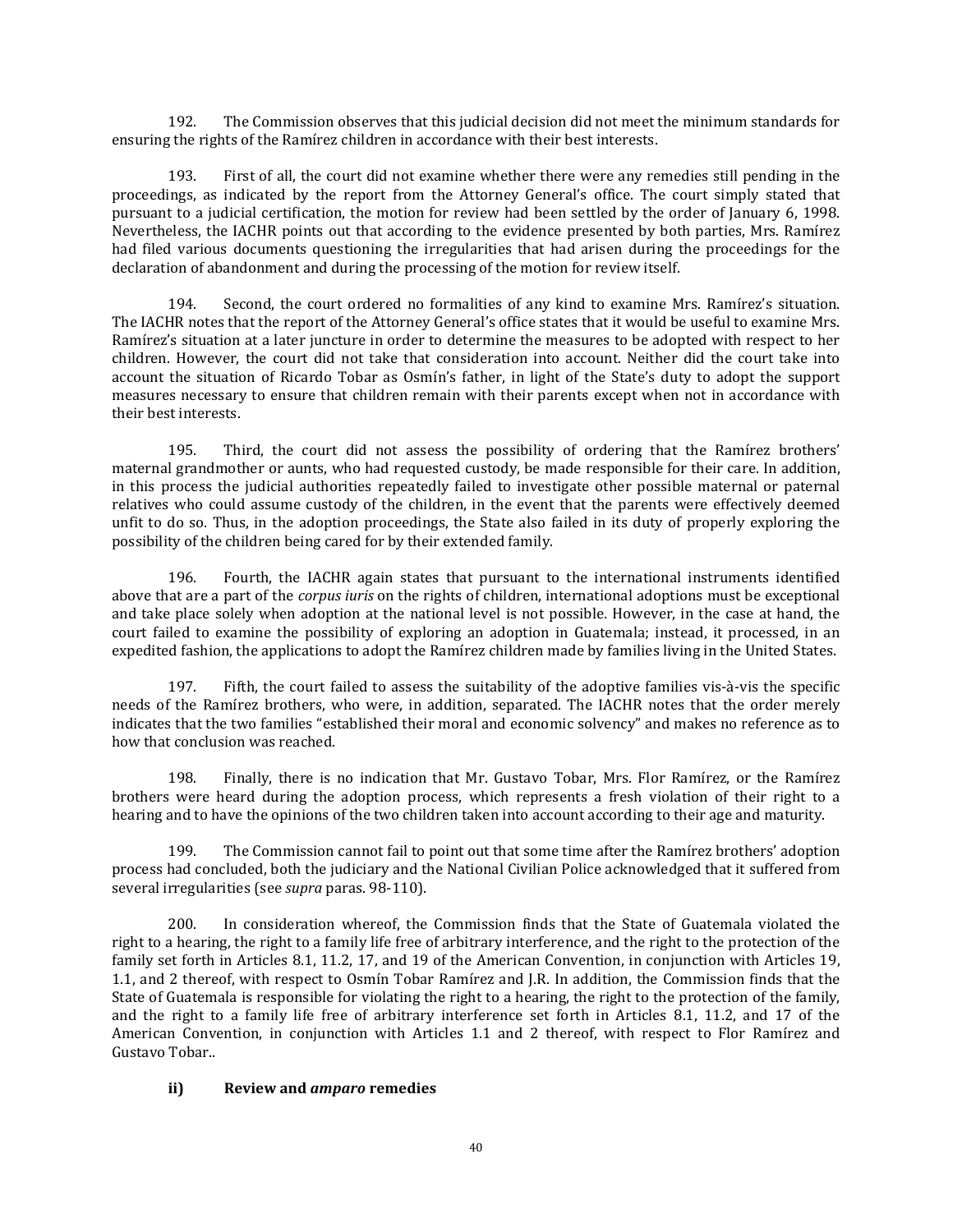201. The Commission notes that after the Ramírez brothers' adoptions were registered, Mr. Tobar filed a motion with the court claiming that several applications were still pending resolution in the motion for review lodged by Mrs. Ramírez. He also questioned the various irregularities that occurred during the abandonment declaration proceedings and the Ramírez brothers' adoption procedure, including the fact that he was unable to participate in the proceedings despite being the biological father, and that he should have been given the possibility of defending himself against the declaration of abandonment and/or of granting his consent for the adoptions to proceed.

202. The IACHR believes that the court's decision to rule Mr. Tobar's application inadmissible was inadequately grounded. The Commission notes that the court ruled that his application was untimely, without stating the deadline applied or the corresponding legal basis. In addition, the court stated that Mr. Tobar had not been a party to the proceedings which, rather than grounds for inadmissibility, should have been examined as a violation of his right of defense with respect to his family life and, consequently, should have been immediately remedied. The Commission again points out that Mr. Tobar, as Osmín's biological father, was entitled to participate and be heard in all proceedings related to his family ties with his son. Furthermore, the Commission recalls that the State must exhaust the process of locating parents and maintenance of the family ties prior to any final decision on the situation of the children.

203. The Commission notes that although the judicial authorities acknowledged the irregularities in the declaration of abandonment and adoption proceedings on several occasions, it took no steps to correct those errors, such as revoking the recently finalized adoptions or ensuring that the proceedings that were in violation of due process did not continue to affect the children's legal situation.

204. The Commission further notes that the court's failure regarding Mr. Gustavo Tobar's participation was subsequently acknowledged by the Court of Appeal which, in response to an *amparo* relief filing he lodged, found that his lack of participation in the proceedings "violates the applicant's right of defense in that it prevents him from asserting his status as the father of the minor Osmín (…) so that the child could be handed over to him."

205. After a hearing was held under the motion for review, at which both Mr. Tobar and Mrs. Ramírez were able to present their claims, the court asked the Attorney General's office to report on the situation of the Ramírez children's parents. The Commission believes that the report the Attorney General's office submitted failed to comply with the international standards referred to above in that it did not examine: (i) the parents' specific and individual situations as regards their possible custody of the children; (ii) the possibility of adopting measures to support the parents in assuming their responsibilities; or (iii) the possibility of the children's extended family being given custody. On the contrary, the IACHR notes that the Attorney General's office merely presented a copy of the report prepared by the Child Care Residence.

206. In a further recognition of irregularities, the Commission notes that in the order of June 20, 2000, adopted under the motion for review, the court concluded that "multiple substantive errors were committed in the processing of this case, which affected the corresponding constitutional rights and guarantees of Mrs. Flor de Maria Ramírez Escobar as a party to the proceedings, and which also violated the legal formalities of due process." Accordingly, the IACHR notes that the court itself acknowledged some of the shortcomings that arose during the review proceedings, in particular: (i) the failure to provide an opportunity for evidence to be presented after Mrs. Ramírez lodged the motion for review; (ii) the failure to serve notice of several orders between 1997 and 1999; and (iii) the existence of several filings presented by Mrs. Ramírez that were not resolved. In this regard, the Commission considers that this situation violates the rights of the Ramirez children, considering the exceptional diligence principle that should govern all proceedings in respect of the care of a child.

207. The Commission notes that on November 7, 2000, the court upheld the motion for review. The court acknowledged a further infringement of the right of defense of the Ramírez children's parents by stating that they were not given "adequate occasion to demonstrate that they represent the ideal source of family, emotional, and psychological support for their (…) children." Such situation generated a serious violation of the right of children to live in their family.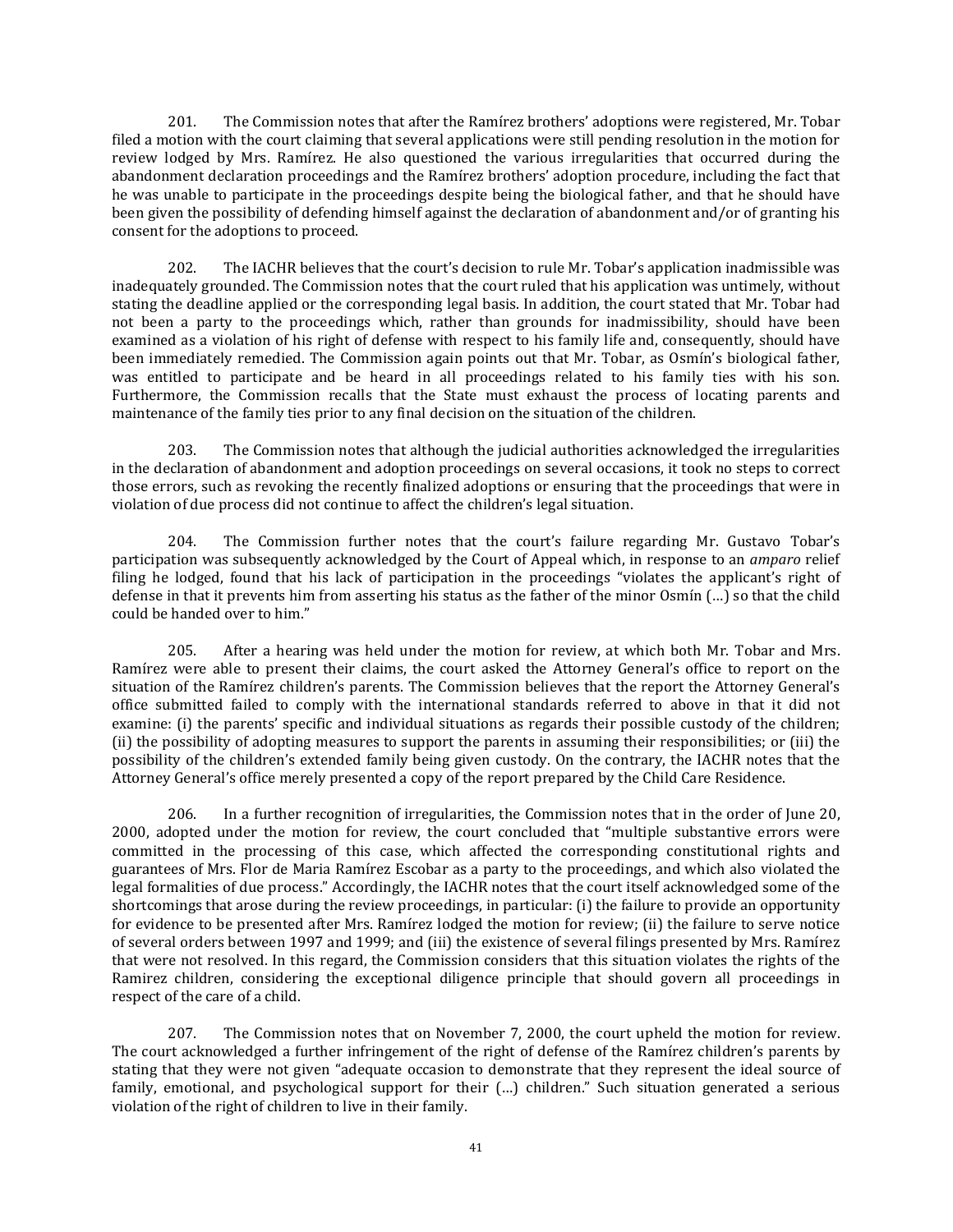208. In light of this decision, the numerous acknowledgments of irregularities at the domestic level, and the judiciary's new psychological and social reports finding that Mrs. Ramírez and Mr. Tobar were capable of caring for their children, the Commission notes that the State did not take the measures necessary to determine—seriously and with the exceptional diligence required in cases of this kind—the viability and desirability of reuniting the Ramírez brothers with their biological family.

209. First of all, the Commission notes that on August 31, 2001, the court resolved to summon the two adoptive families to make statements, including the Ramírez brothers. Nevertheless, it was not until almost four months later that the Ministry of Foreign Affairs informed the court that the application had to be sent to the United States, and not to that country's embassy in Guatemala.

210. Second, the IACHR notes that on June 20, 2000, the court requested that Mr. Tobar defray the costs required for statements to be taken from the adoptive parents, otherwise the case file would be archived. In this regard, the Commission believes that after its own judicial authorities had acknowledged the irregularities during the review of the declaration of abandonment and subsequent adoption of the children, the State had the obligation of remedying those shortcomings to the best of its ability, with exceptional diligence, in accordance with the children's best interests, and without imposing economic or other burdens on the victims of the irregularities it had detected.

211. Finally, the Commission notes that there was no permanent and effective participation by any specialized agency to protect the Ramírez brothers' rights. In this regard, the Inter-American Court has ruled that:

The Court considers that, in order to facilitate access to justice for vulnerable persons, the participation of other State institutions and bodies is essential so that they can assist in the judicial proceedings in order to ensure that the rights of such persons are protected and defended.<sup>282</sup>

(…)

 $\overline{\phantom{a}}$ 

Moreover, the Court recalls that recalls that while procedural rights and their related guarantees apply to all persons, in the case of children the exercise of those rights requires, due to their special status as minors, that certain specific measures be adopted for them to effectively enjoy those rights and guarantees.<sup>283</sup> The types of specific measures are determined by each State Party and may include direct or joint representation,<sup>284</sup> as the case may be, of the minor in order to reinforce the guarantee of the principle of the best interests of the minor.<sup>285</sup>

212. The Commission believes that the foregoing is fully applicable to both the declaration of abandonment and the adoption proceedings, which were making crucial decisions regarding the lives and futures of both children.

213. In consideration whereof, the Commission concludes that the motion for review processed after the adoption of the Ramírez brothers continued to perpetuate the violations already established in this

<sup>282</sup> I/A Court H. R. *Case of Furlan and Family v. Argentina*. Preliminary Objection, Merits, Reparations, and Costs. Judgment of August 31, 2012. Series C No. 246, para. 241.

<sup>283</sup> I/A Court H. R. *Case of Furlan and Family v. Argentina*. Preliminary Objection, Merits, Reparations, and Costs. Judgment of August 31, 2012. Series C No. 246, para. 241. Citing: Advisory Opinion OC-17/02, para. 98.

<sup>284</sup> I/A Court H. R. *Case of Furlan and Family v. Argentina*. Preliminary Objection, Merits, Reparations, and Costs. Judgment of August 31, 2012. Series C No. 246, para. 241. Citing, mutatis mutandis: *Case of Atala Riffo and Daughters v. Chile*, para. 199.

<sup>285</sup> I/A Court H. R. *Case of Furlan and Family v. Argentina*. Preliminary Objection, Merits, Reparations, and Costs. Judgment of August 31, 2012. Series C No. 246. Para. 242.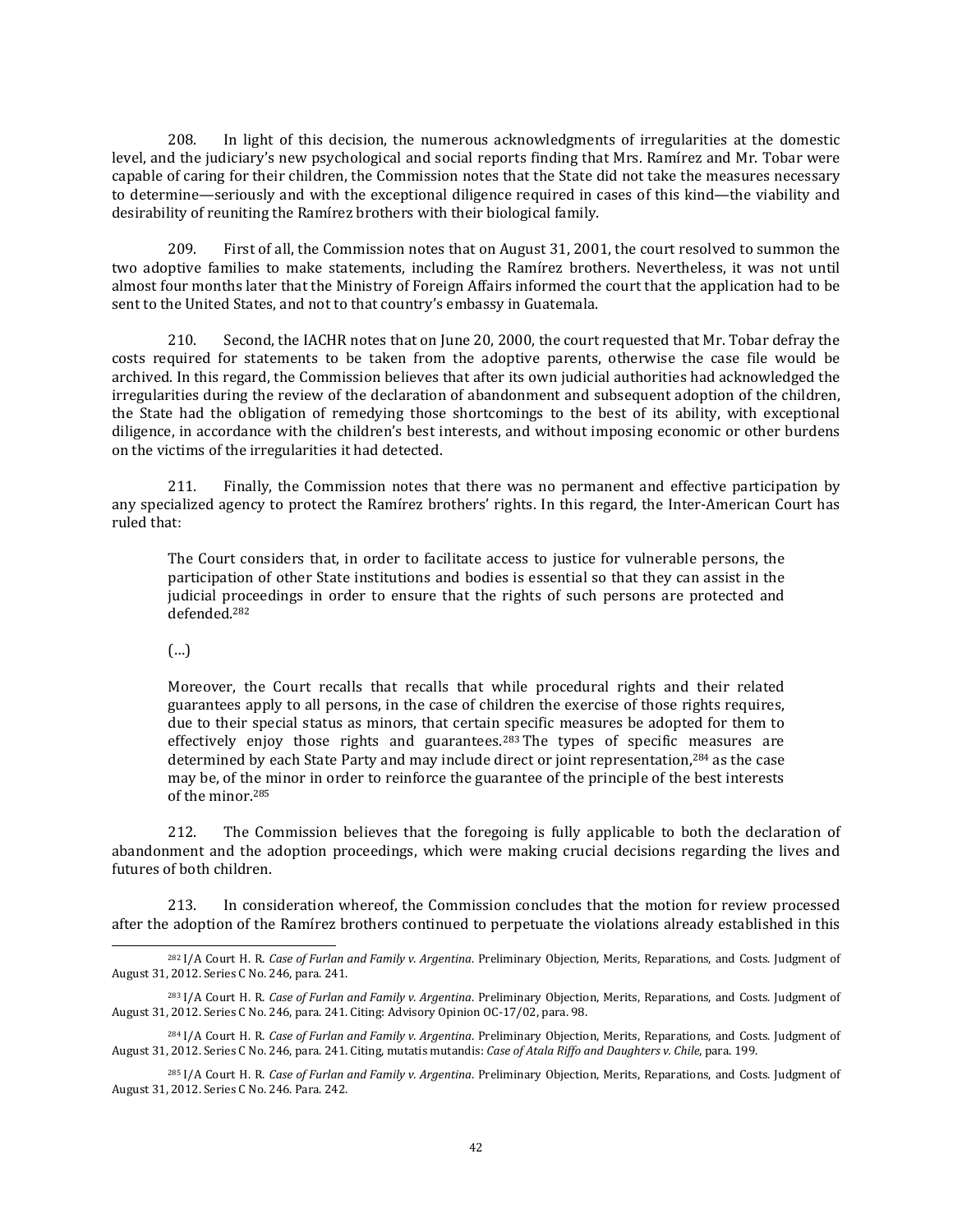report and further failed to offer an effective remedy against them. The Commission consequently finds that the State of Guatemala is responsible for violating the rights to a fair trial and to judicial protection enshrined in Articles 8 and 25 of the American Convention, in conjunction with the obligations established in Articles 19 and 1.1 thereof, with respect to Osmín Tobar Ramírez and J.R.. Furthermore, the Commission finds the State of Guatemala internationally responsible for violating the rights to a fair trial and to judicial protection enshrined in Articles 8 and 25 of the American Convention, in conjunction with Article 1.1 thereof, with respect to Flor Ramírez and Gustavo Tobar.

### **iii) Reasonableness of the duration of the review process**

214. Article 8.1 of the American Convention provides that one of the elements of due process is that the courts must resolve the cases placed before them within a reasonable time. Thus, an excessive delay may constitute, in and of itself, a violation of the right to a fair trial,<sup>286</sup> and, for that reason, it falls to the State to explain and prove why it required more time than would be reasonable to deliver final judgment in a specific case.<sup>287</sup>

215. Therefore, the reasonableness of the time taken must be assessed in light of the overall duration of the proceedings.288According to the terms of the Article 8.1 of the American Convention, the Commission must take into consideration, in light of the specific circumstances of the case, the four elements used by the Court in its recent judgments. Those elements are: (i) the complexity of the matter, (ii) the procedural activity of the interested party, (iii) the actions of the judicial authorities, and (iv) the general effects on the legal situation of the person involved in the proceeding.<sup>289</sup> In the case at hand, the review process lasted from August 25, 1997, until the case was archived on September 19, 2002: that is, almost five years and one month.

216. The Commission notes that the State has not argued the complexity of the matter as a reason for the delay in resolving the motion for review. As regards the participation of the parties, the Commission notes that Mr. Tobar and Mrs. Ramírez contributed actively to the proceedings, by seeking judicial protection against the infringements of their rights and those of their children; but those are not actions that can be read as a factor that contributed to the delay in resolving this remedy. Regarding the actions of the authorities involved and the nature of the interests at play, the Commission notes that those authorities failed to observe the exceptional diligence required in cases in which the legal situation of a child is to be decided, with an impact on his or her family life, particularly when the passage of time can be a factor in determining the child's best interests.

217. In consideration of the foregoing, the Commission concludes that the total duration of the review procedure is greatly in excess of what could be deemed reasonable and therefore constitutes a violation of Article 8.1 of the American Convention, in conjunction with Article 1.1 thereof, with respect to the Ramírez children, Mr. Tobar, and Mrs. Ramírez, and in conjunction with Article 19 thereof with respect to the children.

## **3. The Ramírez brothers' right to a name and identity**

 $\overline{\phantom{a}}$ 

<sup>286</sup> I/A Court H. R. *Case of García Asto and Ramírez Rojas v. Peru,* Judgment of November 25, 2005. Series C No. 137, para. 166; *Case of Gómez Palomino v. Peru.* Merits, Reparations, and Costs. Judgment of November 22, 2005. Series C No. 136, para. 85; and *Case of the Moiwana Community v. Suriname.* Judgment of June 15, 2005. Series C No. 124, para. 160.

<sup>287</sup> I/A Court H. R., *Case of Ricardo Canese v. Paraguay*. Judgment of August 31, 2004. Series C No. 111, para. 142.

<sup>288</sup> I/A Court H. R. *Case of López Álvarez v. Honduras.* Judgment of February 1, 2006. Series C No. 141, para. 129; *Case of Acosta Calderón v. Ecuador.* Judgment of June 24, 2005. Series C No. 129, para. 104; and *Case of Tibi v. Ecuador.* Judgment of September 7, 2004. Series C No. 114, para. 168.

<sup>289</sup> I/A Court H. R. *Case of the Santo Domingo Massacre v. Colombia.* Preliminary Objections, Merits, and Reparations. Judgment of November 30, 2012. Series C No. 259, para. 164.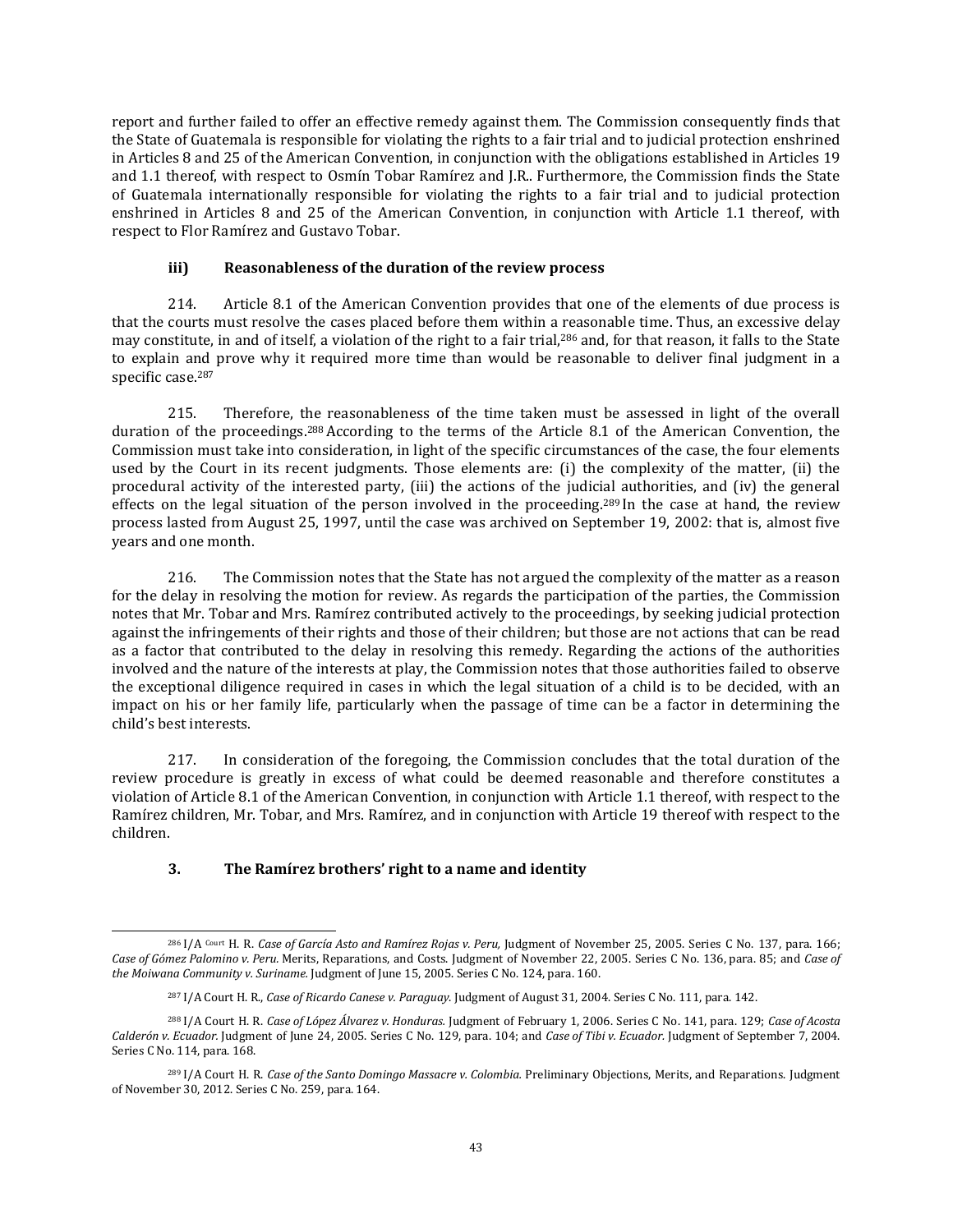218. In the case at hand, the Commission has established that both the abandonment declaration proceedings and the subsequent adoption of the Ramírez brothers violated the right to the protection of the family and to a family life free of arbitrary interference with respect to the children, their mother, and the father of one of them. As indicated previously in this report, the family, a name, a nationality, and the family ties are constituent elements of the right of identity. Accordingly, in the circumstances of the case at hand, that violation also impaired the Ramírez brothers' right of identity, and to know the history of their origin. The IACHR further notes that as a result of their adoption, the names and surnames of both children have reportedly been changed.

219. Because of this, the Commission believes that changing the Ramírez children's names and surnames in that way further constituted an arbitrary usurpation of their names, which are a fundamental component of their identities. As the Court found in ruling on a violation of the right to a name in the case of *Contreras et al. v. El Salvador,* an impairment of the right of identity and to a name persists when the State fails to adopt the measures necessary to make the pertinent changes in the registration and identity documents.<sup>290</sup> In the case at hand, instead of taking steps to reinstate their family ties and names as central elements in the children's identities, the State of Guatemala imposed a financial burden on the parents for bringing about that reinstatement, thereby failing to meet its strengthened obligations arising from the duty of affording special protection for children.

220. Consequently, the Commission finds that the State of Guatemala is responsible for violating the right of identity through the violations already established in this report. In addition, the Commission finds that the State is responsible for violating the right to a name established in Article 18 of the American Convention, in conjunction with Article 1.1 thereof, with respect to the Ramírez brothers.

# **4. The right of the Ramírez brothers and their family to humane treatment**

221. Article 5.1 of the American Convention provides that "every person has the right to have his physical, mental, and moral integrity respected." Likewise, the Court has ruled that separating children from their families can have a specific and particularly grave impact on their personal integrity, with lasting effects.<sup>291</sup>

222. In the case at hand, the Commission believes that removing the Ramírez children from their home they shared with their mother without the minimum guarantees required by the applicable international standards, holding them in an institution for a year and a half where, according to Mrs. Ramírez, they were unable to receive visits from their family, and their subsequent international adoption in the circumstances described in this report were matters of such gravity that they tend to indicate a violation of the right to humane treatment both of the Ramírez brothers and of Mrs. Ramírez and Mr. Tobar. As regards Mr. Tobar, the Commission also takes into account the physical aggression and threats he claims to have received as a consequence of his search for his son Osmín to reestablish their link, together with the lack of protection provided in connection with those aggressions. Consequently, the IACHR concludes that the State of Guatemala violated Article 5.1 of the American Convention, in conjunction with Article 1.1 thereof, with respect to the Ramírez brothers, Mrs. Flor Ramírez, and Mr. Gustavo Tobar.

## **V. CONCLUSIONS**

223. Based on the legal and factual considerations set out above, the Inter-American Commission concludes that the State of Guatemala is responsible for violating the rights established in Articles 5, 7, 8, 11, 17, 18, 19, and 25 of the American Convention, in conjunction with Articles 1.1 and 2 thereof, with respect to the persons identified in each corresponding section of this report.

 $\overline{\phantom{a}}$ <sup>290</sup> I/A Court H. R. *Case of Contreras et al. v. El Salvador*. Merits, Reparations, and Costs. Judgment of August 31, 2011. Series C No. 232, para. 111.

<sup>291</sup> I/A Court H. R. *Case of Contreras et al. v. El Salvador*. Merits, Reparations, and Costs. Judgment of August 31, 2011. Series C No. 232, para. 100.